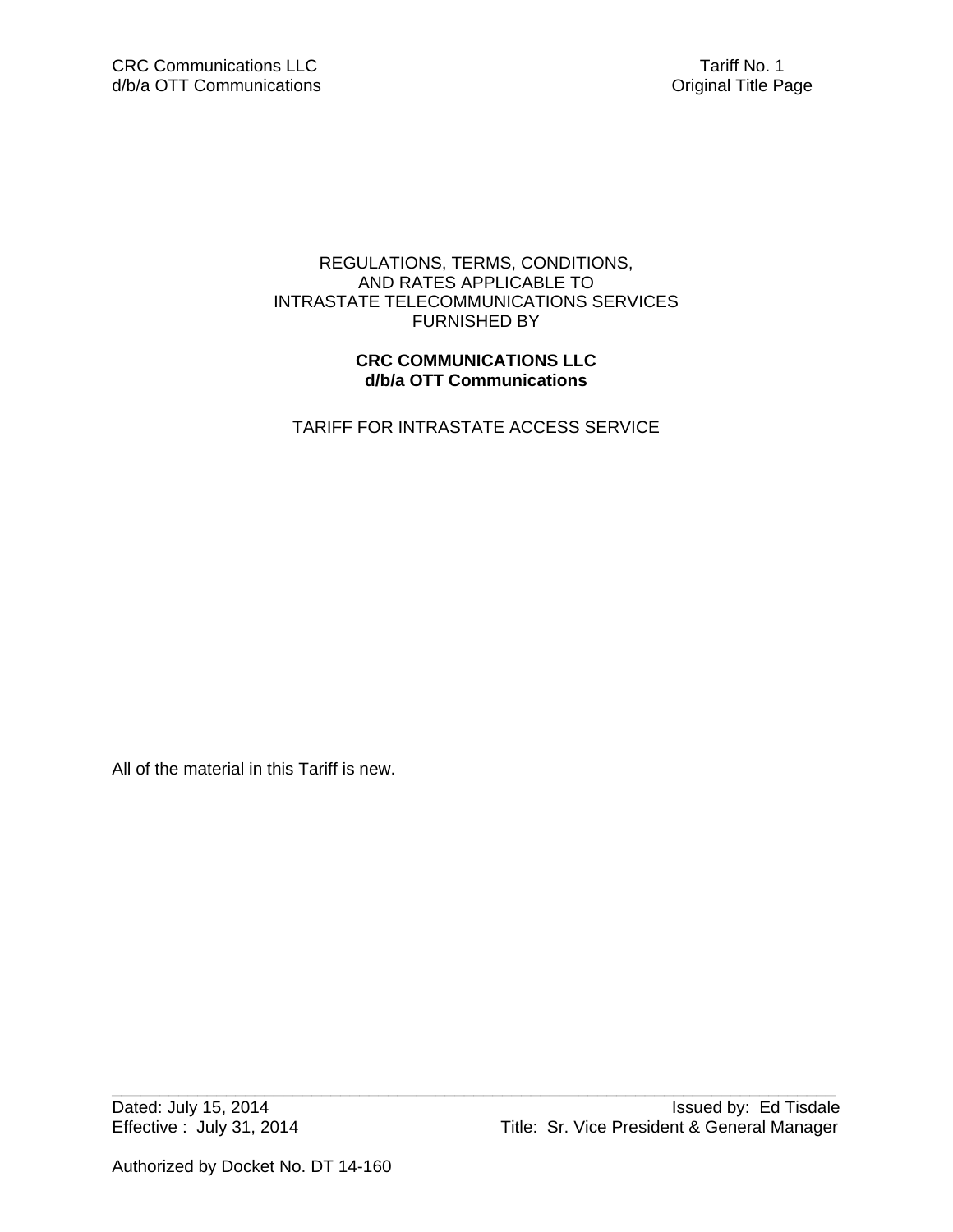#### **CHECK SHEET**

Pages 1 and 38 of this Tariff are effective as of the date shown. Original and revised pages as named below contain all changes that are in effect on the date indicated

| <u>Page</u>              | <b>Revision</b> | Page | <b>Revision</b> |
|--------------------------|-----------------|------|-----------------|
| 1                        | Third Revision* | 28   | Original        |
|                          | Original        | 29   | Original        |
| $\frac{2}{3}$            | Original        | 30   | Original        |
| $\overline{\mathcal{A}}$ | Original        | 31   | Original        |
| 5                        | Original        | 32   | Original        |
| 6                        | Original        | 33   | Original        |
| $\overline{7}$           | Original        | 34   | Original        |
| 8                        | Original        | 35   | Original        |
| 9                        | Original        | 36   | Original        |
| 10                       | Original        | 37   | Original        |
| 11                       | Original        | 38   | Third Revision* |
| 12                       | Original        | 39   | Original        |
| 13                       | Original        | 40   | Original        |
| 14                       | Original        | 41   | Original        |
| 15                       | Original        | 42   | Original        |
| 16                       | Original        | 43   | Original        |
| 17                       | Original        | 44   | Original        |
| 18                       | Original        | 45   | Original        |
| 19                       | Original        | 46   | Original        |
| 20                       | Original        |      |                 |
| 21                       | Original        |      |                 |
| 22                       | Original        |      |                 |
| 23                       | Original        |      |                 |
| 24                       | Original        |      |                 |
| 25                       | Original        |      |                 |
| 26                       | Original        |      |                 |
| 27                       | Original        |      |                 |

Dated: July 6, 2017 Effective: July 31, 2017 Issued by: Dennis K. Andrews Title: Sr. Vice President

Authorized by Docket No. DT-17-091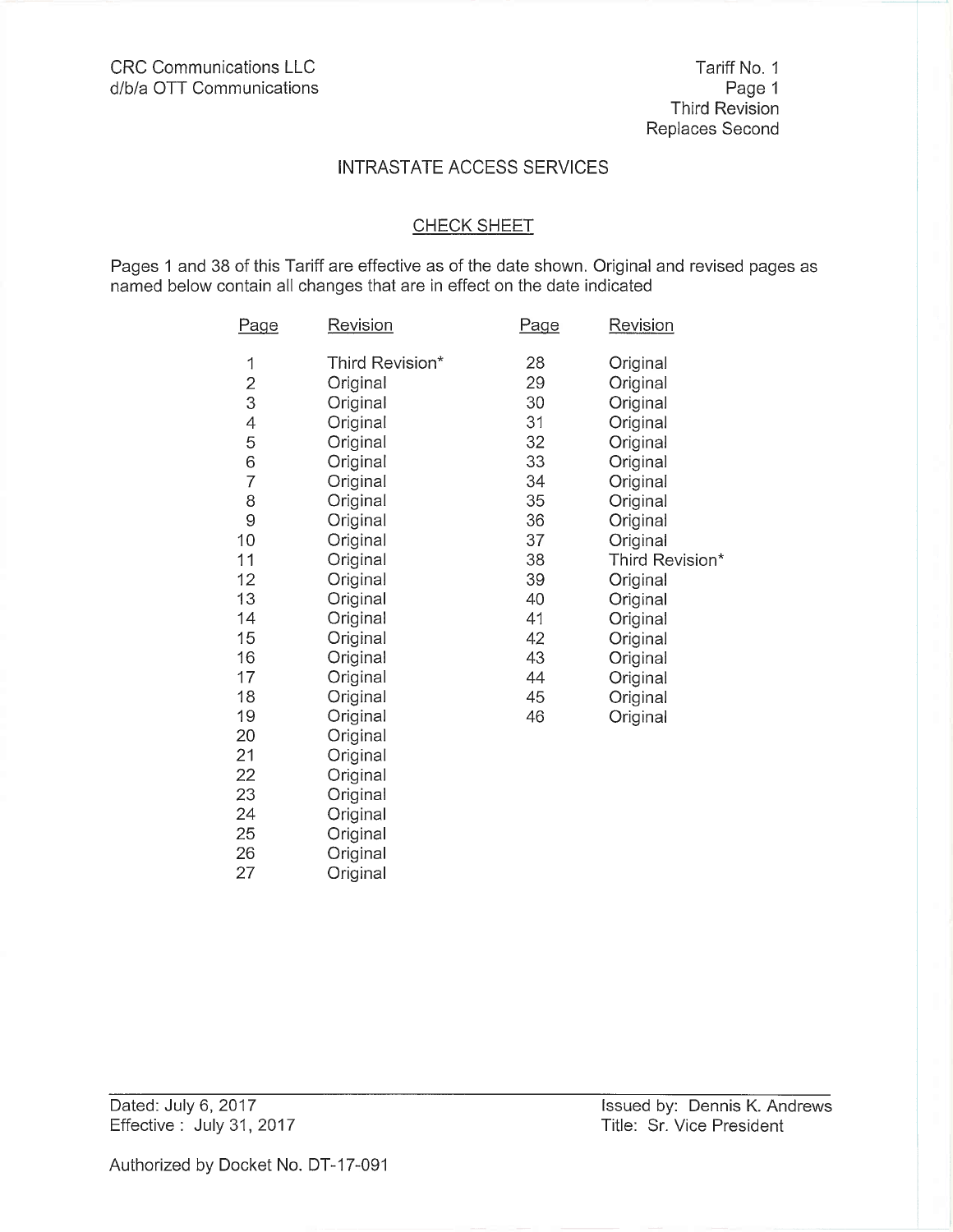# **TABLE OF CONTENTS**

| 2.1    |  |
|--------|--|
| 2.1.1  |  |
| 2.1.2  |  |
| 2.1.3  |  |
| 2.1.4  |  |
| 2.1.5  |  |
| 2.1.6  |  |
| 2.1.7  |  |
| 2.1.8  |  |
| 2.1.9  |  |
| 2.1.10 |  |
| 2.1.11 |  |
| 2.1.12 |  |
| 2.2    |  |
| 2.3    |  |
| 2.3.1  |  |
| 2.3.2  |  |
| 2.3.3  |  |
| 2.3.4  |  |
| 2.3.5  |  |
| 2.3.6  |  |
| 2.3.7  |  |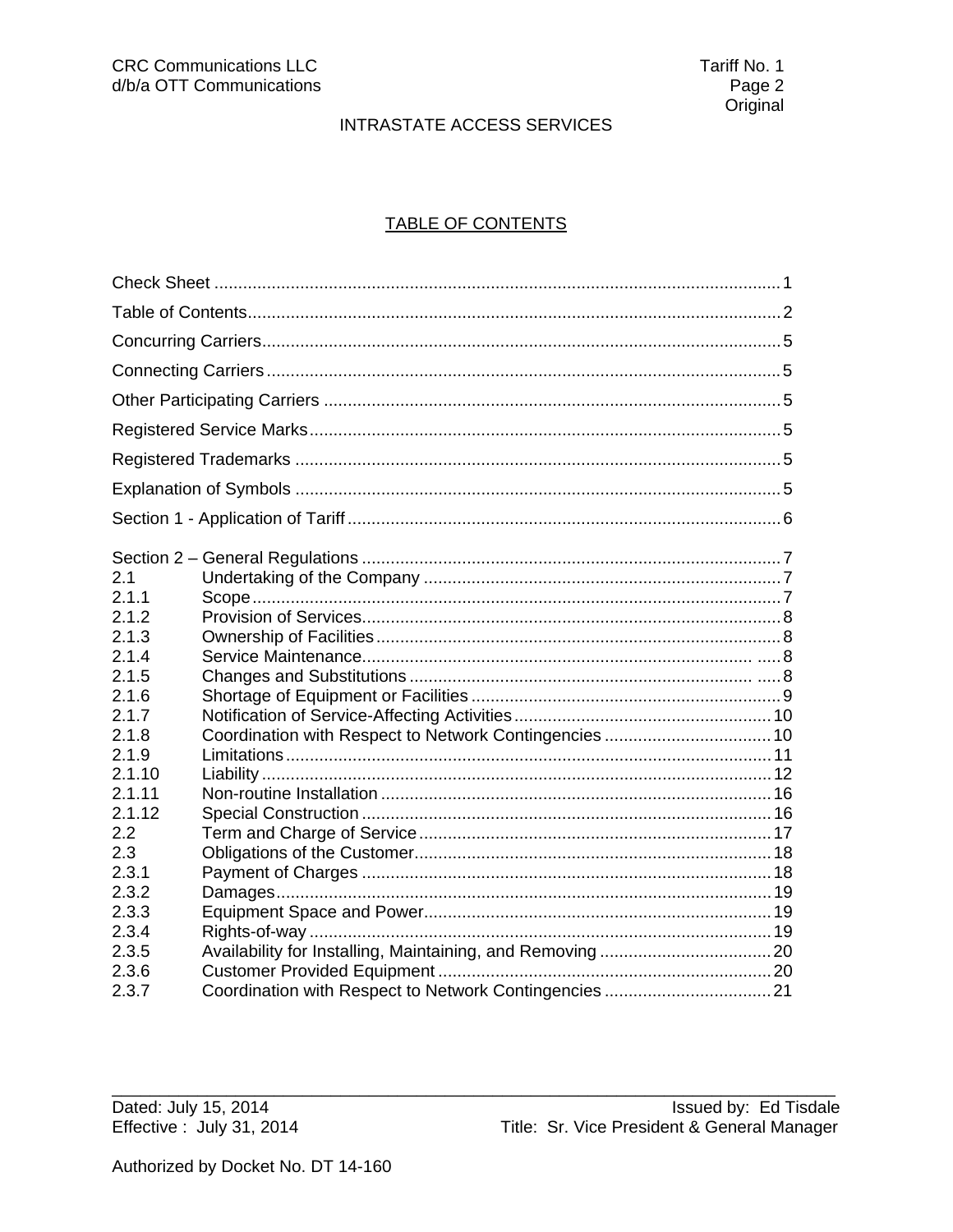# TABLE OF CONTENTS (cont'd)

| Indemnification of the Company by the Customer and the End User21  |                                                       |
|--------------------------------------------------------------------|-------------------------------------------------------|
|                                                                    |                                                       |
| Determination of Jurisdiction of Mixed Use Special                 |                                                       |
|                                                                    |                                                       |
|                                                                    |                                                       |
|                                                                    |                                                       |
|                                                                    |                                                       |
|                                                                    |                                                       |
|                                                                    |                                                       |
|                                                                    |                                                       |
|                                                                    |                                                       |
|                                                                    |                                                       |
|                                                                    |                                                       |
|                                                                    |                                                       |
|                                                                    |                                                       |
|                                                                    |                                                       |
|                                                                    |                                                       |
|                                                                    |                                                       |
|                                                                    |                                                       |
|                                                                    |                                                       |
|                                                                    |                                                       |
|                                                                    |                                                       |
|                                                                    |                                                       |
| Company's Right to Assign, Designate, or Change Telephone Number37 |                                                       |
|                                                                    |                                                       |
|                                                                    |                                                       |
|                                                                    |                                                       |
|                                                                    |                                                       |
|                                                                    | Rating and Billing of Access Services Where More than |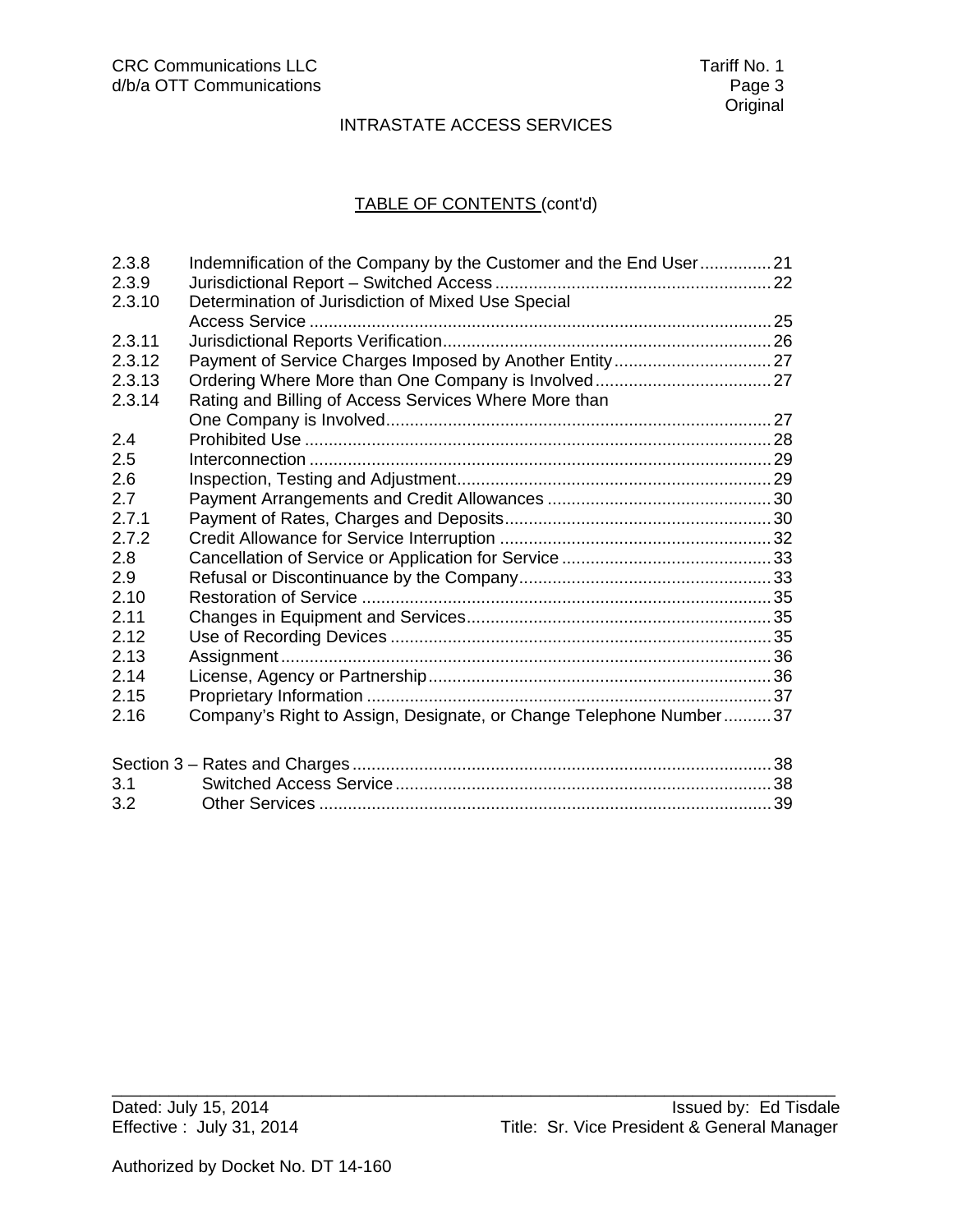# TABLE OF CONTENTS (cont'd)

| 4.1 |                                                             |  |
|-----|-------------------------------------------------------------|--|
| 4.2 |                                                             |  |
| 4.3 | Calculation and Application of Percent-VoIP-Usage Factor 43 |  |
| 4.4 |                                                             |  |
| 4.5 |                                                             |  |
| 4.6 |                                                             |  |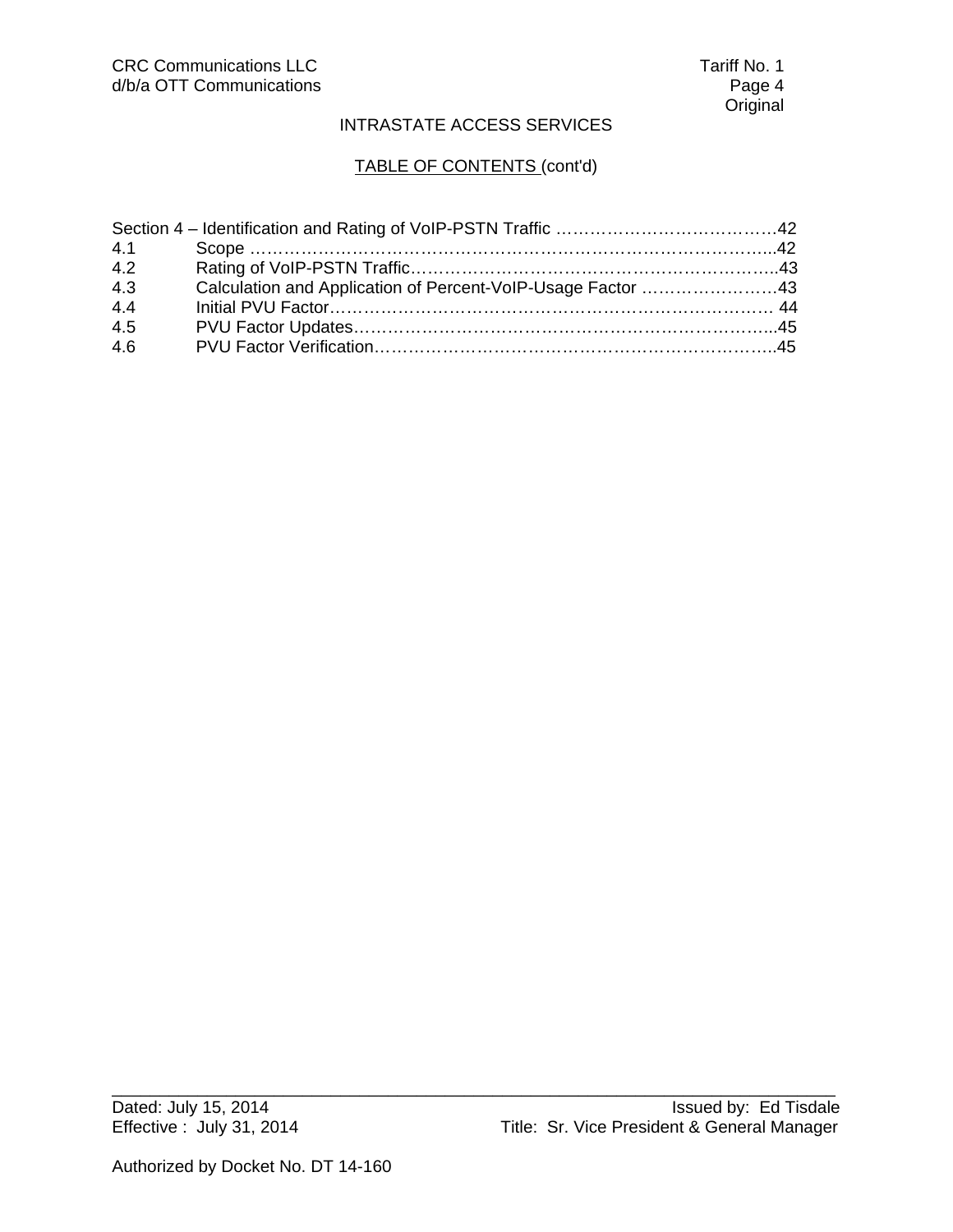CONCURRING CARRIERS

NONE

CONNECTING CARRIERS

NONE

OTHER PARTICIPATING CARRIERS

NONE

REGISTERED SERVICE MARKS

OTT Communications

REGISTERED TRADEMARKS



# EXPLANATION OF SYMBOLS

- C to signify changed regulation.
- D to signify discontinued rate or regulation.
- I to signify increase to a rate or charge.
- M to signify matter relocated without change.
- N to signify new rate or regulation.
- R to signify reduction to a rate or charge.
- S to signify matter reissued without change.
- T to signify a change in text but no change in rate or regulation.<br>Z to signify a correction.

\_\_\_\_\_\_\_\_\_\_\_\_\_\_\_\_\_\_\_\_\_\_\_\_\_\_\_\_\_\_\_\_\_\_\_\_\_\_\_\_\_\_\_\_\_\_\_\_\_\_\_\_\_\_\_\_\_\_\_\_\_\_\_\_\_\_\_\_\_\_\_\_\_\_\_\_

to signify a correction.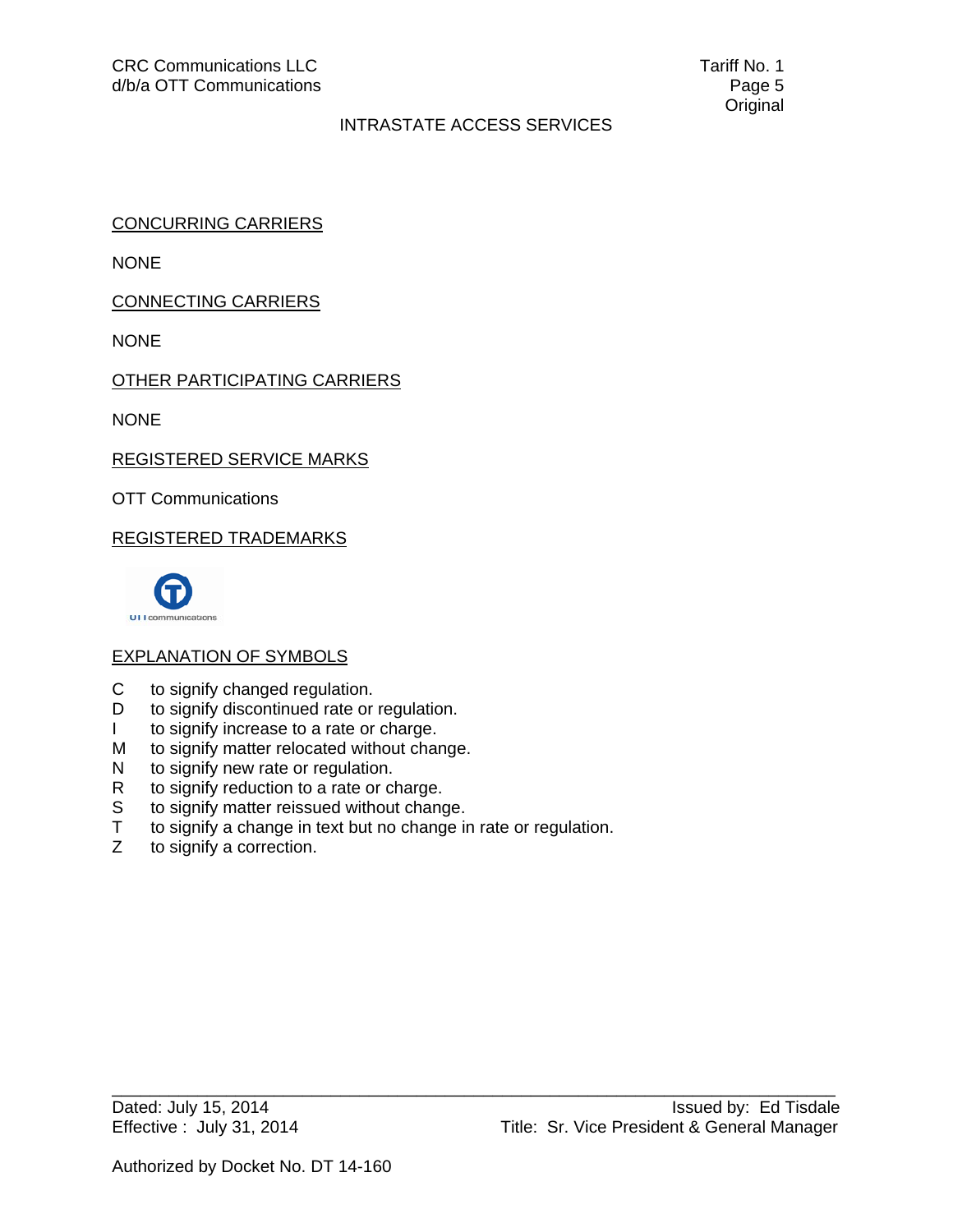### Section 1 - APPLICATION OF TARIFF

The terms and conditions in this Tariff apply to the Intrastate Common Carrier Telecommunications Services provided by the Issuing Carriers of this Tariff, hereinafter the Company. The Company may provide any of the services offered under this Tariff or any combination of services to Customers through the use of contracts. Terms and conditions of each contract offering are subject to the agreement of both the Customer and the Company. Customized service packages and competitive pricing arrangements at negotiated rates may be furnished on an individual case basis. Rates in other Sections of this Tariff do not apply to Customers who agree to contract arrangements with respect to services within the scope of the contract. Specialized rates or charges will be made available to similarly situated Customers on a non-discriminatory basis.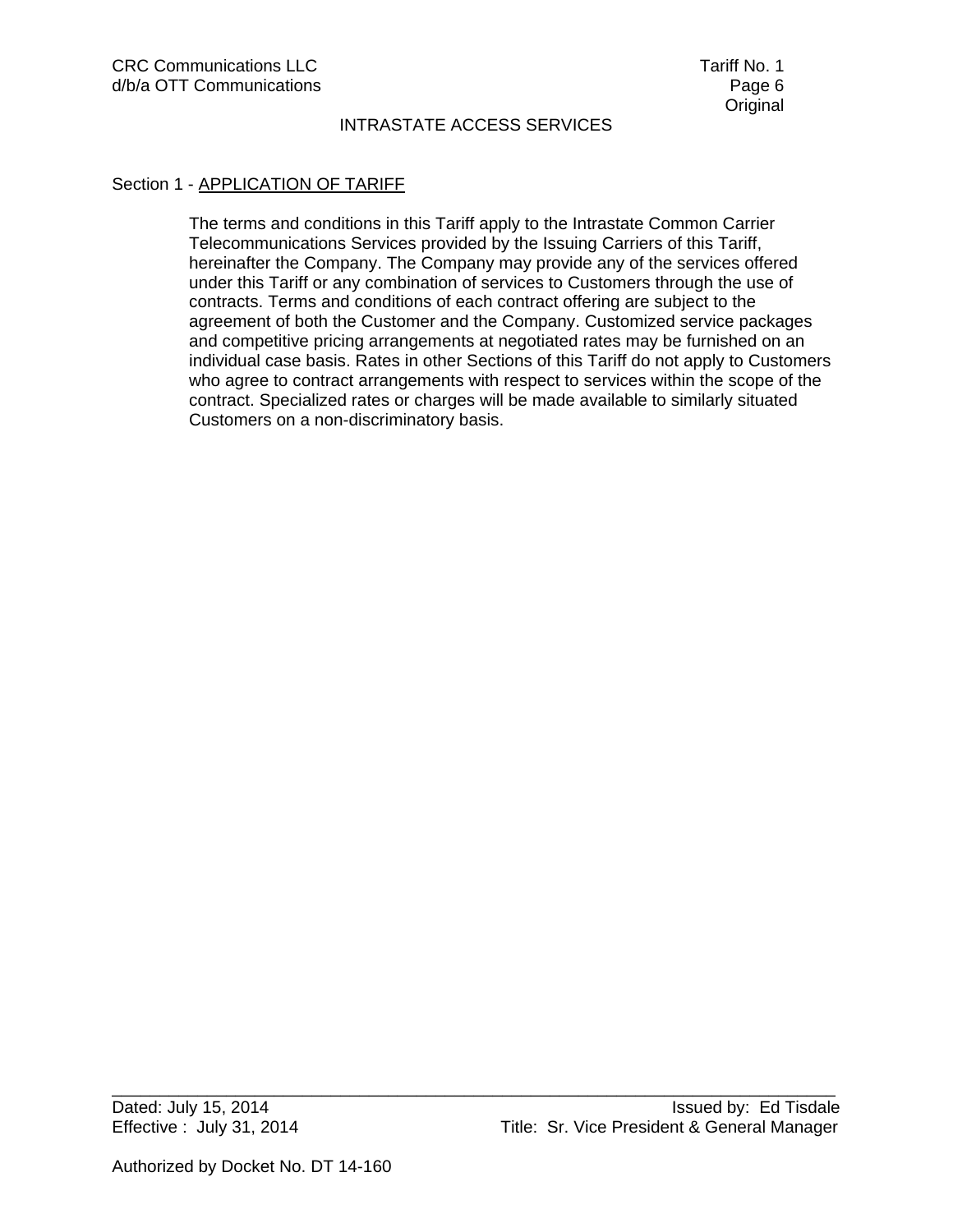## Section 2 - GENERAL REGULATIONS

2.1 Undertaking of the Company

### 2.1.1 Scope

- A. The Company's services and facilities are furnished for communications services between and among domestic points within the United States under terms of this Tariff.
- B. The Company arranges for installation, operation, and maintenance of the communications services provided in this Tariff for Customers in accordance with the terms and conditions set forth under this Tariff. The Company may act as the Customer's agent for ordering access connection facilities provided by other carriers or entities, when authorized by the Customer, to allow connection of a Customer's location to the Company's network.
- C. The Company will, for maintenance purposes, test its service only to the extent necessary to detect and/or clear troubles.
- D. Services are provided twenty-four (24) hours daily, seven (7) days per week, except as set forth in other applicable sections of this Tariff.
- E. The Company does not undertake to transmit messages, but offers the use of its facilities when available, and will not be liable for errors in transmission or for failure to establish connection.
- F. The Company provides only those services that are contained in this Tariff that the Company is technically capable of providing.
- G. The services provided under this Tariff may be used by the Customer for any lawful telecommunications purpose for which the service is technically suited.
- H. Company services may be connected to the services or facilities of other communications carriers only when authorized by, in accordance with, the terms and conditions of any Tariffs of such other communications carriers.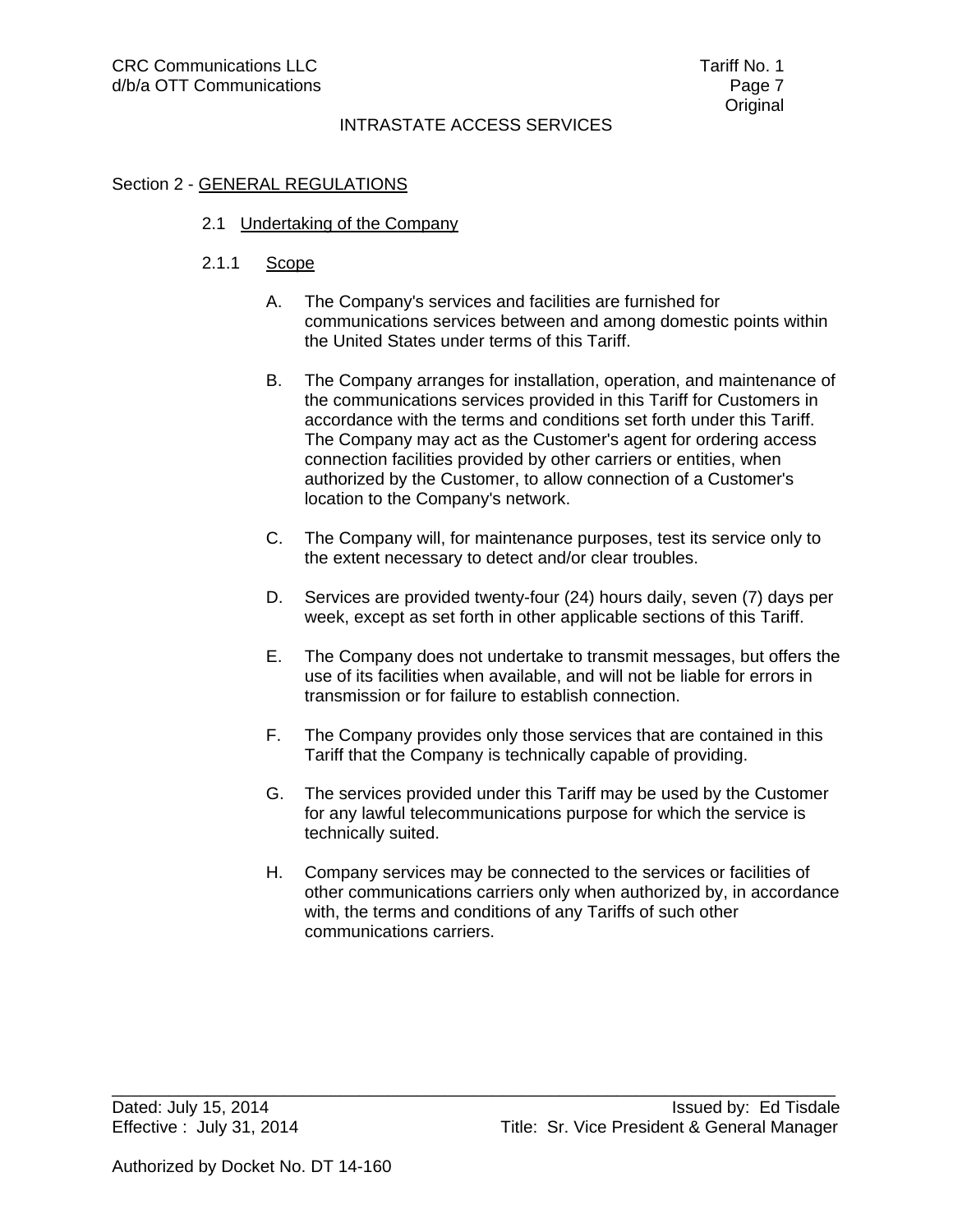### Section 2 - GENERAL REGULATIONS (cont'd)

### 2.1 Undertaking of the Company (cont'd)

### 2.1.2 Provision of Services

 The Company will provide to the Customer, upon reasonable notice, services offered in other applicable sections of this Tariff at rates and charges specified therein. The provision of the Company's services is subject to and contingent upon the Company obtaining and retaining all governmental authorizations that may be required or be deemed necessary by the Company. The Company shall use reasonable efforts to obtain and keep in effect all such governmental authorizations. The Company shall be entitled to take, and shall have no liability for, any action necessary to bring its facilities and/or services into conformance with any requirement or request of the Federal Communications Commission or other governing entity or agency.

#### 2.1.3 Ownership of Facilities

 Title to all facilities and equipment, and related plans and proposals, provided by the Company in furnishing service remains with the Company, its agents or contractors.

#### 2.1.4 Service Maintenance

 The services provided under this Tariff shall be maintained by the Company. The Customer or others may not rearrange, move, disconnect, remove or attempt to repair any facilities provided by the Company, other than by connection or disconnection to any interface means used, except with written consent of the Company.

#### 2.1. 5 Changes and Substitutions

 The Company may substitute, change or rearrange any equipment or facility at any time and from time to time, but shall not thereby alter the technical parameters of the service provided the Customer.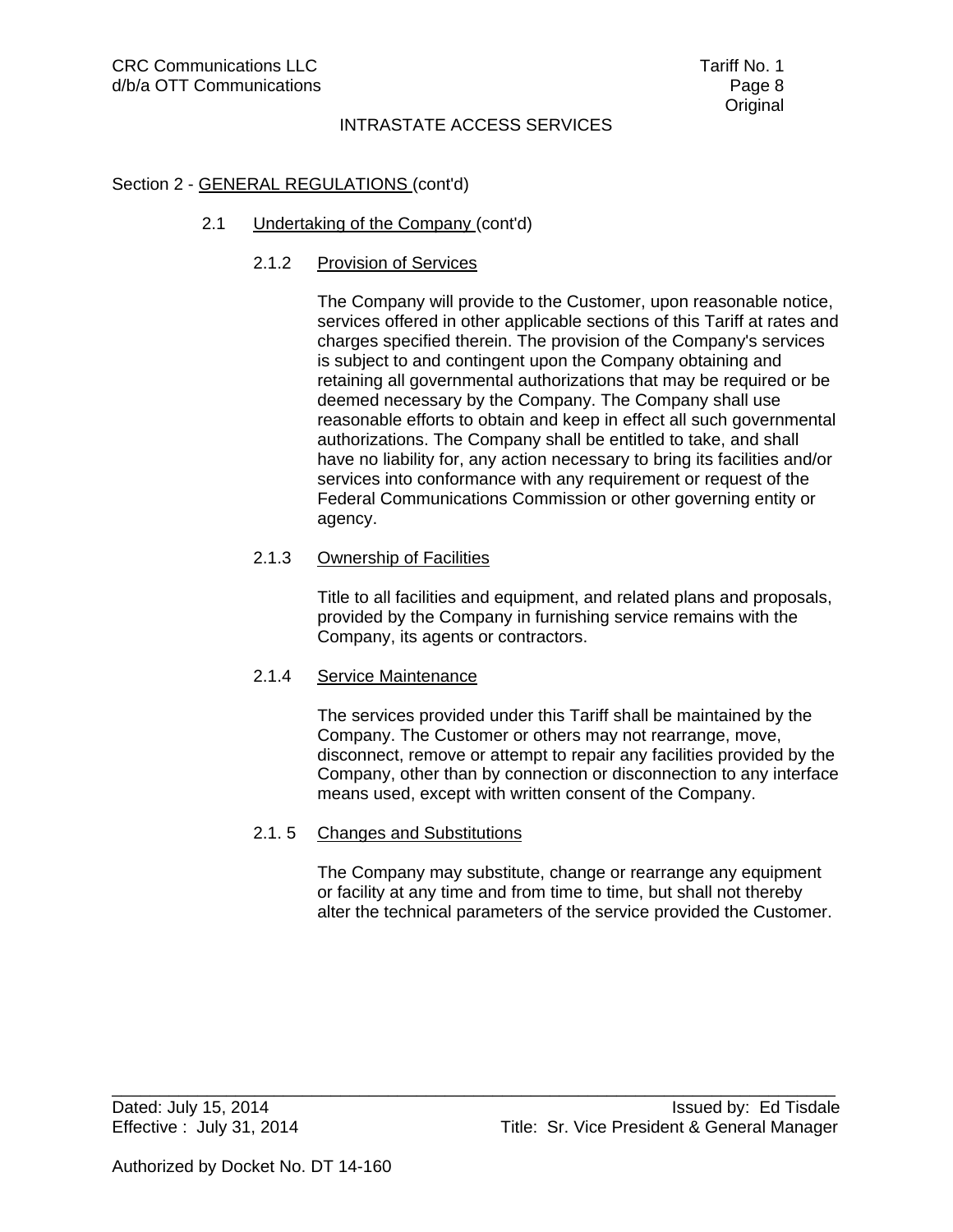\_\_\_\_\_\_\_\_\_\_\_\_\_\_\_\_\_\_\_\_\_\_\_\_\_\_\_\_\_\_\_\_\_\_\_\_\_\_\_\_\_\_\_\_\_\_\_\_\_\_\_\_\_\_\_\_\_\_\_\_\_\_\_\_\_\_\_\_\_\_\_\_\_\_\_\_

# Section 2 - GENERAL REGULATIONS (cont'd)

2.1 Undertaking of the Company (cont'd)

### 2.1.6 Shortage of Equipment or Facilities

- A. Service is offered subject to the availability of the necessary facilities and/or equipment and subject to the provisions of this Tariff. The Company may decline applications for service to or from a location where the necessary facilities or equipment are not available. The Company may discontinue furnishing service in accordance with the terms of this Tariff.
- B. The Company reserves the right to limit or to allocate the use of its facilities when necessary because of lack of facilities or due to some other cause beyond the Company's control. The Company may obtain facilities from other carriers to furnish service as required at the sole discretion of the Company.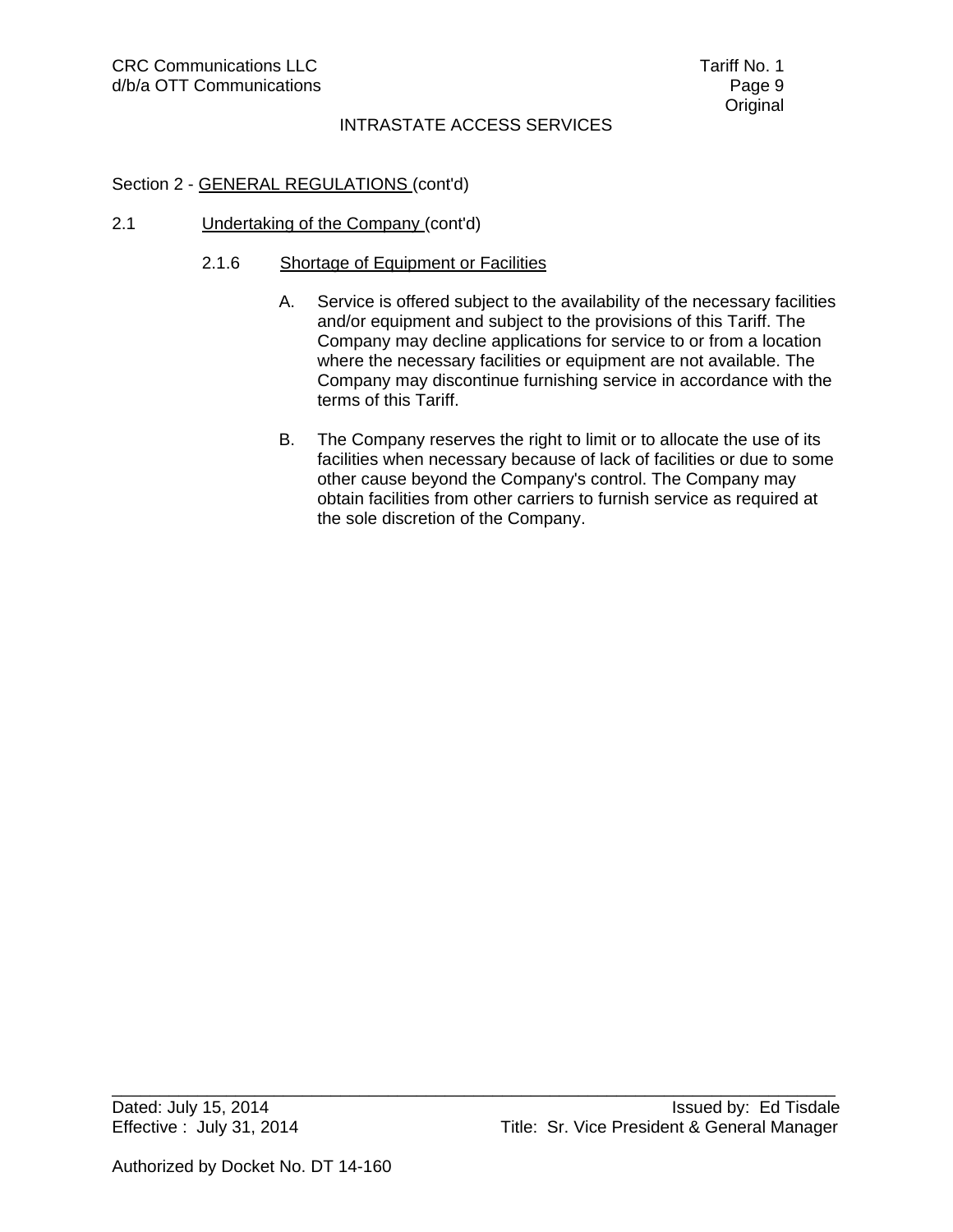### Section 2 - GENERAL REGULATIONS (cont'd)

#### 2.1 Undertaking of the Company (cont'd)

#### 2.1. 7 Notification of Service-Affecting Activities

The Company will provide the Customer reasonable notification of service affecting activities that may occur in normal operation of its business. Such activities may include, but are not limited to, equipment or facilities additions, removals or rearrangements and routine preventive maintenance. No specific advance notification period is applicable to all service activities. The Company will work cooperatively with the Customer to determine the reasonable notification requirements. Some emergency or unplanned service-affecting conditions, such as an outage resulting from cable damage, may not allow for notification to the Customer.

#### 2.1.8 Coordination with Respect to Network Contingencies

\_\_\_\_\_\_\_\_\_\_\_\_\_\_\_\_\_\_\_\_\_\_\_\_\_\_\_\_\_\_\_\_\_\_\_\_\_\_\_\_\_\_\_\_\_\_\_\_\_\_\_\_\_\_\_\_\_\_\_\_\_\_\_\_\_\_\_\_\_\_\_\_\_\_\_\_

The Company intends to work cooperatively with the Customer to develop network contingency plans in order to maintain maximum network capability following natural or man made disasters which affect telecommunications services.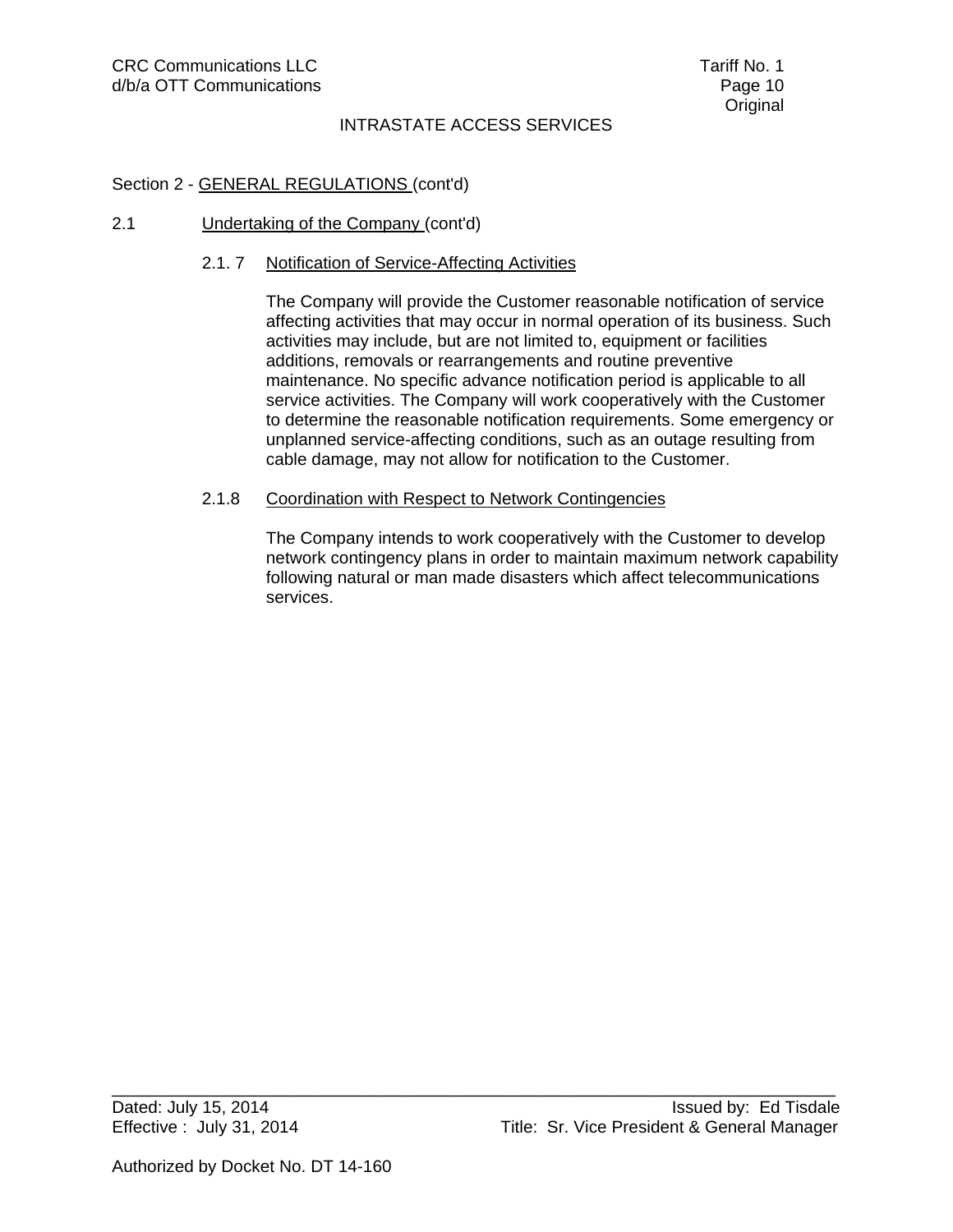## Section 2 - GENERAL REGULATIONS (cont'd)

### 2.1 Undertaking of the Company (cont'd)

### 2.1.9 Limitations

### A. Assignment or Transfer of Services

All services provided under this Tariff are directly or indirectly controlled by the Company and neither the Customer nor its Authorized Users may transfer or assign the use of service without the express prior written consent of the Company. Such transfer or assignment shall only apply where there is no interruption of use or relocation of the service. All terms and conditions contained in this Tariff shall apply to all such permitted transferees or assignees, as well as conditions of service.

The assignment or transfer of services does not relieve or discharge the assignor or transferor from remaining jointly or severally liable with the assignee or transferee for any obligations existing at the time of the assignment or transfer.

#### B. Use and Restoration of Service

\_\_\_\_\_\_\_\_\_\_\_\_\_\_\_\_\_\_\_\_\_\_\_\_\_\_\_\_\_\_\_\_\_\_\_\_\_\_\_\_\_\_\_\_\_\_\_\_\_\_\_\_\_\_\_\_\_\_\_\_\_\_\_\_\_\_\_\_\_\_\_\_\_\_\_\_

The use and restoration of services shall be in accordance with Part 64, Subpart D, Appendix A, of the Federal Communications Commission's Rules and Regulations, which specifies the priority system for such activities.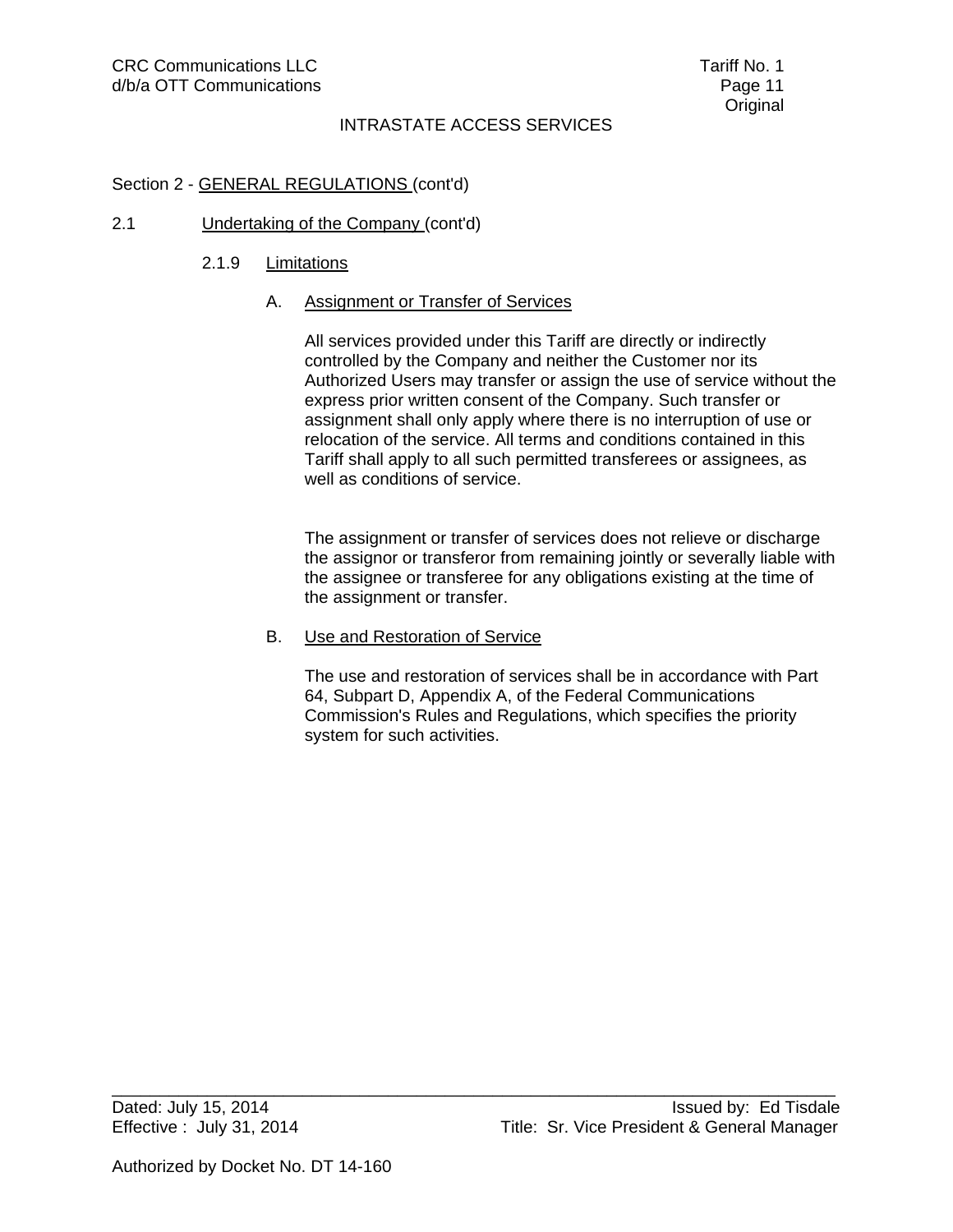## Section 2 - GENERAL REGULATIONS (cont'd)

### 2.1 Undertaking of the Company (cont'd)

2.1.10 Liability

### A. Limits of Liability

The liability of the Company for damages arising out of the furnishing of its service, including but not limited to mistakes, outages, omissions, interruptions, delays, errors, or other defects, representations, failures arising out of the use of these services or failure to furnish service, whether caused by act, omission or negligence, shall be limited to the extension of such allowances as set forth in the section of this Tariff on Allowances for Interruptions in Service. The extension of such allowance for interruption shall be the sole remedy of the Customer or other person, and the sole liability of the Company.

The Company's entire liability, if any, for any claim, loss, damage or expense from any cause whatsoever shall in no event exceed sums actually paid Company by Customer for the specific services giving rise to the claim. No action or proceeding against the Company shall be commenced more than one (1) year after the service is rendered.

In no event shall the Company be liable for any incidental, indirect, special, consequential, exemplary, or punitive damages (including lost revenue or profits) of any kind whatsoever regardless of the cause of forseeability thereof.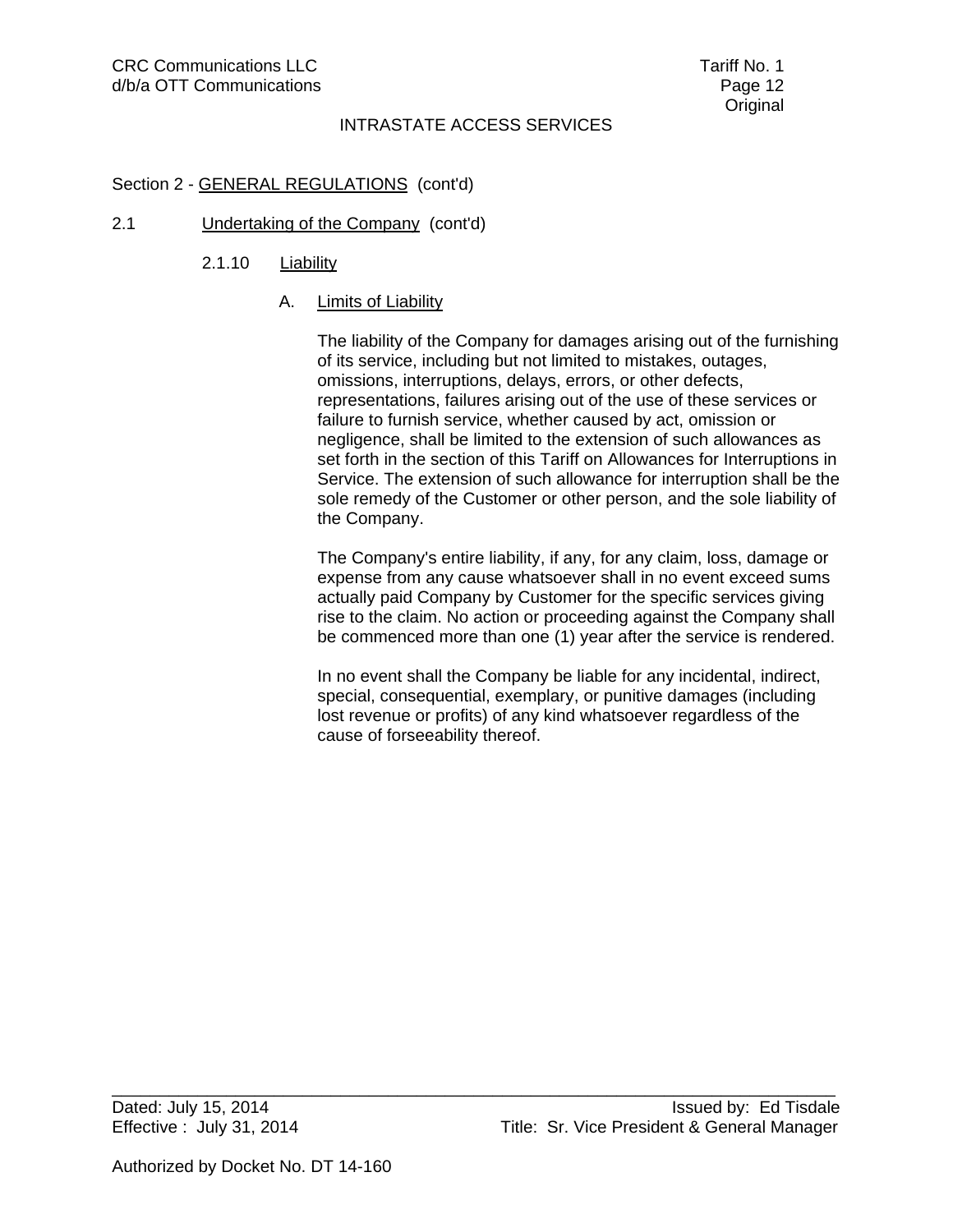### Section 2 - GENERAL REGULATIONS (cont'd)

#### 2.1 Undertaking of the Company (cont'd)

### 2.1.10 **Liability (cont'd)**

### B. Act or Omissions

The Company shall not be liable for any act or omission of any other carrier or Customer providing a portion of a service, nor shall the Company for its own act or omission hold liable any other carrier or Customer providing a portion of a service.

#### C. Circumstances Beyond the Company's Control

The Company shall not be liable for any delay or failure of performance hereunder if such failure is due to any cause or causes beyond the reasonable control of the Company. Such causes shall include, without limitation, acts of god, fire, flood, explosion or other catastrophes, vandalism, cable cut, storm or other similar occurrence, any law, order, regulation, direction, action or request of the United States government or any other government, including state and local governments having or claiming jurisdiction over the Company, or of any department, agency, commission, bureau, corporation, or other instrumentality of anyone or more of these federal, state or local governments, or of any civil or military authority; national emergencies; insurrections; riots; wars; unavailability of rights-of-way or materials; or strikes, lockout, work stoppages, or other labor difficulties.

The Company does not guarantee or make any warranty with respect to its services when used in an explosive atmosphere. The Company shall be indemnified, defended and held harmless by the Customer from any and all claims by any person relating to such Customer's use of services so provided.

#### D. Damages Caused by Others

The Company shall not be liable for interruptions, delays, errors, or defects in transmission, or for any injury whatsoever, caused by the Customer, the Customer's agents, or Authorized Users, or by facilities or equipment provided by the Customer. The Company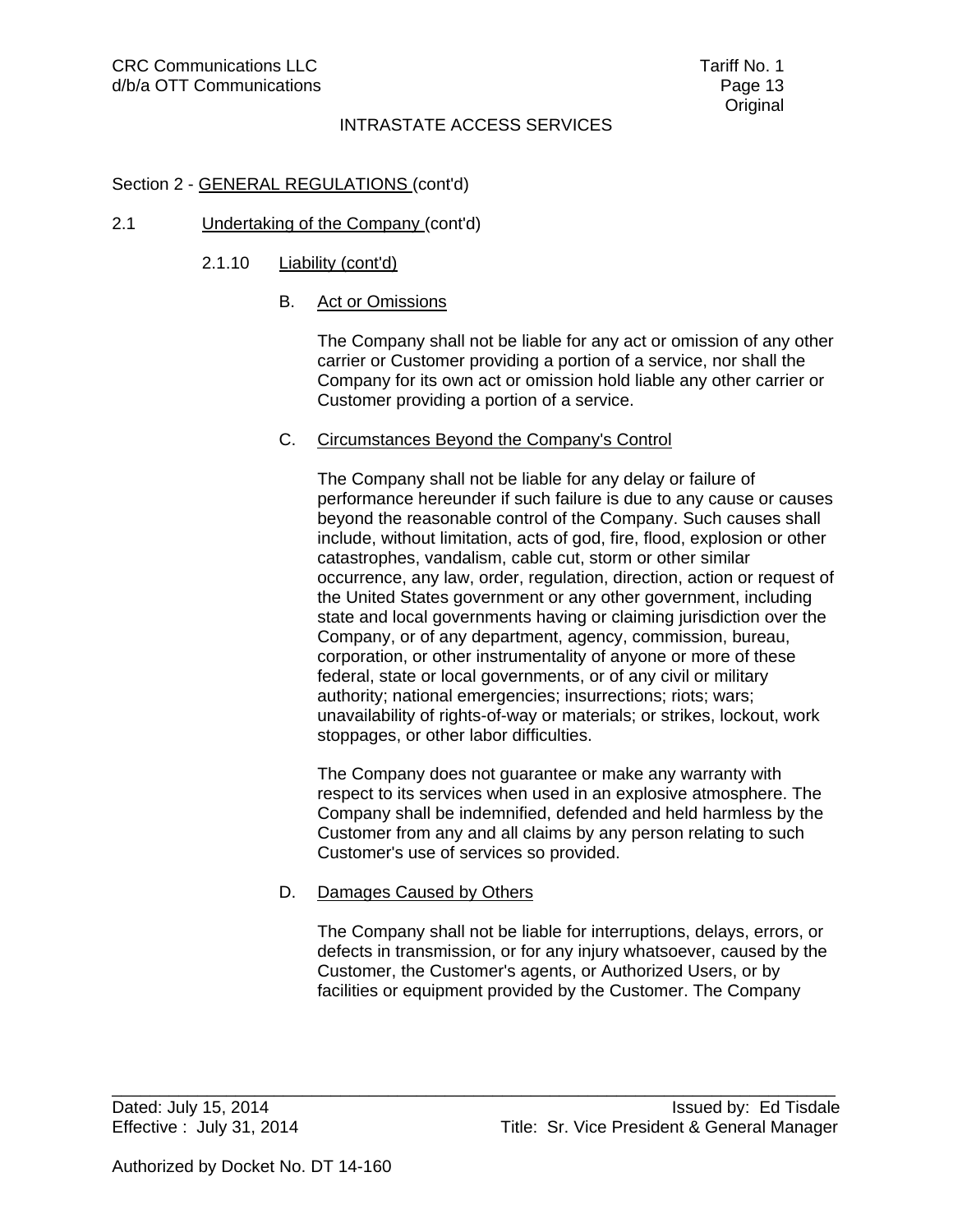#### Section 2 - GENERAL REGULATIONS (cont'd)

#### 2.1 Undertaking of the Company (cont'd)

#### 2.1.10 Liability (cont'd)

#### D. Damages Caused by Others (cont'd)

shall not be liable for any act, omission or defect of an entity furnishing to the Company or to the Customer services, facilities or equipment used for or with the Company's services; or for the acts or omissions of common carriers or warehousemen.

#### E. Damages to Customer Premise

 The Company is not liable for damages to the Customer's premise resulting from the furnishing of a service, including the installation and removal of equipment and associated wiring, unless the damage is caused by the willful misconduct of the Company's employees or agents.

#### F. Indemnification of the Company

 The Customer and the End User shall indemnify, defend and hold harmless the Company (including the costs of reasonable attorney's fees) against:

- 1. Claims for libel, slander, infringement of copyright or unauthorized use of any trademark, trade name or service mark arising out of the material, data, information or other content transmitted over the Company's facilities or equipment
- 2. Claims for patent infringement arising from combining or connecting the Company's facilities or equipment with facilities, equipment, apparatus or systems of the Customer; and
- 3. All other claims (including, without limitation, claims for damage to any business or property, or injury to, or death of, any person) arising out of any act or omission of the Customer, the Customer's agents or Authorized Users, in connection with any service or facilities or equipment provided by the Company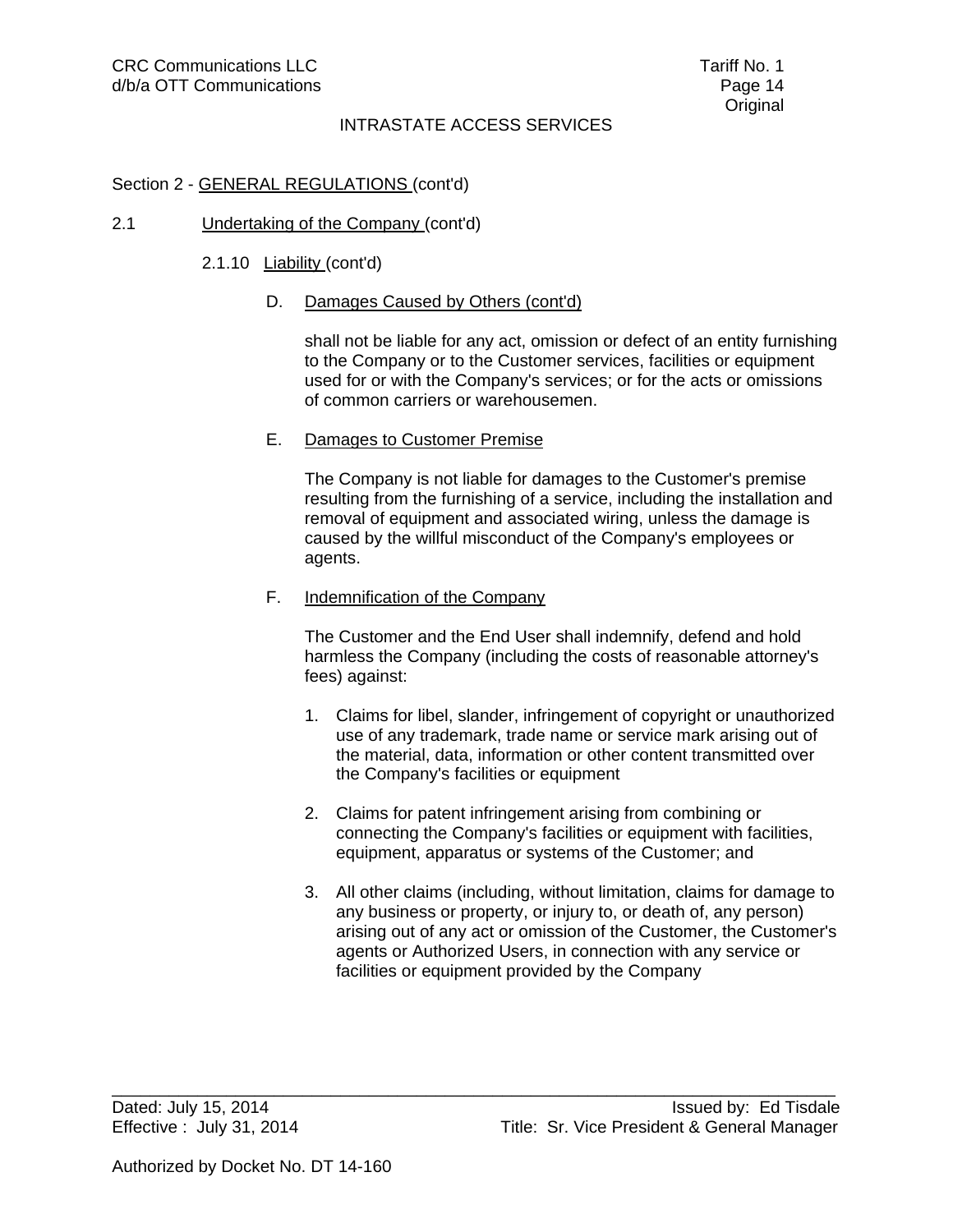# Section 2 - GENERAL REGULATIONS (cont'd)

### 2.1 Undertaking of the Company (cont'd)

2.1.10 **Liability (cont'd)** 

### F. Indemnification of the Company (cont'd)

- 4. In the event parties other than the Customer, including but not limited to joint users and the Customer's customers, shall have use of the Company's service directly or indirectly through the Customer, then the Customer shall forever indemnify and hold the Company harmless from and against any and all claims, demands, suits, actions, losses, damages, assessments or payments, which may be asserted by said parties arising out of or relating to the Company's furnishing of service.
- G. Warranties or Representation by the Company

\_\_\_\_\_\_\_\_\_\_\_\_\_\_\_\_\_\_\_\_\_\_\_\_\_\_\_\_\_\_\_\_\_\_\_\_\_\_\_\_\_\_\_\_\_\_\_\_\_\_\_\_\_\_\_\_\_\_\_\_\_\_\_\_\_\_\_\_\_\_\_\_\_\_\_\_

 The Company makes no warranties or representations, express or implied, either in fact or by operation of law, statutory or otherwise, including warranties of merchantability or fitness for a particular use, except those expressly set forth herein.

H. No License Granted

 No license under patents (other than the limited license to use) is granted by the Company or shall be implied or arise by estoppel, with respect to any service offered under this Tariff.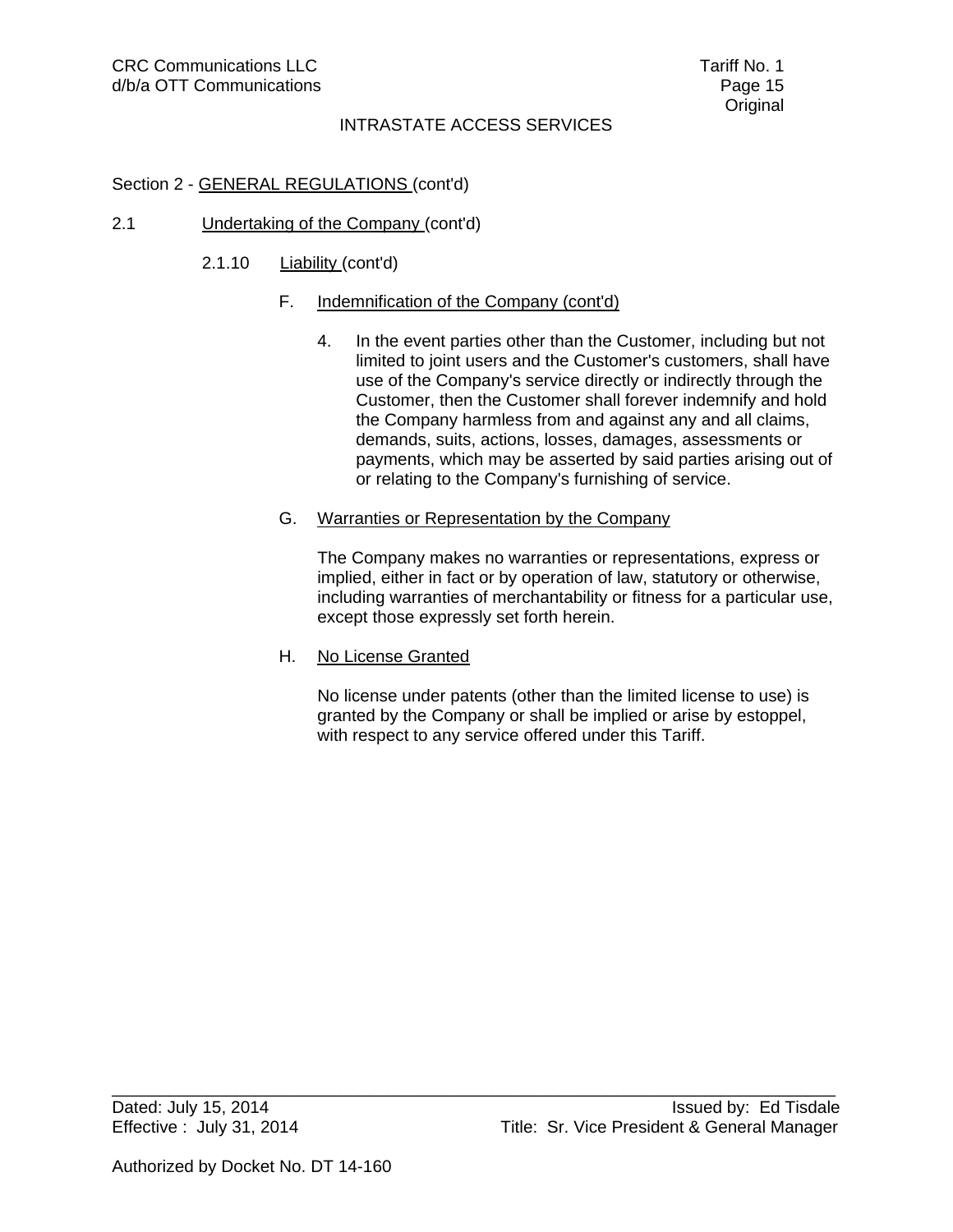### Section 2 - GENERAL REGULATIONS (cont'd)

#### 2.1 Undertaking of the Company (cont'd)

#### 2.1.11 Non-routine Installation

 At the Customer's request, installation and/or maintenance may be performed outside the Company's regular business hours or in unusual locations. In such cases, charges based on cost of actual labor, material, or other costs incurred by or charged to the Company will apply. If installation is started during regular business hours but, at the Customer's request, extends beyond regular business hours into time periods including, but not limited to, weekends, holidays, and/or night hours, additional charges may apply

#### 2.1.12 Special Construction

 Subject to the agreement of the Company and to all of the regulations contained in this Tariff, special construction of facilities may be undertaken on a reasonable efforts basis at the request of the Customer. Special construction is that construction undertaken:

- A. where facilities are not presently available and there is no other requirement for the facilities to be constructed;
- B. of a type other than that which the Company would normally utilize in the furnishing of its services;
- C. over a route other than that which the Company would normally utilize in the furnishing of its services;
- D. in a quantity greater than that which the Company would normally construct;
- E. on an expedited basis;
- F. on a temporary basis until permanent facilities are available;
- G. involving abnormal costs; or
- H. in advance of its normal construction schedules

\_\_\_\_\_\_\_\_\_\_\_\_\_\_\_\_\_\_\_\_\_\_\_\_\_\_\_\_\_\_\_\_\_\_\_\_\_\_\_\_\_\_\_\_\_\_\_\_\_\_\_\_\_\_\_\_\_\_\_\_\_\_\_\_\_\_\_\_\_\_\_\_\_\_\_\_

Rates and charges for special construction are provided on an individual case basis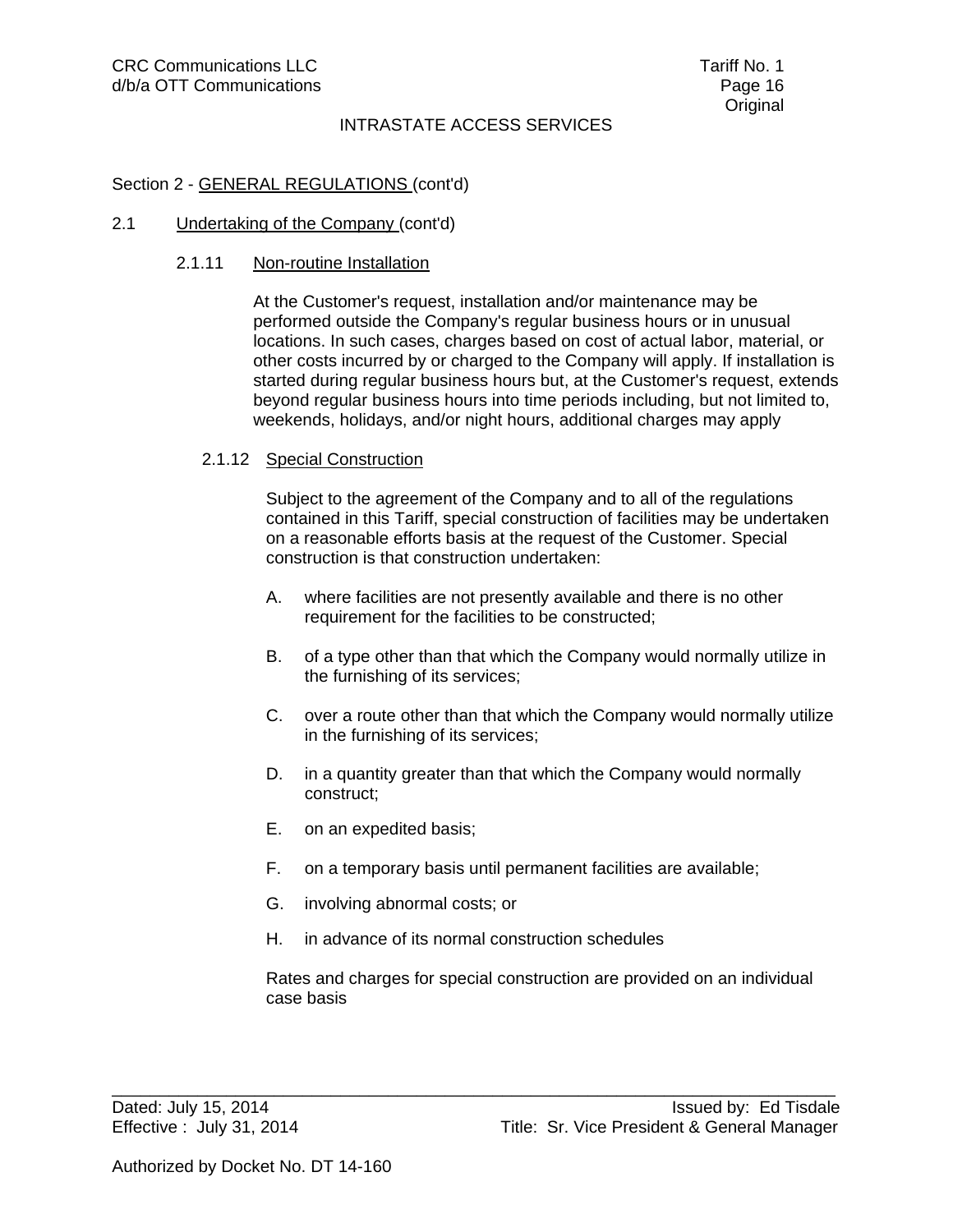# Section 2 - GENERAL REGULATIONS (cont'd)

#### 2.2 Term and Charge of Service

The minimum period for which services are provided and for which rates and charges are applicable is one (1) month unless otherwise specified in this Tariff or by mutually agreed upon contract. When a service is discontinued prior to the expiration of the minimum period, charges are applicable, whether the service is used or not.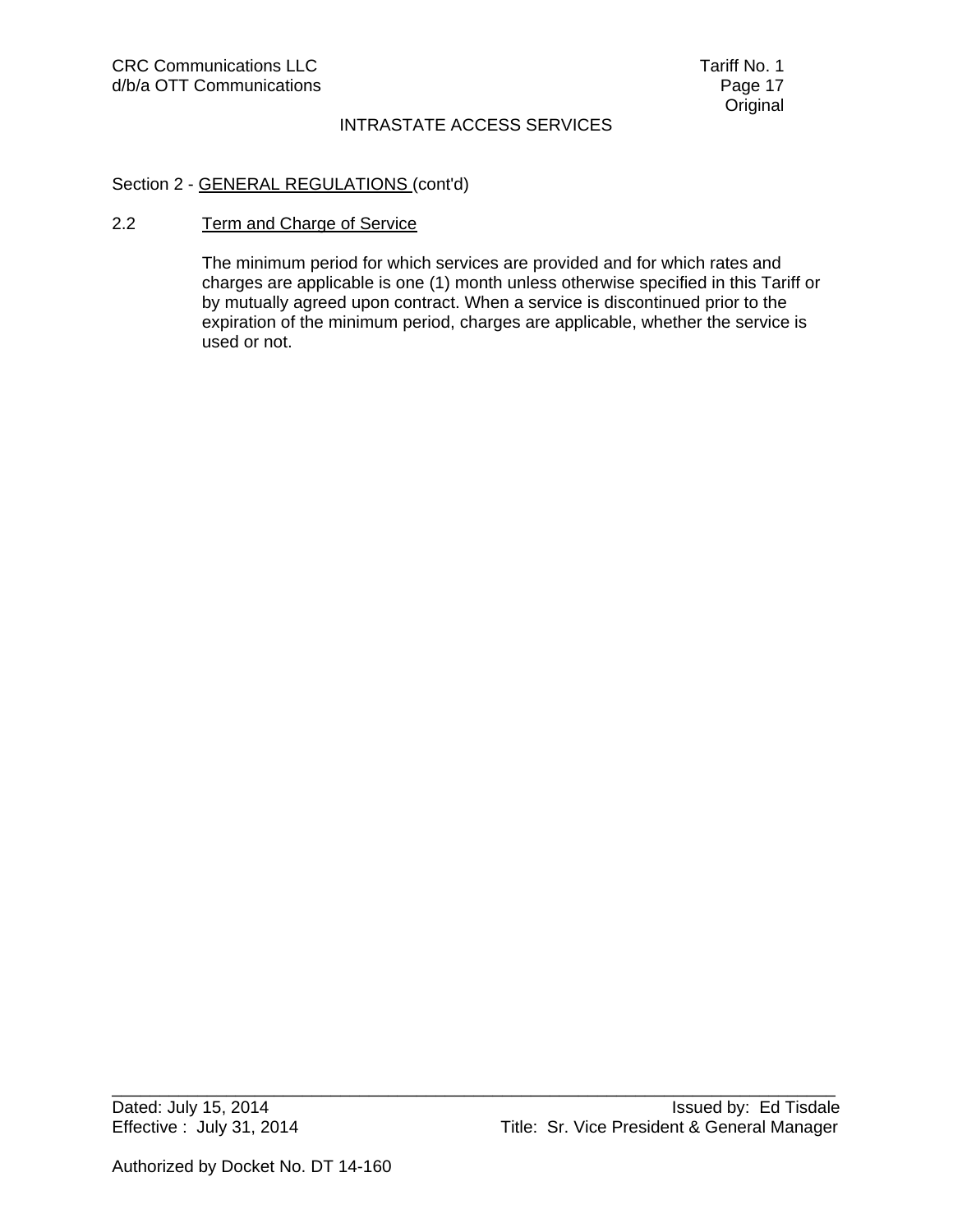### Section 2 - GENERAL REGULATIONS (cont'd)

#### 2.3 Obligations of the Customer

#### 2.3.1 Payment of Charges

 The Customer shall be responsible for payment of all applicable charges pursuant to this Tariff. When mixed Interstate and Intrastate Switched Access Service is provided, all charges (i.e. non-recurring, monthly and/or usage) including optional features and functions charges, will be prorated between Interstate and Intrastate. The percentage determined as set forth in Sections 2.3.9 or 2.3.10 following will serve as the basis for prorating the charges unless the Company is billing by jurisdiction according to actual measured usage. All access traffic not specifically identified as Interstate will be billed as Intrastate. The percentage of an access service to be charged as Interstate is applied in the following manner:

- A. For monthly and non-recurring chargeable rate elements, multiply the percent Interstate use times the quantity of chargeable elements times the stated Tariff rate.
- B. For usage sensitive (i.e. access minutes and calls) chargeable rate elements, multiply the percent Interstate use times actual use (i.e. measured) times the stated Tariff rate.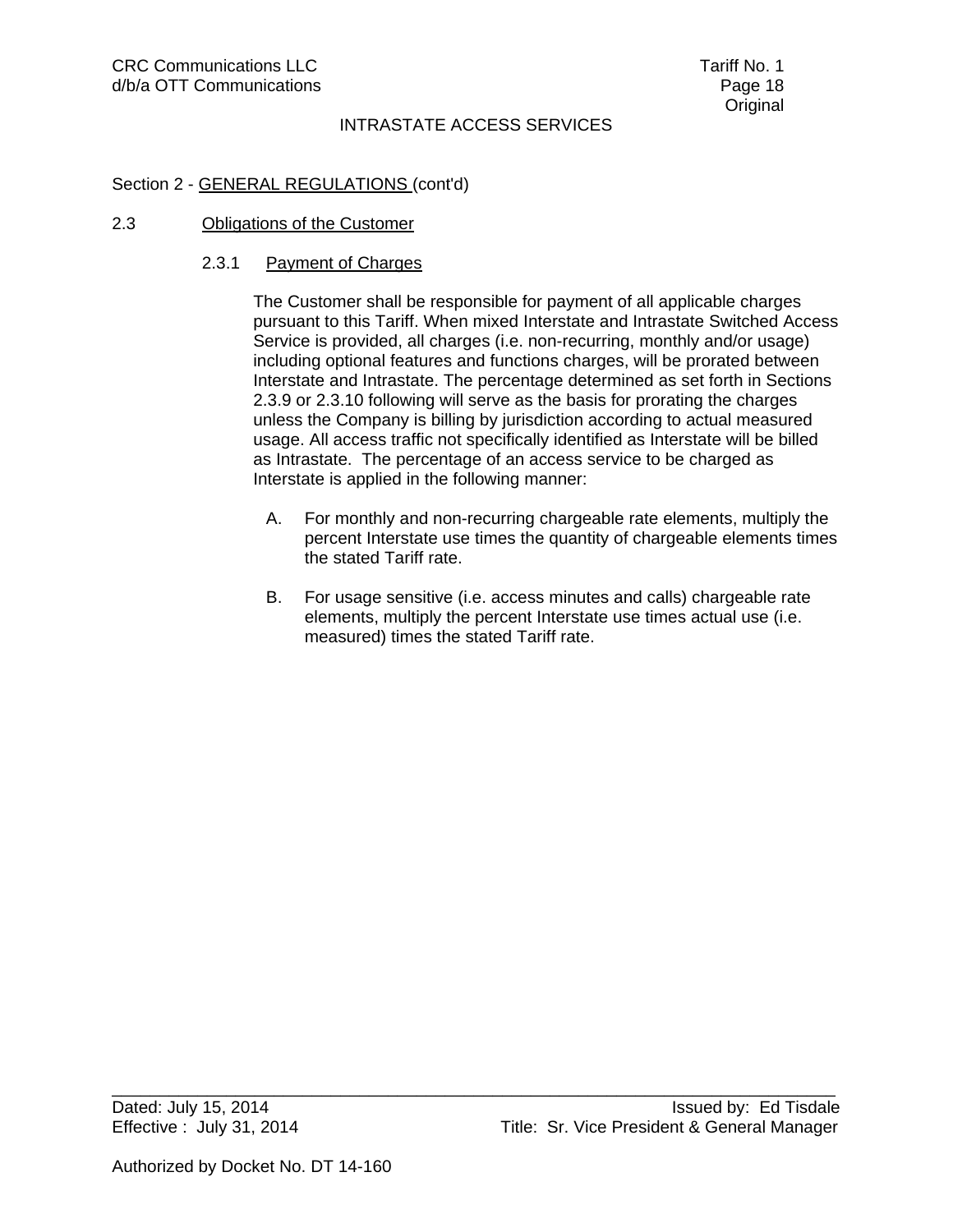### Section 2 - GENERAL REGULATIONS (cont'd)

#### 2.3 Obligations of the Customer (cont'd)

#### 2.3.2 Damages

 The Customer shall be responsible for any damage to or loss of the Company's facilities or equipment caused by the acts or omissions of the Customer.

#### 2.3.3 Equipment Space and Power

 The Customer shall provide, as specified from time to time by the Company, any personnel, equipment, space, power, heating and air conditioning needed to operate, and maintain a proper operating environment for, Company facilities and equipment installed on the Customer's premise.

#### 2.3.4 Riqhts-of-way

 The Customer shall at the option of the Company obtain, maintain, and otherwise have full responsibility for all rights-of-way and conduit necessary for installation of Company facilities from the building entrance or property line to the location of Company's equipment space on the Customer's premise. Any costs associated with obtaining and maintaining the rights-ofways described herein, including any building modification costs, shall be borne entirely by the Customer. Customer shall also be responsible for complying with all applicable laws, and obtaining all required permits or other approvals related to the location and installation of Company facilities and equipment in the Customer's premise or within the rights-of-way for which the Customer is responsible.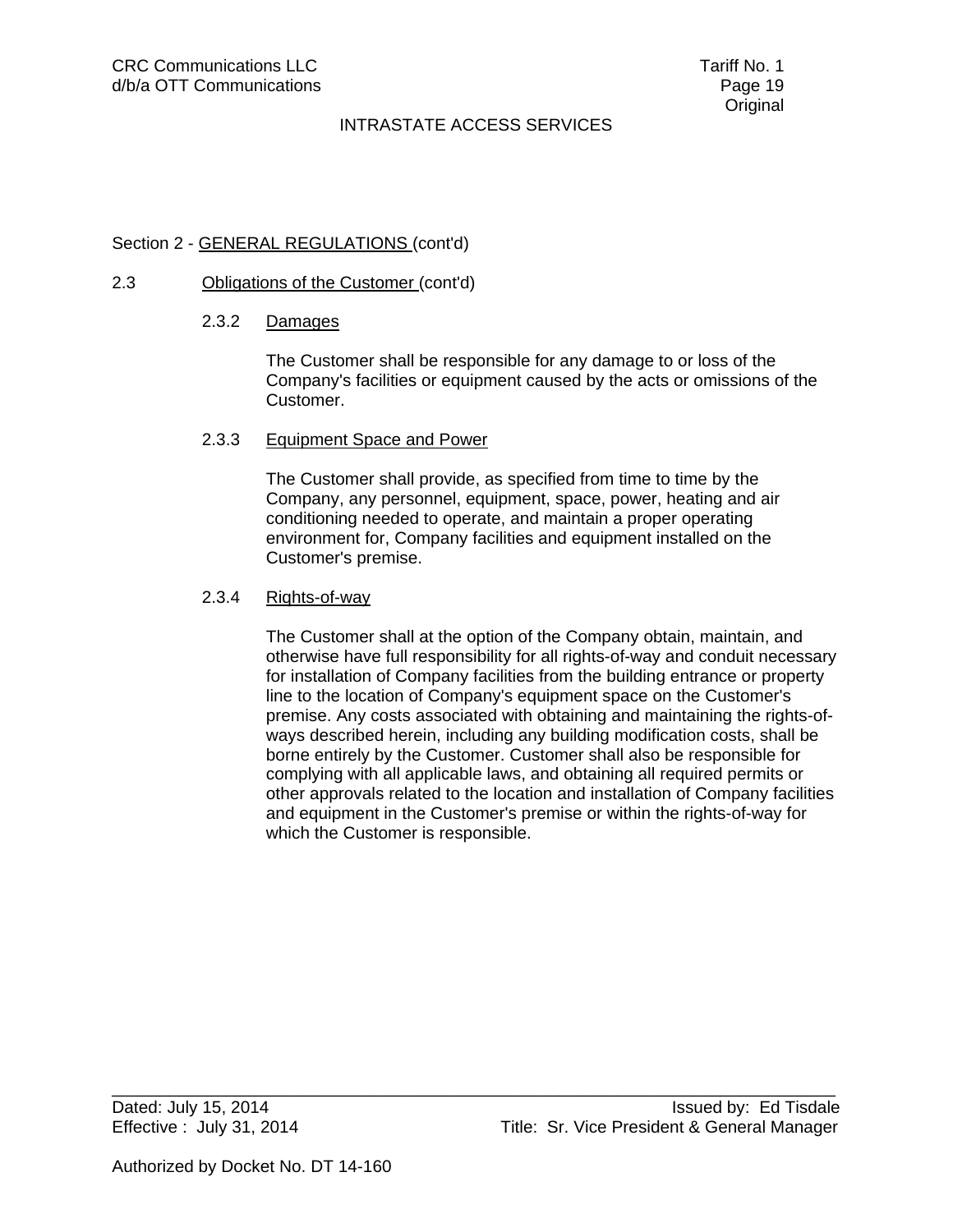### Section 2 - GENERAL REGULATIONS (cont'd)

#### 2.3 Obligations of the Customer (cont'd)

#### 2.3.5 Availability for Installing, Maintaining, and Removing

 The Customer shall grant or obtain permission for Company employees or agents to enter the premise of the Customer at any time for the purpose of installing, inspecting, maintaining, repairing, or removing the facilities or equipment of the Company and/or inspecting Customerprovided equipment which is connected to Company's facilities.

#### 2.3.6 Customer-Provided Equipment

 The Customer shall be responsible for the provision, operation and maintenance of any Customer-Provided Equipment (CPE), which is connected, to Company's equipment and/or facilities, and for ensuring that such CPE is compatible with Company equipment and facilities. The magnitude and character of the voltages and currents impressed on Company equipment, facilities and wiring by such CPE shall be such as not to cause damage to Company's equipment, facilities and wiring or injury to Company's employees or to other persons. Upon Company request, Customer will submit to Company a complete manufacturer's specification sheet for each item of CPE that is or is proposed to be attached to Company's facilities. Company may provide, at the Customer's expense, any additional protective equipment required, in the sole opinion of the Company, to prevent damage or injury resulting from the connection of any CPE.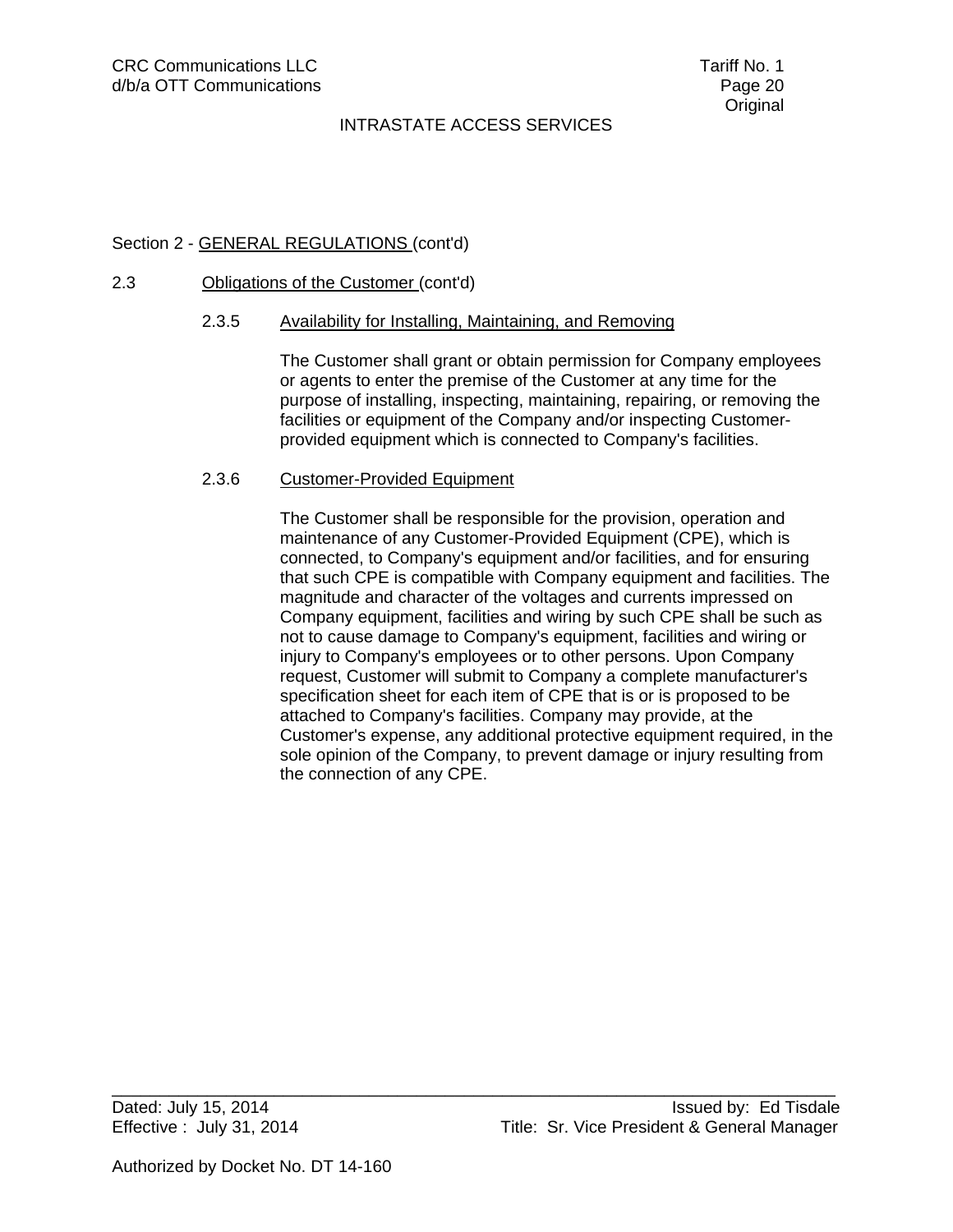### Section 2 - GENERAL REGULATIONS (cont'd)

#### 2.3 Obligations of the Company (cont'd)

#### 2.3.7 Coordination with Respect to Network Contingencies

The Customer shall cooperate with the Company to plan, coordinate and undertake any actions required to maintain maximum network capability following natural or manmade disasters, which affect telecommunications services.

#### 2.3.8 Indemnification of the Company by the Customer and the End User

With respect to any service or facility provided by the Company, the Customer and the End User shall indemnify, defend and hold harmless the Company from and against all claims, actions, damages, liabilities, costs and expenses, for:

- A. death or injury of any person caused by or resulting from any loss, destruction or damage to property of the Customer or any third party;
- B. death or injury of any person caused by the negligent or intentional act or omission of the Customer, its employees, agents, representatives or invites; and
- C. any claim, loss, damage, expense or liability for infringement of any copyright, patent, trade secret, or any proprietary or intellectual property right of any third party I arising from any act or omission by the Customer, including without limitation, use of the Company's services and facilities in a manner not contemplated by this Tariff or any agreement between Customer and Company.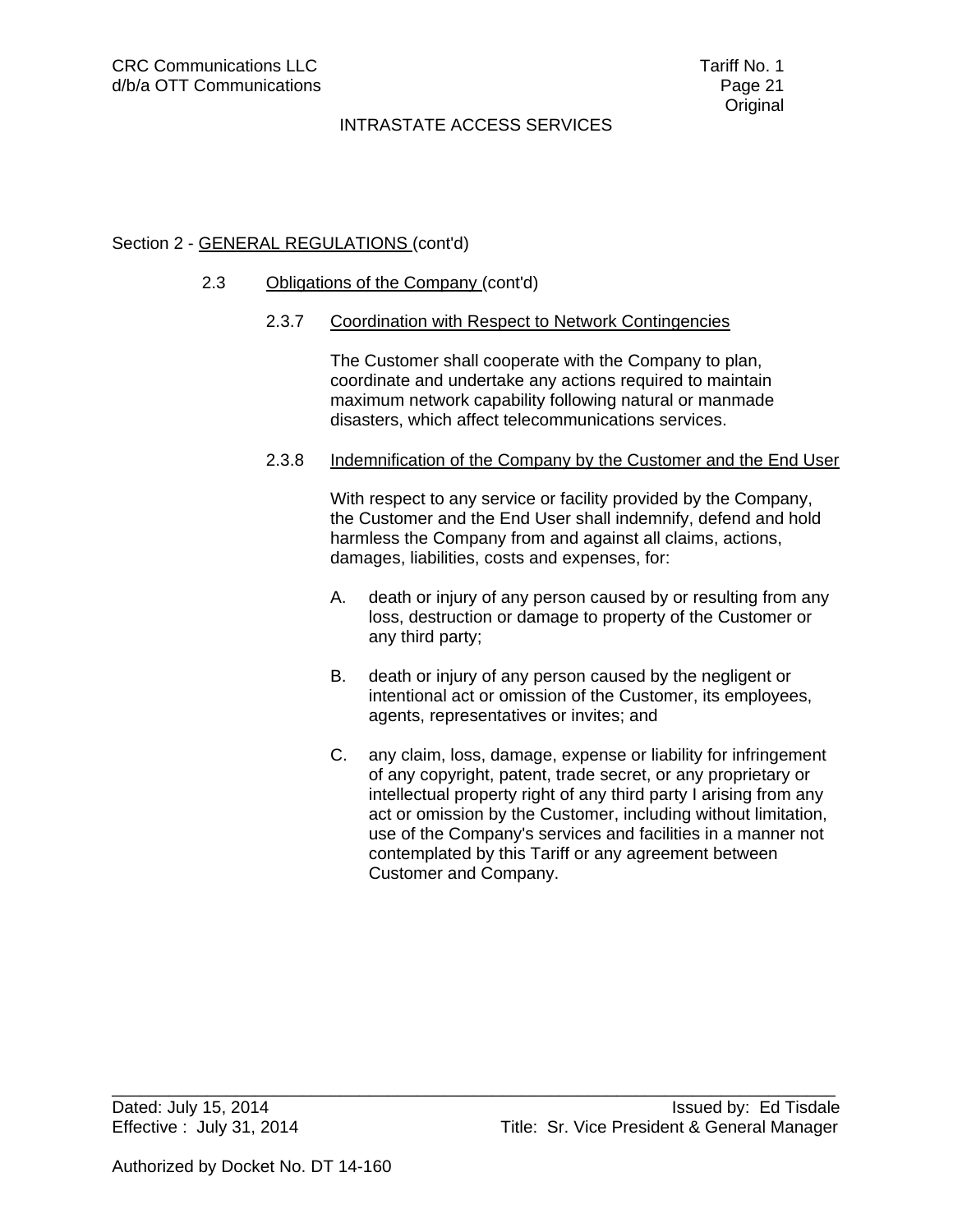## Section 2 - GENERAL REGULATIONS (cont'd)

#### 2.3 Obligations of the Customer (cont'd)

#### 2.3.9 Jurisdictional Report -Switched Access

The Customer must indicate a Percent of Interstate Use (PIU) factor in a whole number when ordering Switched Access Service. A Customer provided PIU factor is required on each Access Service Request.

Where jurisdiction can be determined or estimated from the call detail, the Company will develop a projected PIU factor from the call detail, which will be used to bill the Customer. Where call detail is insufficient to determine or estimate the jurisdiction, the Customer will provide a Jurisdictional Report indicating the projected PIU factor in whole number. The Company will use the Jurisdictional Report to bill all Interstate usage and Interstate rates and/or nonrecurring charges until the Company receives a revised report from the Customer. The following regulations govern such estimates, their reporting by the Customer and cases where the Company will develop jurisdictional percentages.

#### A. General

Except where Company measured or estimated access is used as set forth following, the Customer shall update its PIU as set forth in paragraphs B. or C. following and such report will be used for billing purposes until the Customer reports a different projected Interstate percentage. The revised report will serve as the basis for future billing and will be effective on the next bill date. No prorating or back billing will be done based on the report.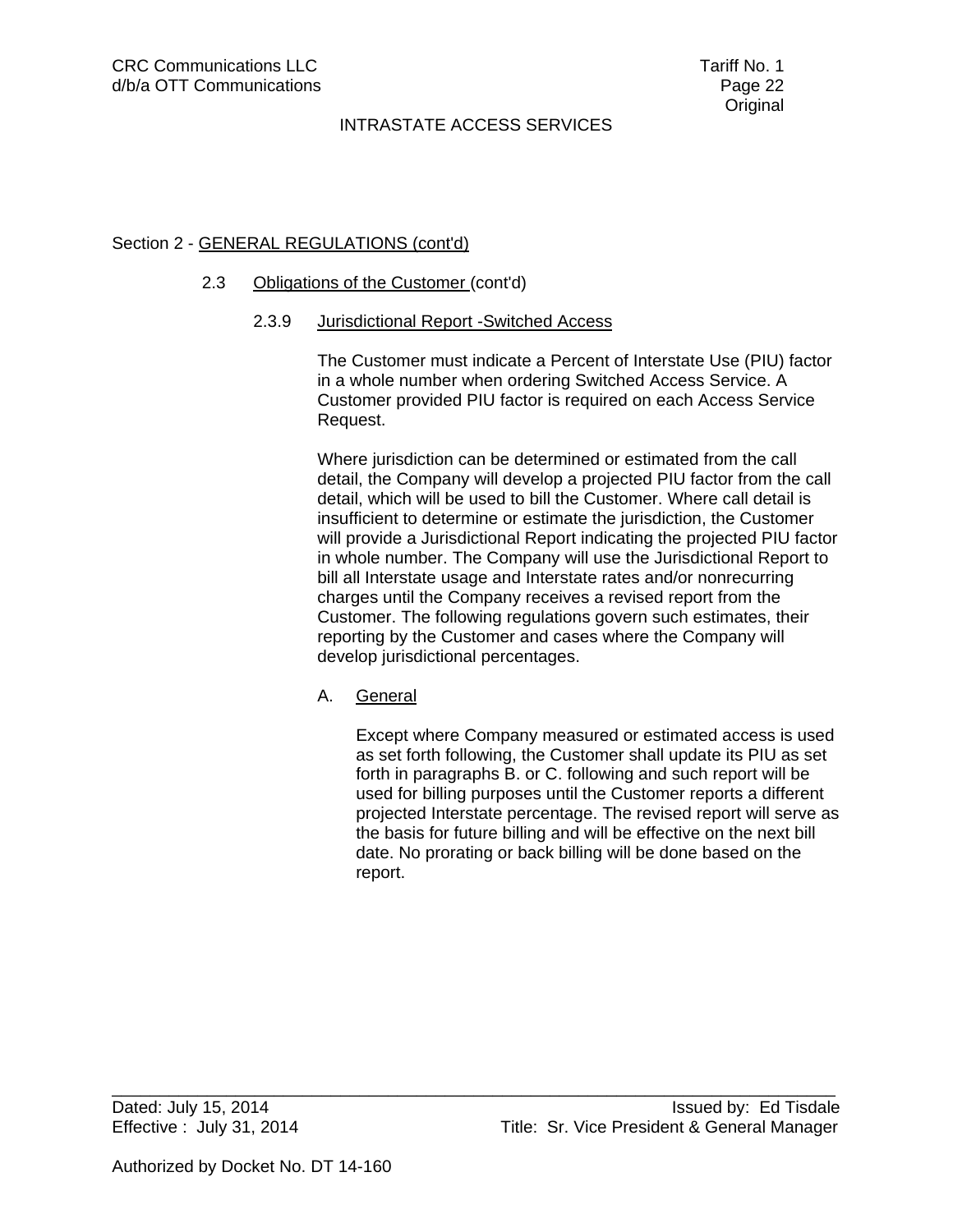## Section 2 - GENERAL REGULATIONS (cont'd)

#### 2.3 Obligations of the Customer (cont'd)

#### 2.3.9 Jurisdictional Report-Switched Access (cont'd)

A. General (cont'd)

 Effective on the first of January, April, July and October of each year the Customer shall update the Interstate jurisdictional report. The Customer shall forward to the Company, to be received no later than fifteen (15) days after the first of each such month, a revised report showing the interstate and Interstate percentage of use for the past three (3) months ending the last day of December, March, June and September, respectively, for each service arranged for Interstate use.

 Except where the Company is billing by jurisdiction according to actual measured or estimated usage, the revised report will serve as the basis for the next three (3) months billing and will be effective on the bill date for that service. No prorating or back billing will be done based on the report.

 If the Customer does not supply the reports, the Company will assume the percentages to be the same as those provided in the last quarterly report. For those cases in which a quarterly report has never been received from the Customer, the Company will assume the percentages to be the same as those provided in the order for service.

 The percentages described in paragraphs B. through D. following are applied to Carrier Common Line, Information Surcharge, Local Switching, Tandem Switched Transport and Transport Interconnection Charge (TIC). Separate PlUs are required for flat rated Entrance Facilities, Direct Trunked Transport and Multiplexers charges.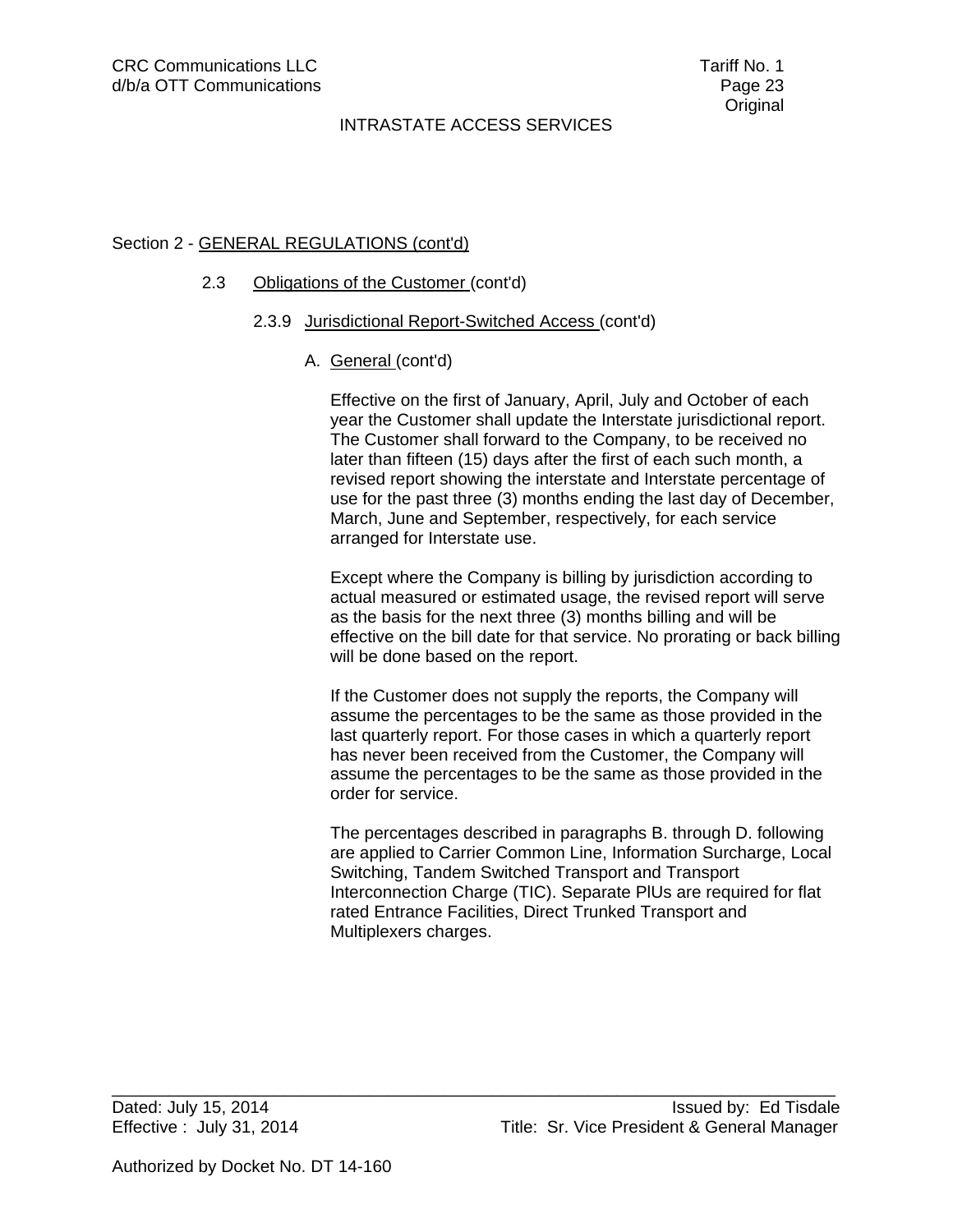## Section 2 - GENERAL REGULATIONS (cont'd)

### 2.3 Obligations of the Customer (cont'd)

2.3.9 Jurisdictional Report-Switched Access (cont'd)

### B. Feature Group D

 When a Customer orders Feature Group D Switched Access Service(s) the Customer may provide a projected Percent Interstate Usage (PIU) for each end office in its order. Where jurisdiction can be determined or estimated from the call detail, the Company will develop a projected PIU factor from the call detail, which will be used to bill the customer. The Company, where the jurisdiction cannot be determined or estimated from the call detail, will determine the projected PIU as follows:

- 1. For originating access minutes, the projected Interstate percentages will be developed on a monthly basis by end office where the feature Group D Switched Access Service access minutes are measured by dividing the measured Interstate originating access minutes respectively by the total originating access minutes, when the call detail is adequate to determine the appropriate jurisdiction.
- 2. For terminating access minutes, the data used by the Company to develop the projected Interstate percentages for originating access minutes will be used to develop the projected usage percentages for such terminating access minutes.
- 3. When the Customer has both Interstate and Intrastate Operator Services traffic, the PIU determined for the Customer's FGD service will be applied to the Customer's Operator Services charges.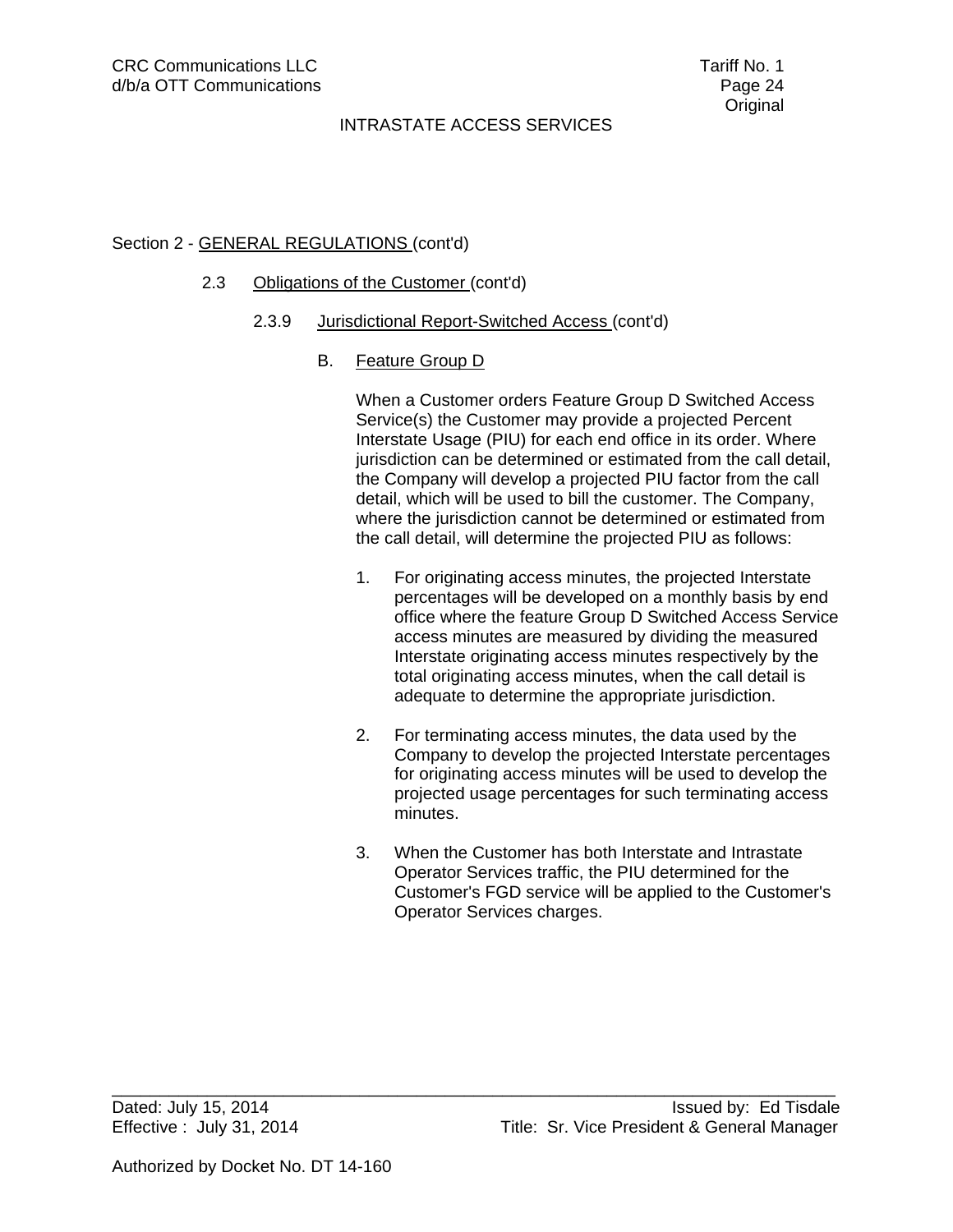### Section 2 - GENERAL REGULATIONS (cont'd)

### 2.3 Obligations of the Customer (cont'd)

#### 2.3.9 Jurisdictional Report-Switched Access (cont'd)

C. Directory Assistance Service

 When a Customer orders Directory Assistance Service, the Customer shall in its order, provide the PIU for terminating use in a whole number (a number of 0 through 100) for each Directory Access Service group ordered. (A method the Customer may wish to adopt could be to use its terminating traffic from its premise to the involved Directory Assistance Location and calculate the PIU as set forth in paragraph B. preceding.)

D. All Other Type of Access Service

 The Customer must provide the Company with a projected PIU for all other type of access including 500, 700, 800, 888, 900, etc.

#### 2.3.10 Determination of Jurisdiction of Mixed Use Special Access Service

 When an ASR is submitted for Interstate and Intrastate Special Access Service, the Customer will provide to the Company an estimate of whether the Interstate traffic will comprise more than ten (10) percent or less than ten (10) percent of total traffic:

- A. If the Customer estimates that the Interstate traffic on the service involved constitutes less than ten (10) percent of the Customer's total traffic on that service, the service will be provided in accordance with the applicable rules and regulations of the Company's Intrastate Access Tariff.
- B. If the Customer estimates that the Interstate traffic on the service involved constitutes ten (10) percent or more of the Customer's total traffic on that service, the service will be provided in accordance with the applicable rules and regulations of this Tariff.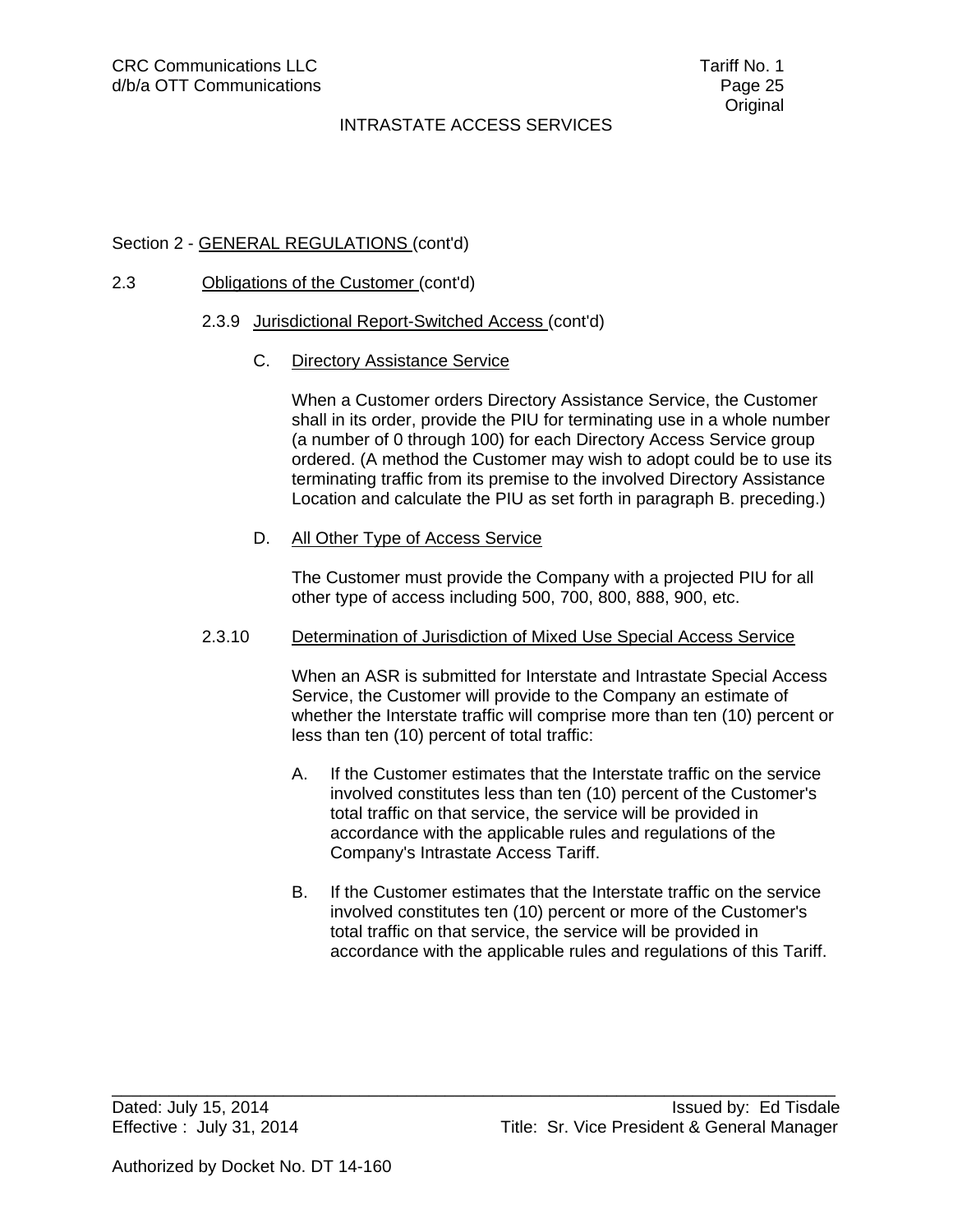### Section 2 - GENERAL REGULATIONS (cont'd)

#### 2.3 Obligations of the Customer (cont'd)

#### 2.3. 11 Jurisdictional Reports Verification

- A. For Switched Access Service, if a billing dispute arises concerning the PIU, the Company will ask the Customer to provide the data the Customer uses to determine the PIU. The Customer will supply the data within thirty (30) days of the Company request.
- B. The Customer shall keep records of call detail from which the PIU can be ascertained and, upon request of the Company, shall make the records available for inspection as reasonably necessary for purposes of verification of the percentages. The Company reserves the right to conduct an audit at any time during the year.
- C. For Special Access Service, if a billing dispute arises or a regulatory commission questions the projected PIU factor, the Company will ask the Customer to provide that data the Customer used to determine the PIU. The Customer shall supply the data within thirty (30) days of the Company request. The Customer shall keep records of system design and functions from which the percentage was determined, and, upon request of the Company, shall make the records available for inspection as reasonably necessary for purposes of verifications of percentages.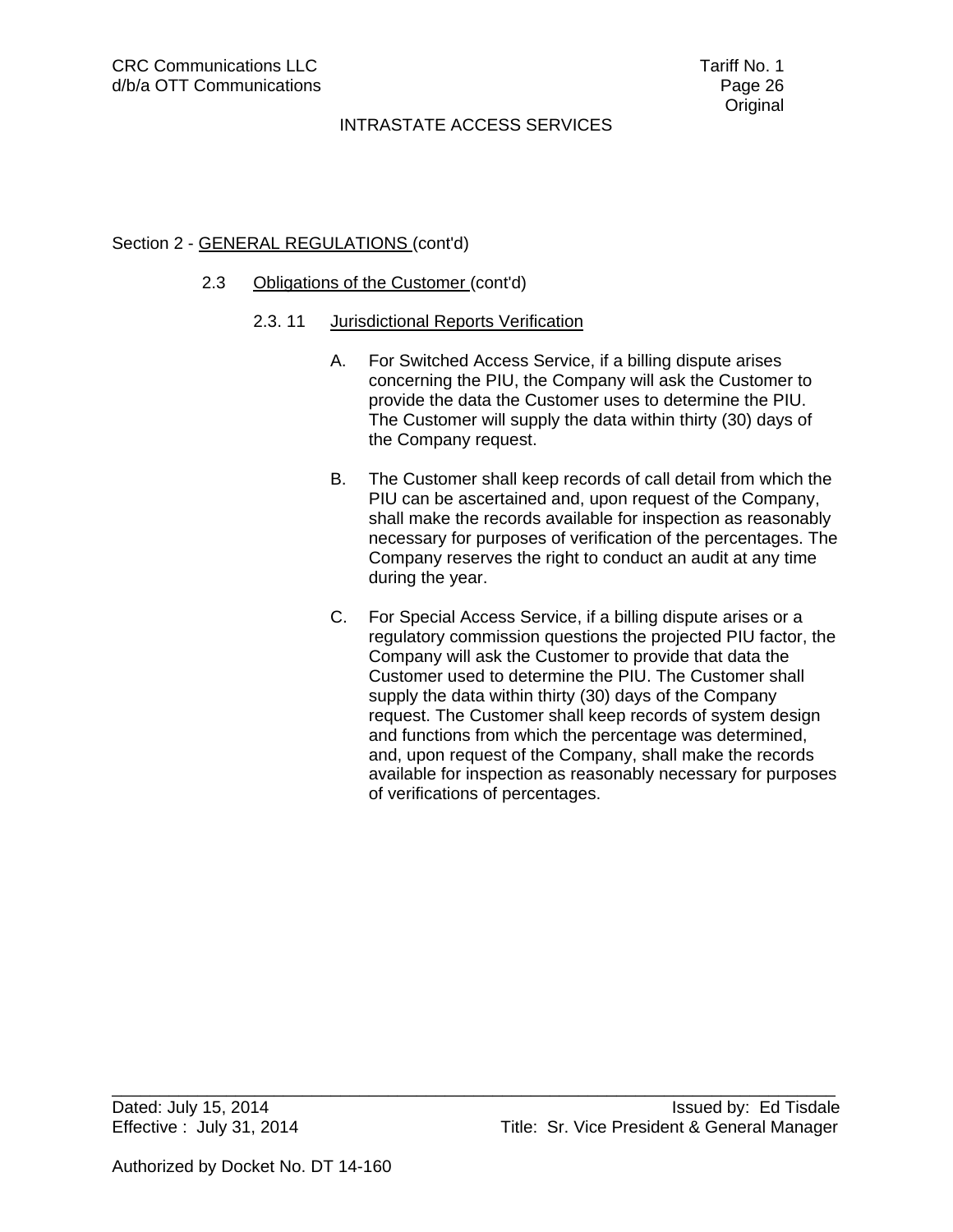### Section 2 - GENERAL REGULATIONS (cont'd)

#### 2.3 Obligations of the Customer (cont'd)

#### 2.3.12 Payment of Service Charges Imposed by Another Entity

 The Customer shall be responsible for the payment of service charges imposed on the Company by another entity, for visits to the Customer premise when the service difficulty or trouble report results from the use of equipment or facilities provided by any party other than the Company, including but not limited to the Customer.

#### 2.3.13 Ordering Where More than One Company is Involved

 The Company, at its option, can require a Customer to order access services that require the provisioning by more than one (1) Exchange Carrier, to directly request such provisioning directly from each Exchange Carrier.

### 2.3.14 Rating and Billing of Access Services Where More than One Company is Involved

 All charges for services provided by each Company are billed under each Exchange Carrier's applicable Tariffs. Under a Meet Point Billing Arrangement, the Company will bill for charges for traffic carried on Company-provided facilities.

- A. Each Company will provide its portion of access service based on the regulations, rates and charges contained in its respective Access Service Tariff.
- B. The application of non-distance sensitive rate elements varies according to the rate structure and the location of the facilities involved.
- C. When rates and charges are listed on a per minute basis, the Company's rates and charges will apply to traffic originating from the Customer's premise and terminating at the End User's premise, and vice versa.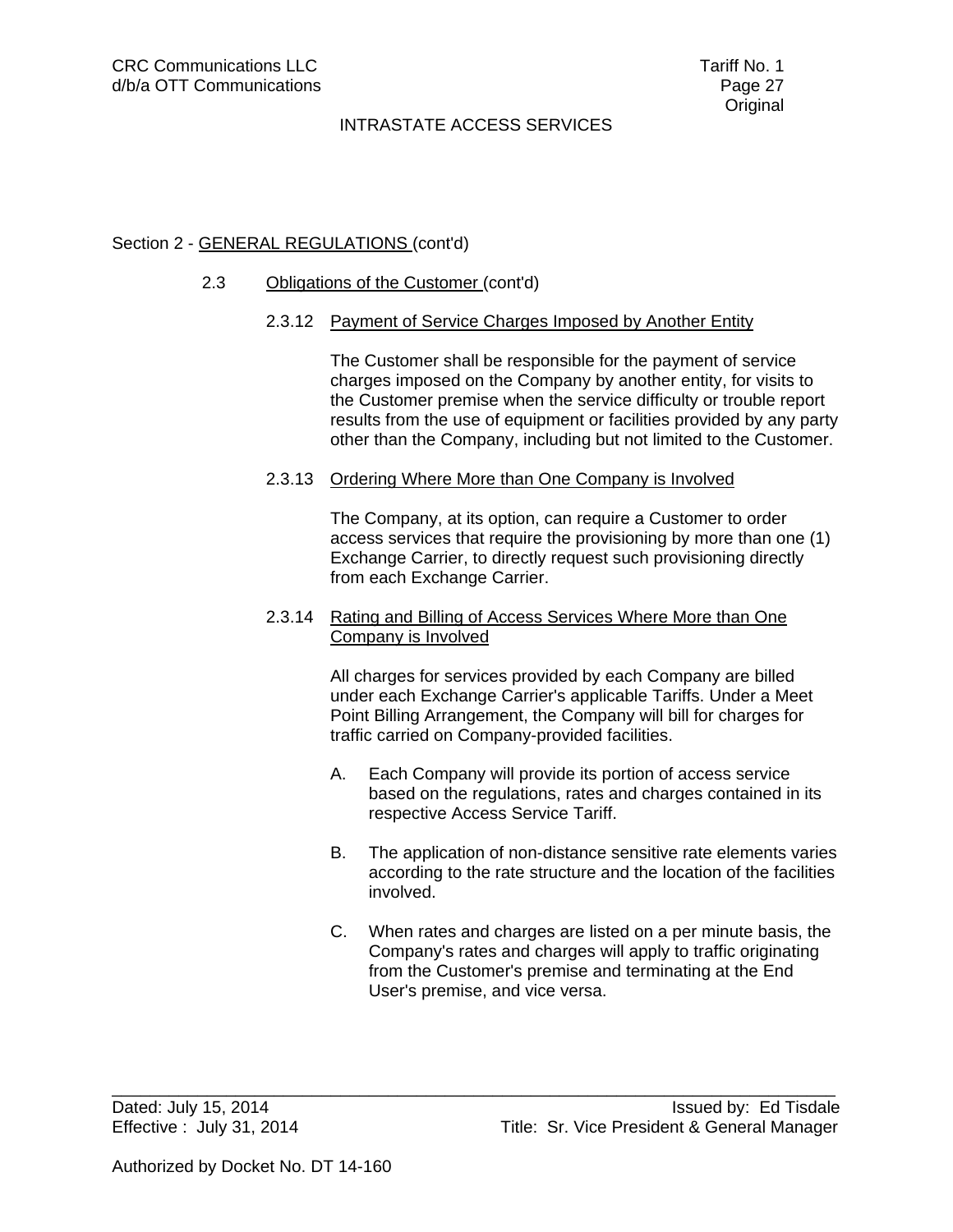### Section 2 - GENERAL REGULATIONS (cont'd)

#### 2.4 Prohibited Use

The Customer shall not use or allow the use of Company facilities or equipment installed at the Customer's premise for any purpose other than for which the Company provides it, without the prior written consent of the Company.

- A. The services the Company offers shall not be used for any unlawful purpose or for any use as to which the Customer has not obtained all required governmental approvals, authorizations, licenses, consents and permits, or used in an abusive manner. Abusive use includes:
	- 1. The use of the service of the Company for a call or calls, anonymous or otherwise, in a manner reasonably expected to frighten, abuse, torment, or harass another;
	- 2. The use of the service in such a manner as to interfere unreasonably with the use of the service by one (1) or more other Customers.
- B. The Company may require applicants for service who intend to use the Company's offerings for resale and/or shared use to file a letter with the Company confirming that their use of the Company's offerings complies with relevant laws and commission regulations, policies, orders, and decisions.
- C. The Company may require a Customer to immediately shut down its transmission of signals if said transmission is causing interference to others.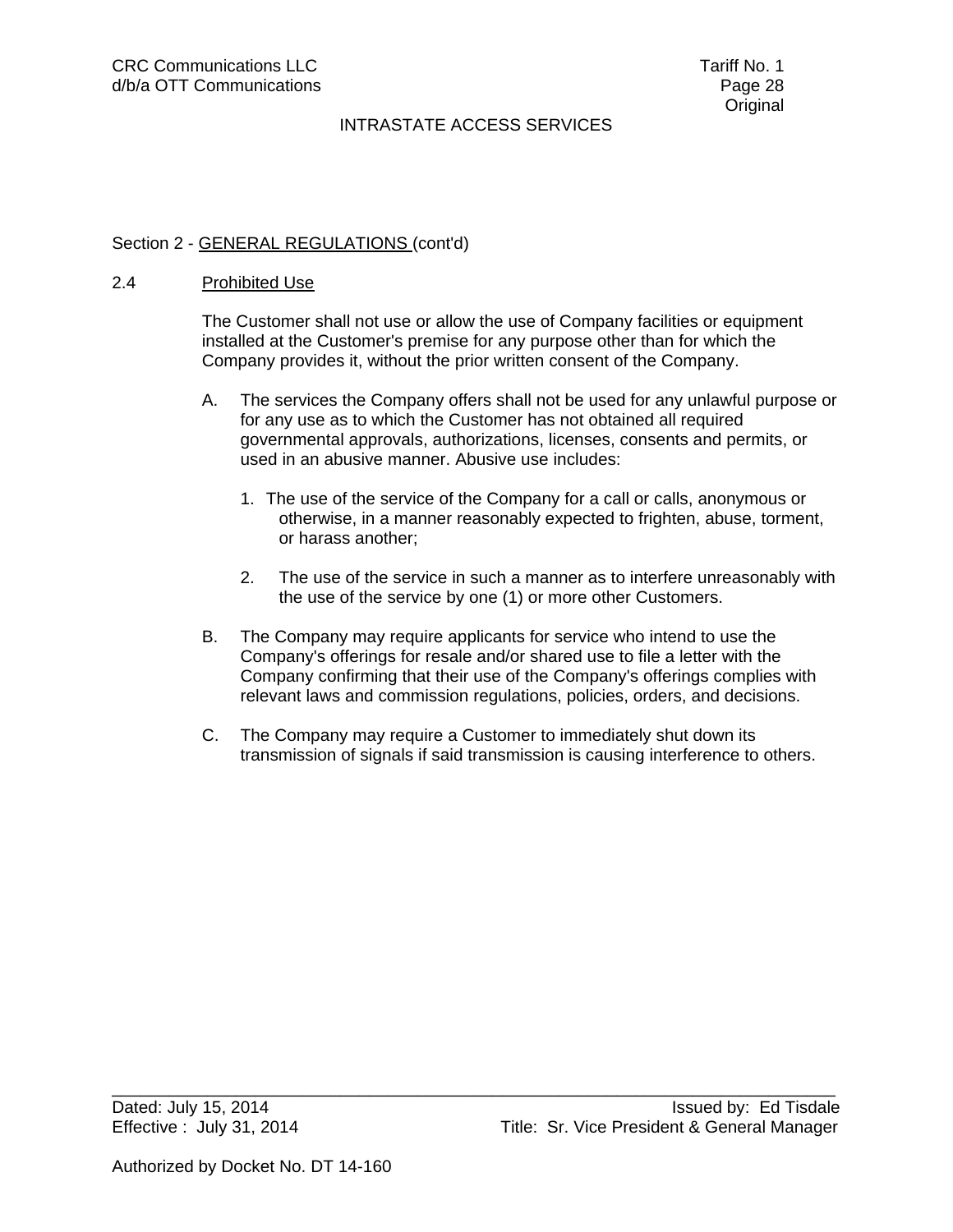## Section 2 - GENERAL REGULATIONS (cont'd)

#### 2.5 Interconnection

Service furnished by the Company may be interconnected with services or facilities of other authorized communications common carriers and with private systems, if authorized by the Company and subject to technical limitations established by the Company. Service furnished by such interconnection is not part of a joint undertaking with such other common carriers or systems. The Company does not undertake to provide any special facilities, equipment, or services to enable the Customer to interconnect the facilities or the equipment of the Company with services or facilities of other common carriers or with private systems.

#### 2.6 Inspection, Testing and Adjustment

The Company may, upon reasonable notice, make such tests and inspections as may be necessary to determine whether the terms and conditions of this Tariff are being complied with in the installation, operation or maintenance of the Customer's or the Company's facilities or equipment. The Company may interrupt service at any time, without penalty or liability, due to the departure from or reasonable suspicion of the noncompliance of the Customer.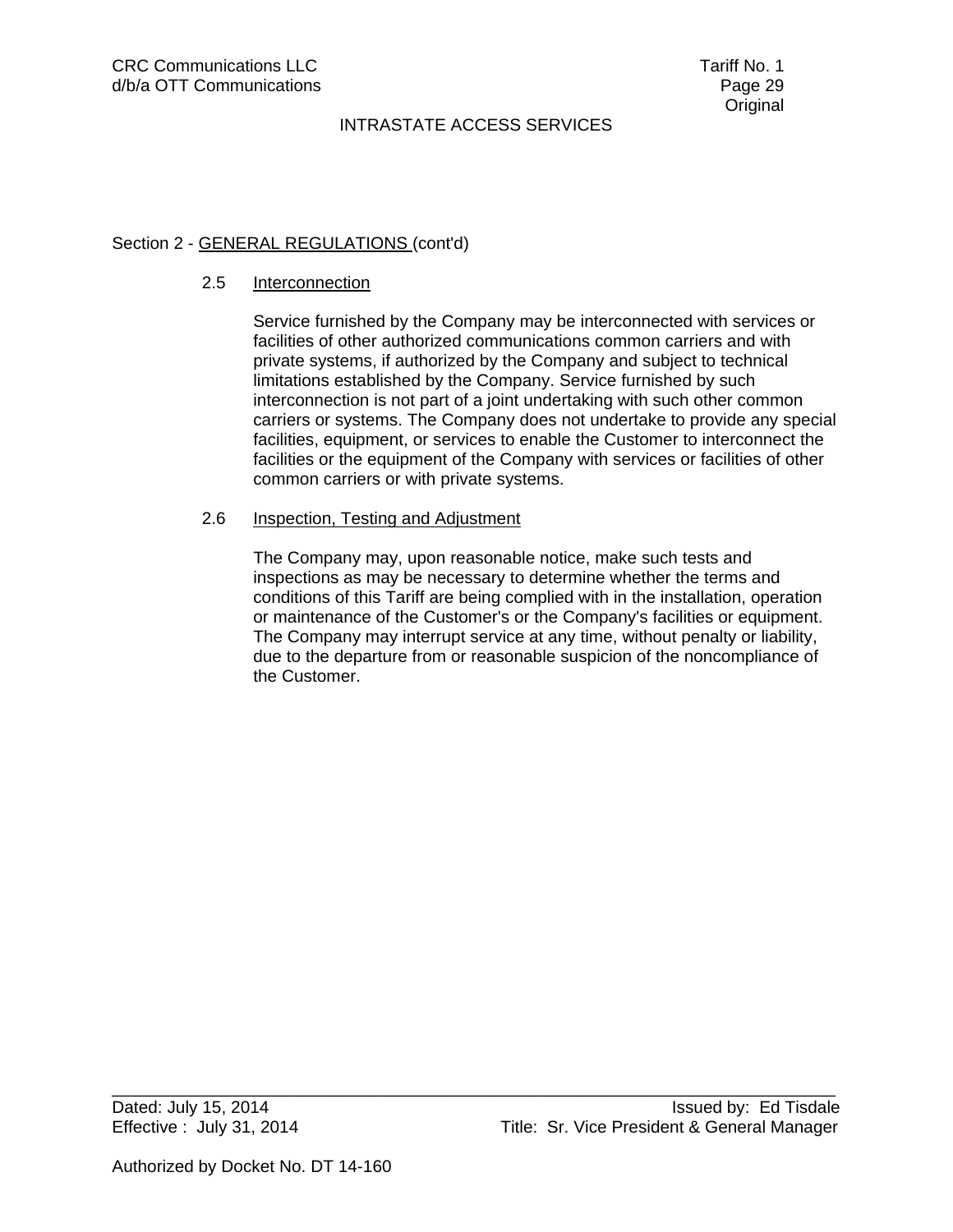## Section 2 - GENERAL REGULATIONS (cont'd)

### 2.7 Payment Arrangements and Credit Allowances

#### 2.7.1 Payment of Rates, Charges, and Deposits

\_\_\_\_\_\_\_\_\_\_\_\_\_\_\_\_\_\_\_\_\_\_\_\_\_\_\_\_\_\_\_\_\_\_\_\_\_\_\_\_\_\_\_\_\_\_\_\_\_\_\_\_\_\_\_\_\_\_\_\_\_\_\_\_\_\_\_\_\_\_\_\_\_\_\_\_

### A. Responsibility for Charges

Charges for installations, service connections, moves, rearrangements, and prepaid services, where applicable, are payable upon demand to the Company or its authorized agent. Billing thereafter will include recurring charges and actual usage as defined in this Tariff.

The Company shall bill on a current basis all charges incurred by and credits due to the Customer under this Tariff attributable to services established or disconnected during the preceding billing period. In addition, the Company shall bill in advance charges for all non-usage based services to be provided during the ensuing billing period. All usage based service will be billed in arrears.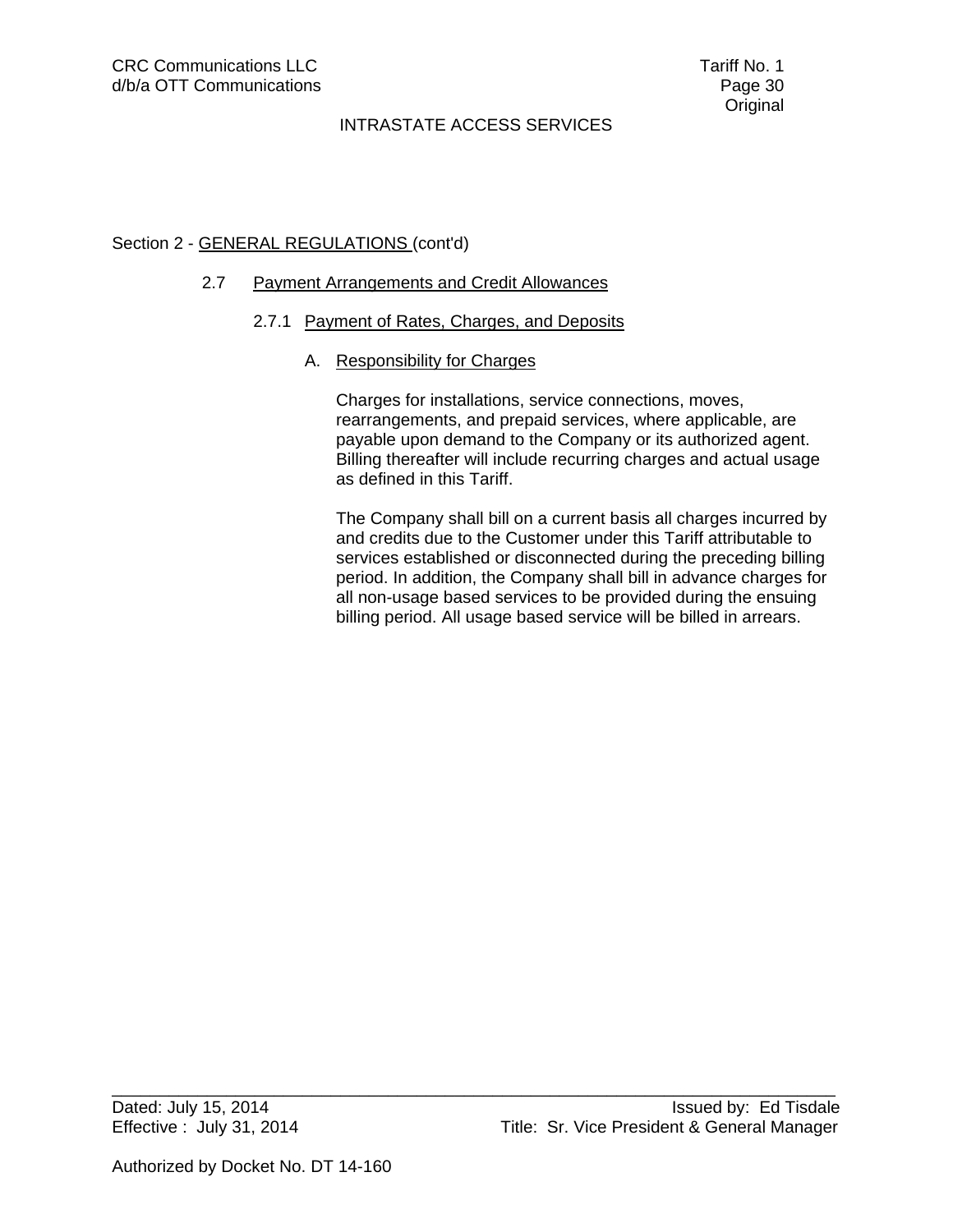### Section 2 - GENERAL REGULATIONS (cont'd)

### 2.7 Payment Arrangements and Credit Allowances (cont'd)

- 2.7.1 Payment of Rates, Charges, and Deposits (cont'd)
	- B. Payment for Service

 The Customer is responsible for payment of all charges incurred by the Customer or other users for services and facilities furnished to the Customer by the Company. All such payments are due within thirty (30) days after the invoice date. Any objections to billed charges must be reported to the Company or its billing agent within ninety (90) days (commencing five (5) days after remittance of the bill) All undisputed portions of the bill must be paid by the due date to avoid late payment charges, if any.

C. Deposits

 The Company reserves the right to examine the credit record of the Customer. If the Customer's financial condition is unknown or unacceptable to the Company, the Customer may be required to provide the Company with a security deposit which the Company may apply against overdue charges. The following regulations apply:

- 1. The amount of the deposit shall not exceed the actual or estimated rates and charges for the service for a two (2) month period.
- 2. The deposit in no way relieves the Customer from complying with the Company's regulations as to the prompt payment of bills at presentation.
- 3. At any time, at its option, the Company may return the deposit or credit it to the Customer's account.
- 4. When the service to the Customer is terminated, the amount of deposit will be credited to the Customer's account and any credit balance refunded.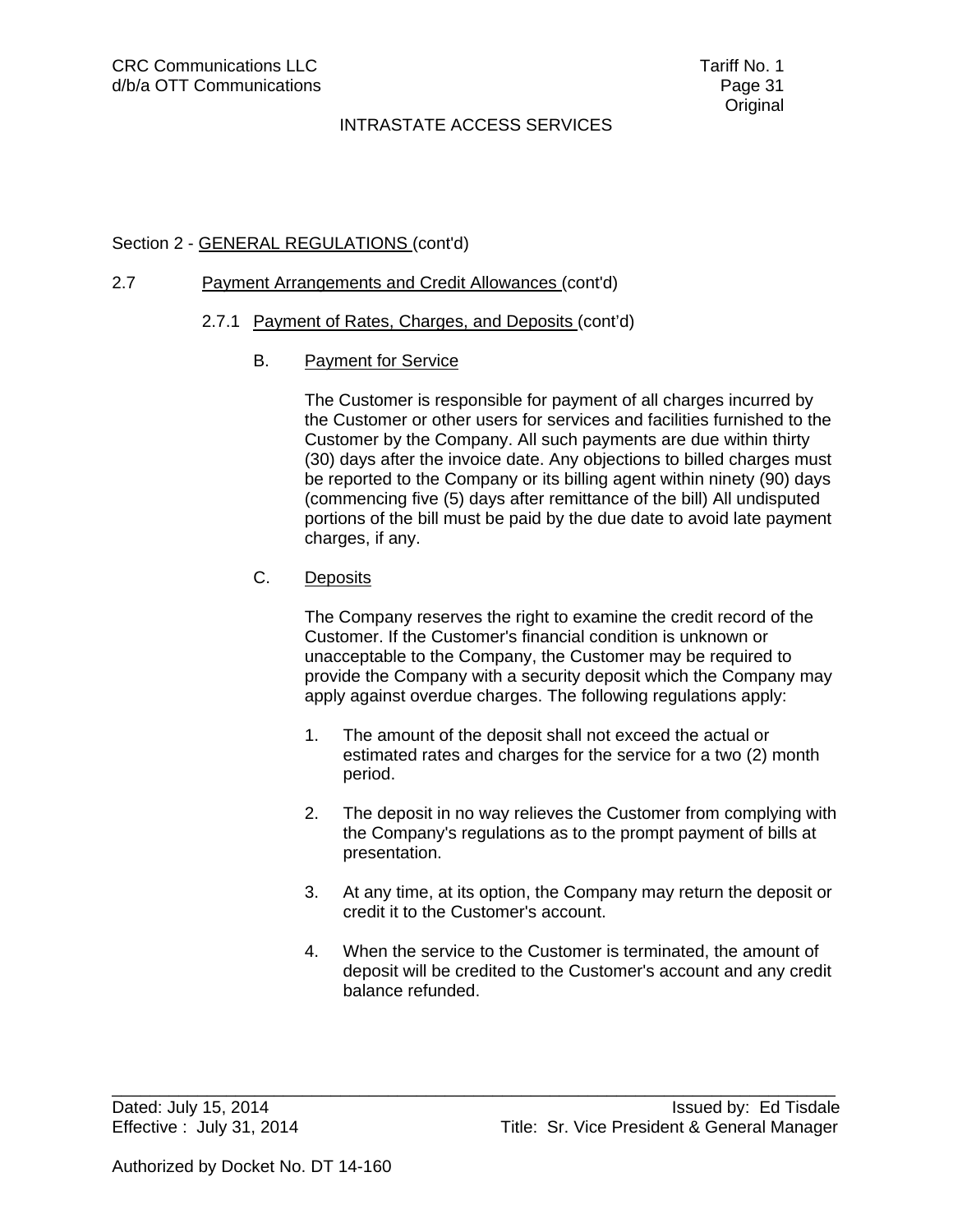### Section 2 - GENERAL REGULATIONS (cont'd)

### 2.7 Payment Arrangements and Credit Allowances (cont'd)

#### 2.7.1 Payments of Rates, Charges, and Deposits (cont'd)

D. Taxes, Fees and Assessments

The Company reserves the right to bill any and all applicable taxes, fees and assessments in addition to normal rates and charges for services provided to the Customer. Taxes, fees and assessments include, but are not limited to: Federal Excise Tax, State Sales Tax, Municipal Tax, Gross Receipts Tax and assessments for universal service, local number portability, number administration, etc. Such taxes, fees and assessments are in addition to rates as quoted in this Tariff and will be itemized separately on Customer invoices.

#### 2.7.2 Credit Allowance for Service Interruption

- A. An interruption period begins when the Customer reports a circuit, service or facility to be interrupted and releases it for testing and repair. An interruption period ends when the circuit, service or facility is operative. If the Customer reports an interruption but declines to release the circuit, service or facility for testing and repair, the circuit, service or facility will be considered impaired but not interrupted.
- B. A credit allowance is applied on a pro rata basis to any service interruption in excess of four hours, dependent on the duration of the interruption, against the monthly recurring charges payable by Customer under this Tariff, and shall be expressly indicated on the next Customer bill. Only those facilities on an interrupted portion of a circuit, service or facility will receive a credit.
- C. For the calculation of credit allowance, every month is considered to have thirty (30) days.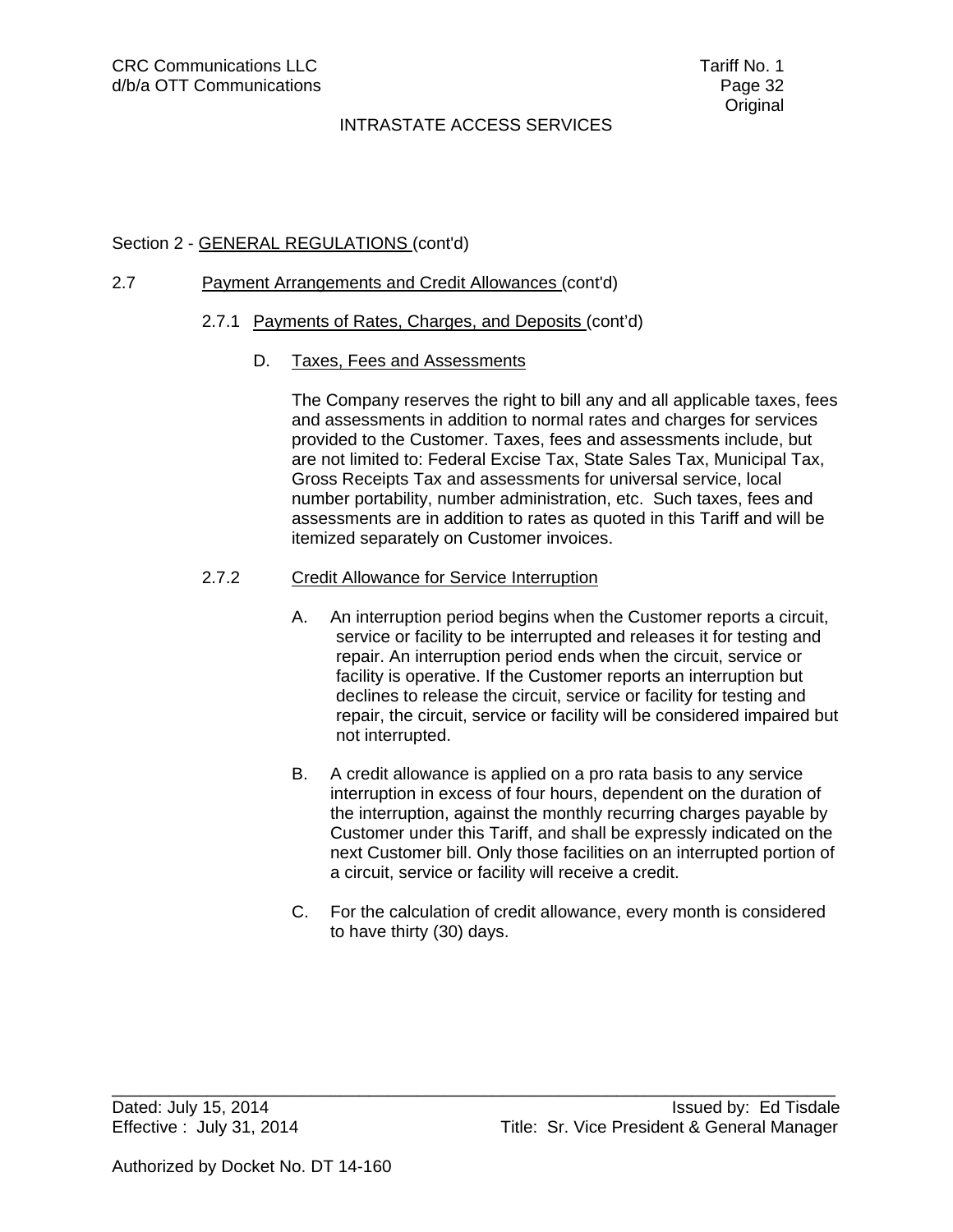## Section 2 - GENERAL REGULATIONS (cont'd)

#### 2.8 Cancellation of Service or Application for Service

### A. Cancellation of Service

The Customer may have service discontinued upon written notice to the Company. The Company shall hold the Customer responsible for payment of all bills for service furnished until the cancellation date specified by the Customer or until the date that the written cancellation notice is received, whichever is later. If Customer cancels a service order or terminates service before the completion of the term of service specified in the service order for any reasons, Customer agrees to pay to Company all costs, fees and expenses reasonably incurred in connection with special construction and with the term of service. In addition, Customer may be liable for termination charges up to a maximum amount equal to the total of charges applicable for the remaining term specified in the service order (discounted to present value).

#### B. Cancellation of Application of Service

Applications for service are non-cancelable unless the Company otherwise agrees. Where, prior to cancellation by the Customer, the Company incurs any expenses in installing the service or in preparing to install the service that it otherwise would not have incurred, a charge equal to the costs the Company incurred, less net salvage, shall apply, but in no case shall this charge exceed the sum of the charge for the minimum period of services ordered, including installation charges, and all charges others levy against the Company that would have been chargeable to the Customer had service begun. These charges will be calculated and applied on a case-by-case basis.

#### 2.9 Refusal or Discontinuance by the Company

Service continues to be provided until canceled by the Customer, in writing, or until discontinued by the Company as set forth below. The Company reserves the right to discontinue service when necessitated by conditions beyond its control, or when the Customer is using the service in violation of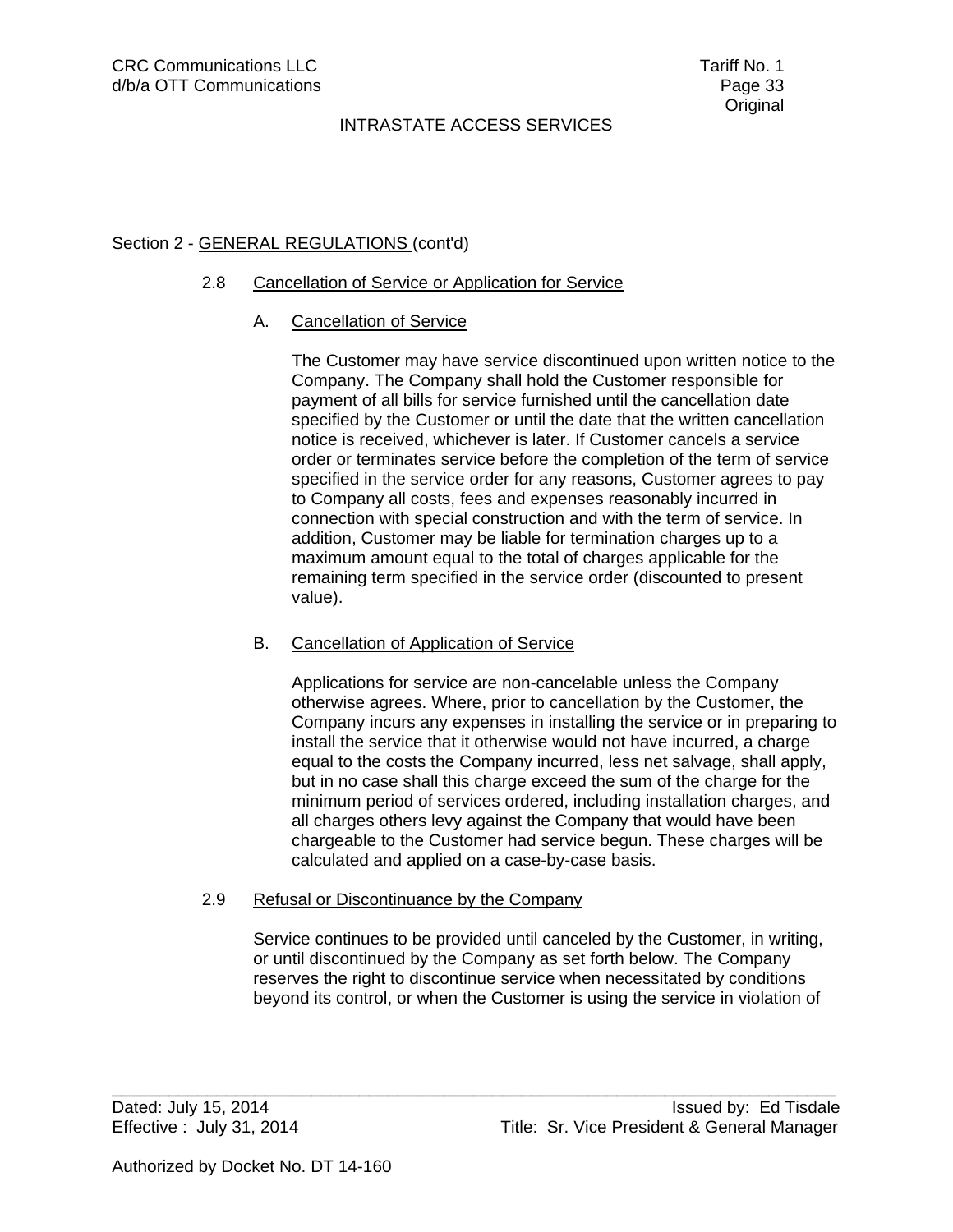## Section 2 - GENERAL REGULATIONS (cont'd)

#### 2.9 Refusal or Discontinuance by the Company (Cont'd)

the provisions of this Tariff, or in violation of the law without incurring any liability. The Company may render bills subsequent to the termination of service for charges incurred before termination.

The Company reserves the right to discontinue service, limit service, or to impose requirements on Customers as required to meet changing regulatory or statutory rules and standards, or when such rules and standards have adverse material affect on the business or economic feasibility of providing service, as determined by the Company in its reasonable judgment without incurring any liability.

In addition, the Company may discontinue service without incurring any liability:

- 2.9.1 For Nonpayment: The Company, by written notice to the Customer and in accordance with applicable law may discontinue service or cancel an application for service without incurring any liability when there is an unpaid balance for service that is more than thirty (30) days overdue.
- 2.9.2 For Lack of Use: The Company, by written notice to the Customer, may discontinue service in the same manner as provided for nonpayment of overdue charges if after sixty (60) days the service has not been used.
- 2.9.3 For any violation of law or any of the provisions governing the furnishing of service under this Tariff: The Customer shall be subject to discontinuance of service, without notice, for any violation of any law, rule, regulation or policy of any government authority having jurisdiction over service, or by reason of any order or decision of a court or other government authority having jurisdiction which prohibits the Company from furnishing such service.
- 2.9.4 For the Company to comply with any order or request of any governmental authority having jurisdiction: The Customer shall be subject to discontinuance of service, without notice, for the Company to comply with any order or request of any governmental authority having jurisdiction.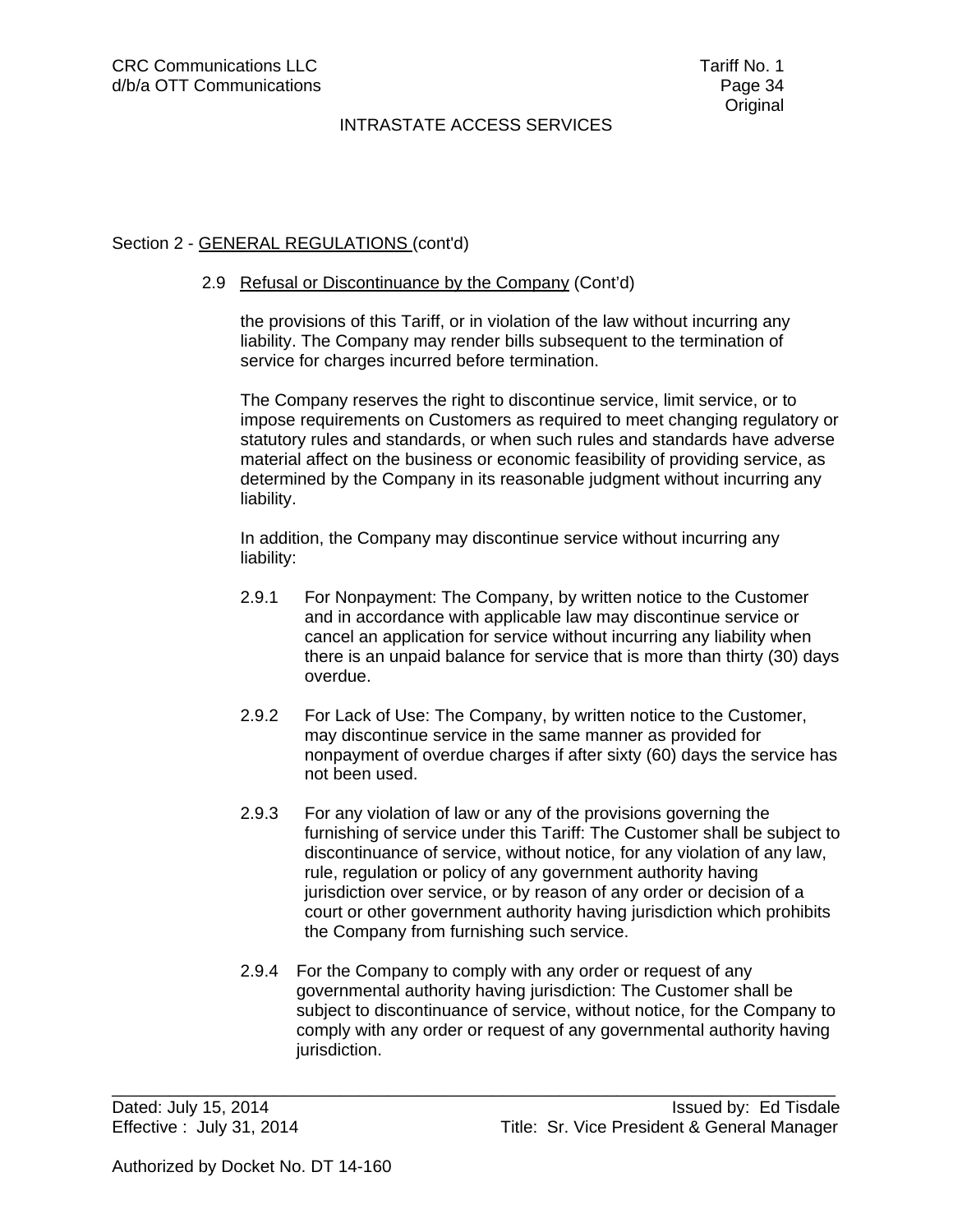## Section 2 - GENERAL REGULATIONS (cont'd)

#### 2.9 Refusal or Discontinuance by the Company (Cont'd)

When Access Service is provided by more than one (1) Company, the companies involved in providing the joint service may individually or collectively deny service to a Customer for nonpayment. Where the Company(s) affected by the nonpayment is incapable of effecting discontinuance of service without cooperation from the other joint providers of Switched Access Service, such other Company(s) will, if technically feasible, assist in denying the joint service to the Customer. Service denial for such joint service will only include calls originating or terminating within, or transiting, the operating territory of the Companies initiating the service denial for nonpayment.

#### 2.10 Restoration of Service

 If service has been discontinued for nonpayment or as otherwise provided herein and the Customer wishes it continued, service shall, at the Company's discretion, be restored when all past due amounts are paid or the event giving rise to the discontinuance (if other than nonpayment) is corrected.

 If a service is disconnected by the Company in accordance with Section 2.9 preceding and later restored, restoration of service will be subject to all applicable installation charges.

### 2.11 Changes in Equipment and Services

 Upon receipt of a written request from Customer, Company will add, delete or change locations or features of specific circuits and/or equipment. Customer shall be liable for non-recurring charges for such change. If a request for deletion of a service represents a cancellation prior to the applicable term of service, Customer will be subject to Company's termination charges.

#### 2.12 Use of Recording Devices

 Customer and Authorized Users who use recording devices do so at their own risk. A Customer or Authorized User may only use a recording device if the Customer or Authorized User complies with the requirements of this section and only if the Customer or Authorized User is able to connect or disconnect the recording device, or turn the recording device on or off, at will.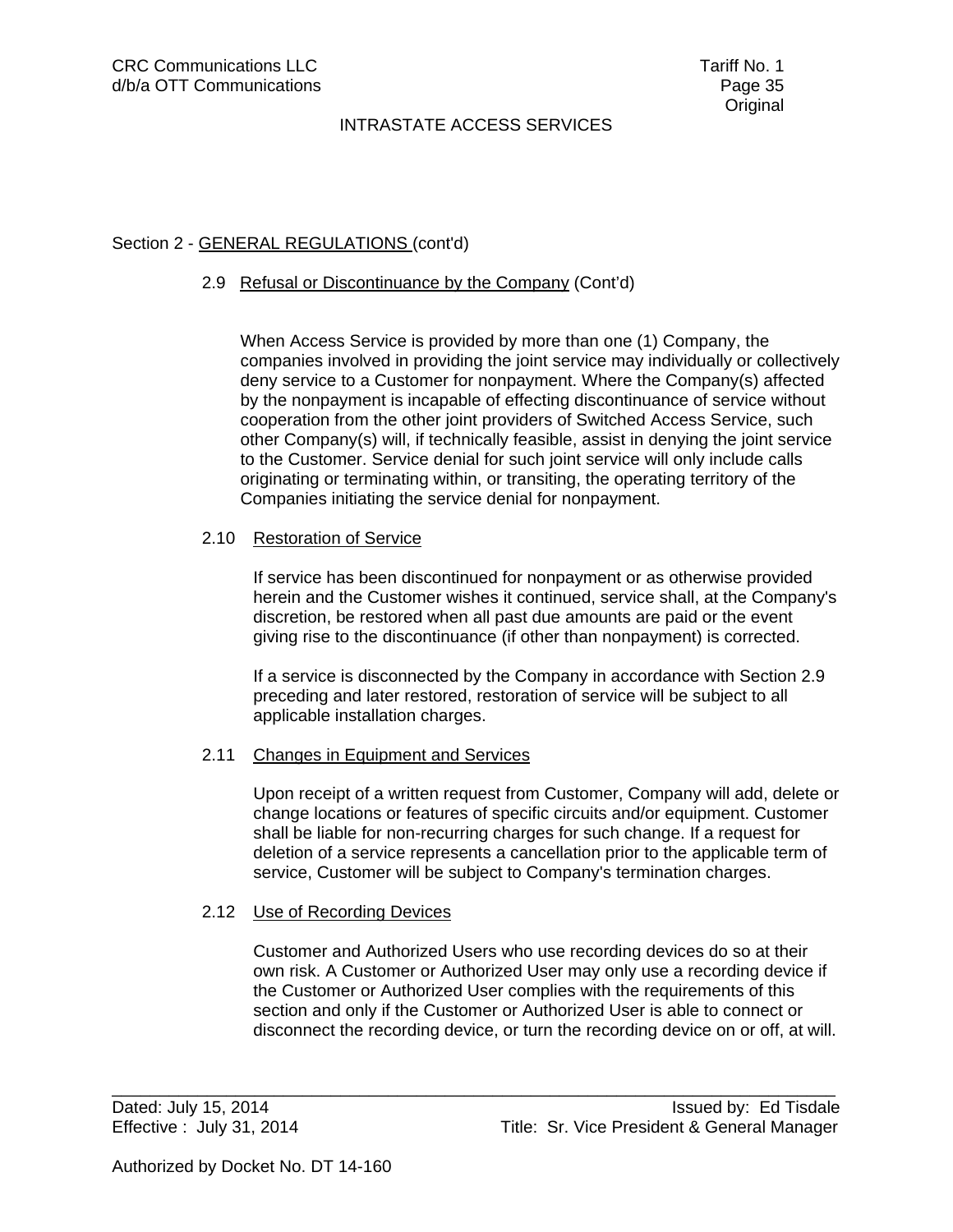### Section 2 - GENERAL REGULATIONS (cont'd)

#### 2.12 Use of Recording Devices (Cont'd)

- A. A Customer or Authorized User may record a conversation if the Customer or Authorized User obtains written or verbal consent to the recording of all parties to the conversation prior to or at the beginning of the conversation.
- B. A distinctive recorder tone must be repeated at intervals of approximately fifteen (15) seconds to alert all parties to the conversation that a recording device is being used.
- C. The requirements of paragraphs A. and B. are waived for Broadcast licensees who use a recording device to record a conversation for broadcast if all parties to the conversation are aware that the conversation will be broadcast.

### 2.13 Assignment

- A. Company may, without obtaining any further consent from Customer, assign any of its rights, privileges or obligations under this Tariff to any subsidiary, parent company or affiliate of Company; pursuant to any sale or transfer of substantially all the business of Company; or pursuant to any financing, merger, merger or reorganization of Company.
- B. Customer may, upon prior written consent of Company, which consent shall not be unreasonably withheld, assign its rights, privileges or obligations under this Tariff to any subsidiary, parent Company or affiliate of Customer; pursuant to any sale or transfer of substantially all the business of Customer; or pursuant to any financing, merger or reorganization of Customer. Any attempt of Customer to privileges or obligations under this Tariff without the consent of Company shall be null and void.

#### 2.14 License. Agency or Partnership

 No license, express or implied, is granted by Company to Customer by virtue of an agreement for the furnishing of service hereunder. Neither Customer nor any joint or Authorized Users shall represent or otherwise indicate to its customers or others that the Company jointly participates in the Customer's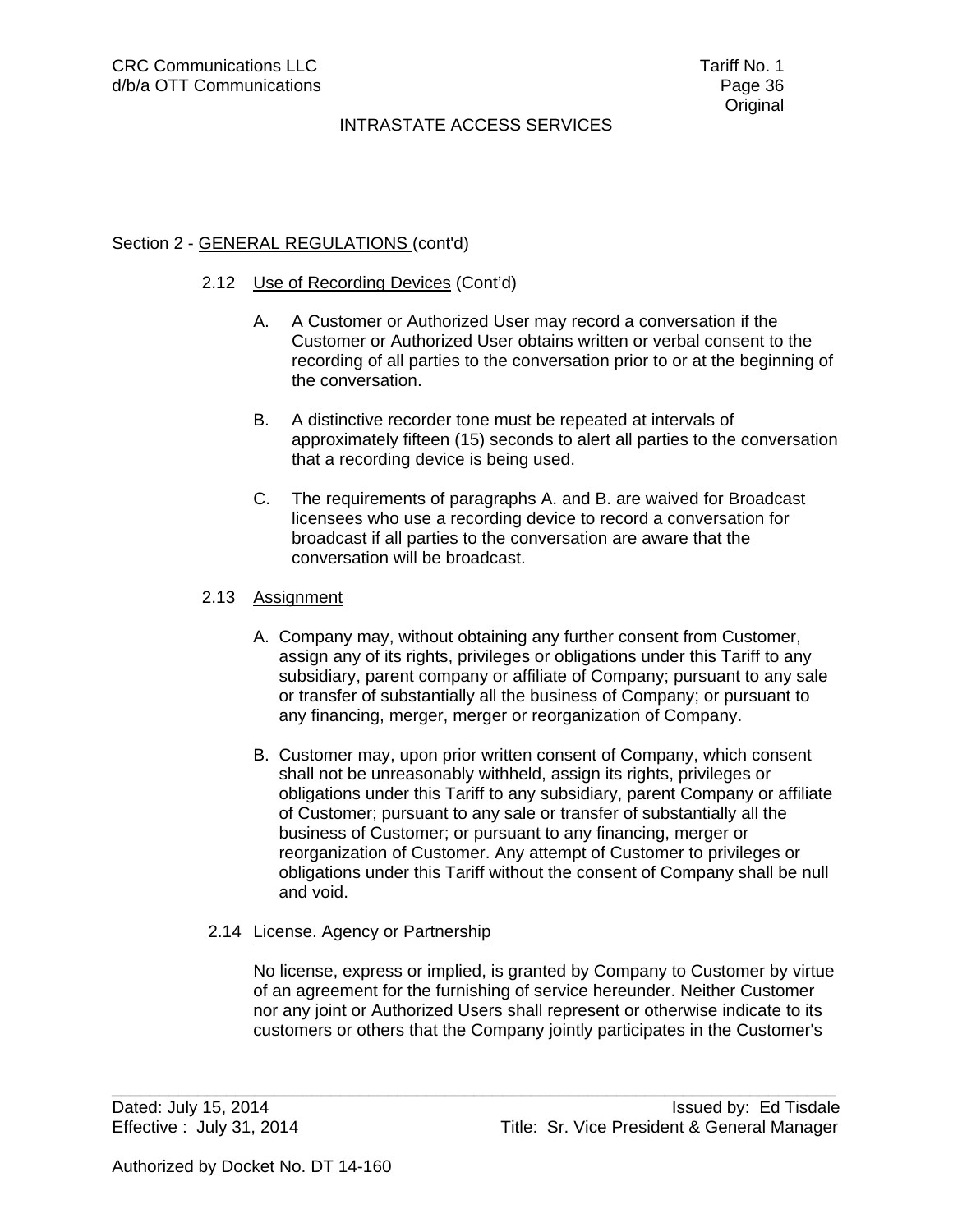### Section 2 - GENERAL REGULATIONS (cont'd)

2.14 License, Agency or Partnership (cont'd) or joint user's services. The relationship between Company and Customer shall not be that of partners or agents for one or the other, and shall not be deemed to constitute a partnership or agency agreement, unless such relationship or agreement is expressly agreed to in writing by both Company and Customer.

### 2.15 Proprietary Information

 Neither Company nor Customer or any joint or authorized user shall disclose any plans, drawings, trade secrets or other proprietary information of the other party.

2.16 Company's Right to Assign, Designate, or Change Telephone Number

\_\_\_\_\_\_\_\_\_\_\_\_\_\_\_\_\_\_\_\_\_\_\_\_\_\_\_\_\_\_\_\_\_\_\_\_\_\_\_\_\_\_\_\_\_\_\_\_\_\_\_\_\_\_\_\_\_\_\_\_\_\_\_\_\_\_\_\_\_\_\_\_\_\_\_\_

 The Company reserves the reasonable right to assign, designate, or change telephone numbers, any other call number designation associated with Access Services, or the Company serving central office prefixes associated with such numbers, when necessary in conduct of its business.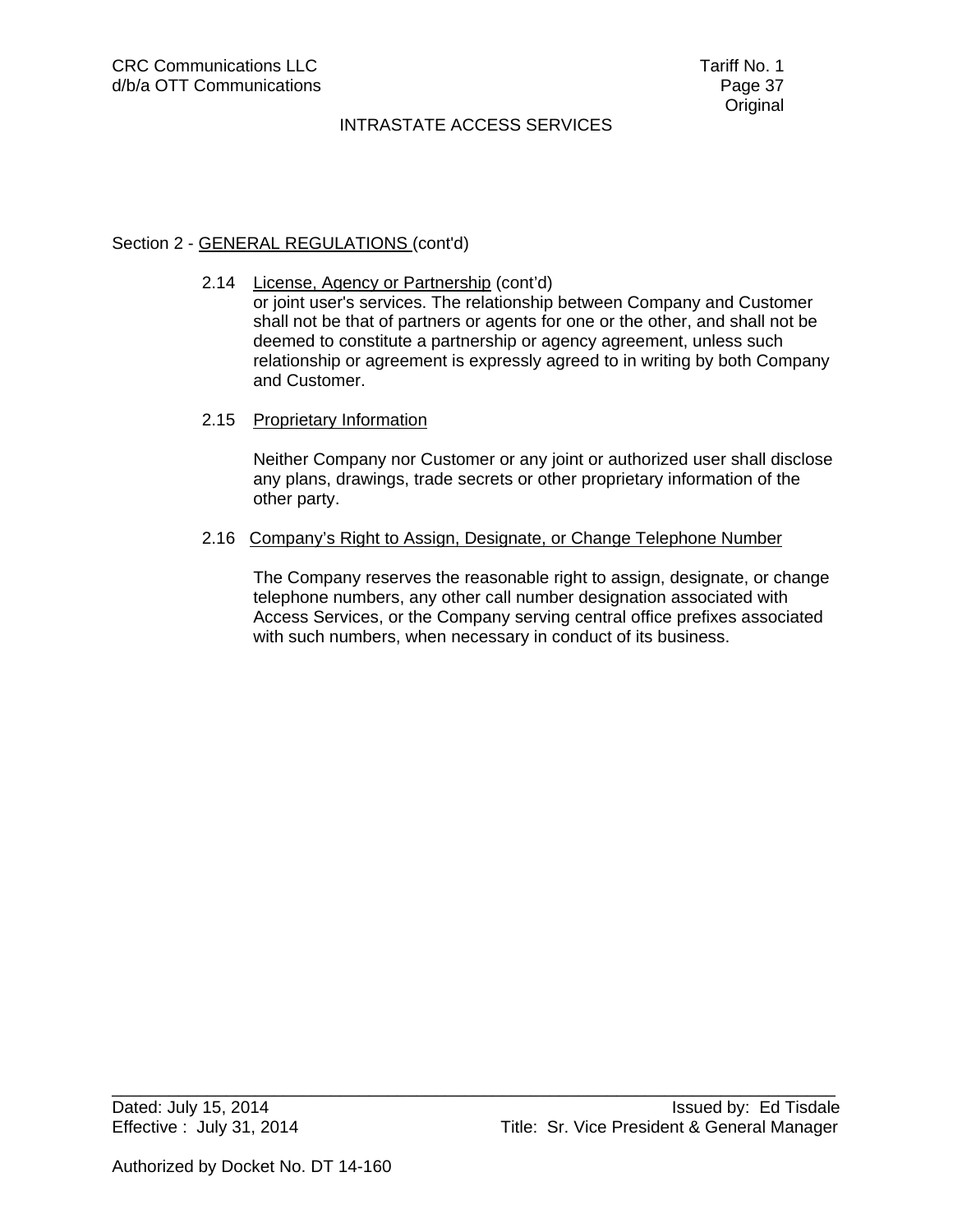Tariff No. 1 Page 38 Third Revision Replaces Second

# INTRASTATE ACCESS SERVICES

# Section 3 - RATES AND CHARGES

#### $3.1$ **Switched Access Service**

800 Series Data Base Access Service Queries

| Rate     |
|----------|
|          |
| \$0.0053 |
| \$0.0059 |
|          |

| Usage         |                                          | Rates Per Access Minute |                |
|---------------|------------------------------------------|-------------------------|----------------|
|               | Local Switching and Transport            |                         | $(\mathsf{T})$ |
|               | LATA                                     | Originating             |                |
| New Hampshire | 122                                      | .029400                 |                |
|               | Tandem-Switched End Office and Transport |                         |                |
|               | LATA                                     | Terminating             |                |
| New Hampshire | 122                                      | .000700                 | R)             |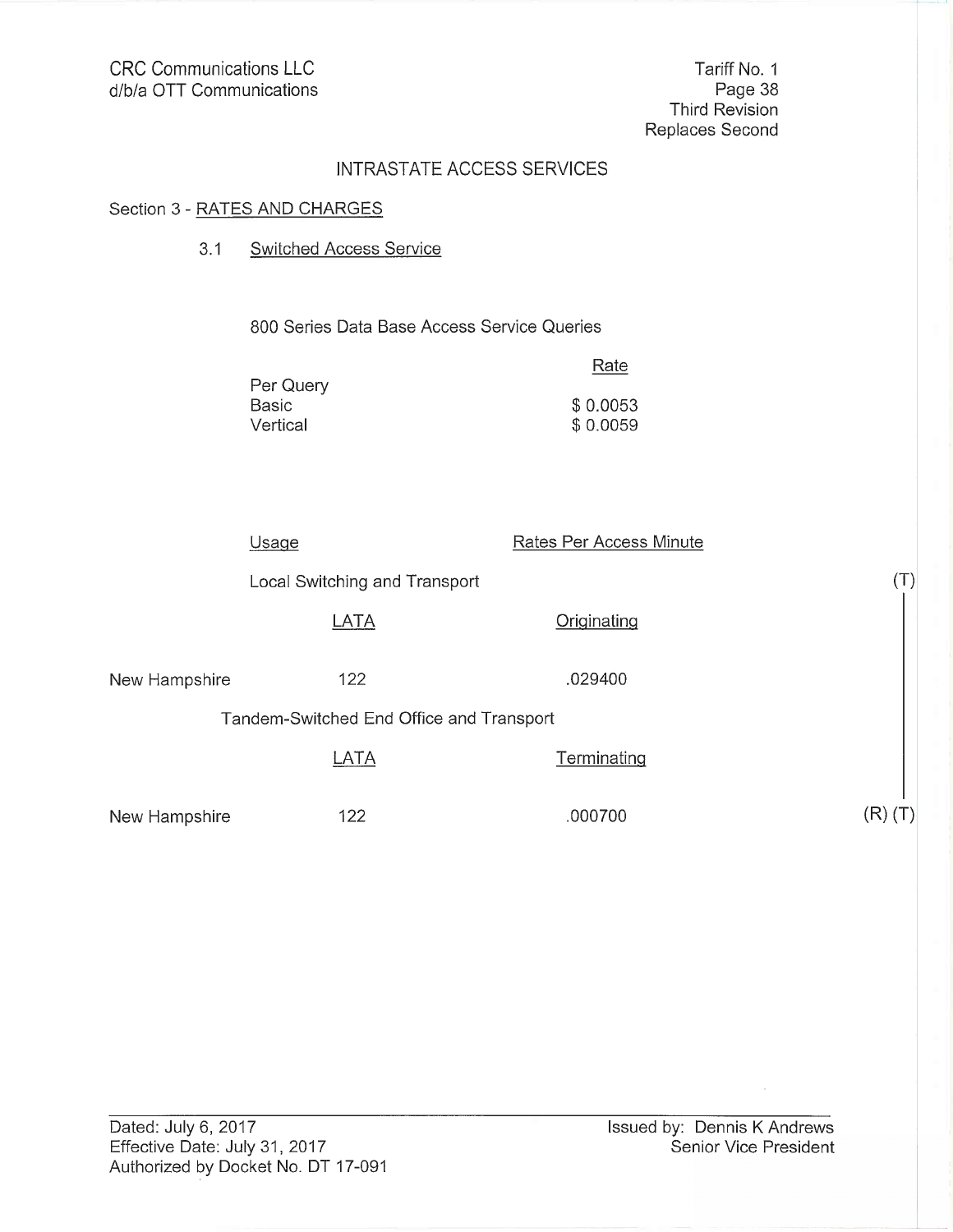# Section 3 - RATES AND CHARGES

| 3.2 |       | <b>Other Services</b>  |                                                                                                                                                                                                      |               |
|-----|-------|------------------------|------------------------------------------------------------------------------------------------------------------------------------------------------------------------------------------------------|---------------|
|     | 3.2.1 | <b>Access Ordering</b> |                                                                                                                                                                                                      |               |
|     |       | А.                     | <b>Access Order Charge</b>                                                                                                                                                                           | <b>Charge</b> |
|     |       |                        | Per Order                                                                                                                                                                                            | \$136.00      |
|     |       | В.                     | Service Date Change Charge                                                                                                                                                                           |               |
|     |       |                        | A Service Date Change Charge will<br>apply, on a per order per occurrence<br>basis, for each service date changed.<br>The Access Order Charge as specified<br>in 8.3.1 (A) preceding does not apply. |               |
|     |       |                        | Per Order                                                                                                                                                                                            | \$53.00       |
|     |       | C.                     | Design Change Charge                                                                                                                                                                                 |               |
|     |       |                        | The Design Change Charge will apply<br>on a per order per occurrence basis,<br>for each order requiring design change.                                                                               |               |
|     |       |                        | Per Order                                                                                                                                                                                            | \$53.00       |
|     |       | D.                     | Miscellaneous Service Order Charge                                                                                                                                                                   |               |
|     |       |                        | Per Occurrence                                                                                                                                                                                       | \$53.00       |
|     |       |                        |                                                                                                                                                                                                      |               |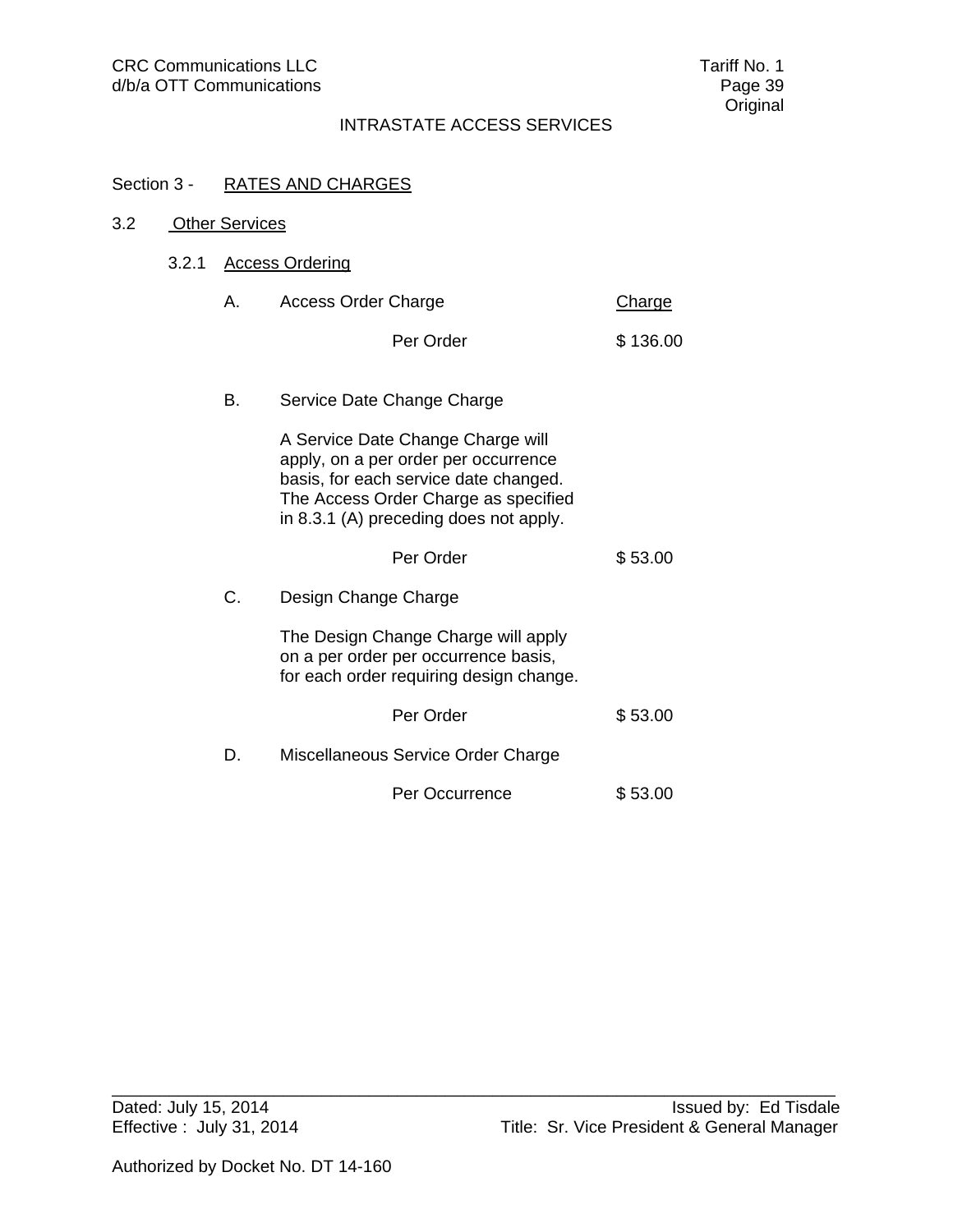# Section 3 - RATES AND CHARGES

- 3.2 Other Services (cont'd)
	- 3.2.2 Miscellaneous Services
		- A. Additional Automatic Testing -Switched Access

| To First Point of Switching | Rate   |
|-----------------------------|--------|
| Gain Slope Test             | \$2.89 |
| <b>C-Notched Noise Test</b> | \$2.89 |
| 1004 Hz Loss                | \$2.89 |
| C-Message Noise             | \$2.89 |
| Balance (Return Loss)       | \$2.89 |

# B. Telecommunications Service Priority (TSP)

|    |                                                                       | Monthly<br>Charge | Non-recurring<br>Charge |
|----|-----------------------------------------------------------------------|-------------------|-------------------------|
|    | Per Service Arranged                                                  |                   | \$54.63                 |
| C. | Presubscription                                                       |                   |                         |
|    | <b>End User Toll Provider</b><br>Change Charge                        |                   | \$5.00                  |
| D. | <b>Controller Arrangement</b>                                         |                   | \$100.00                |
| Е. | Unauthorized PIC Change                                               |                   |                         |
|    | Residence/Business<br>Per Telephone Exchange<br>Service line or trunk |                   | \$35.65                 |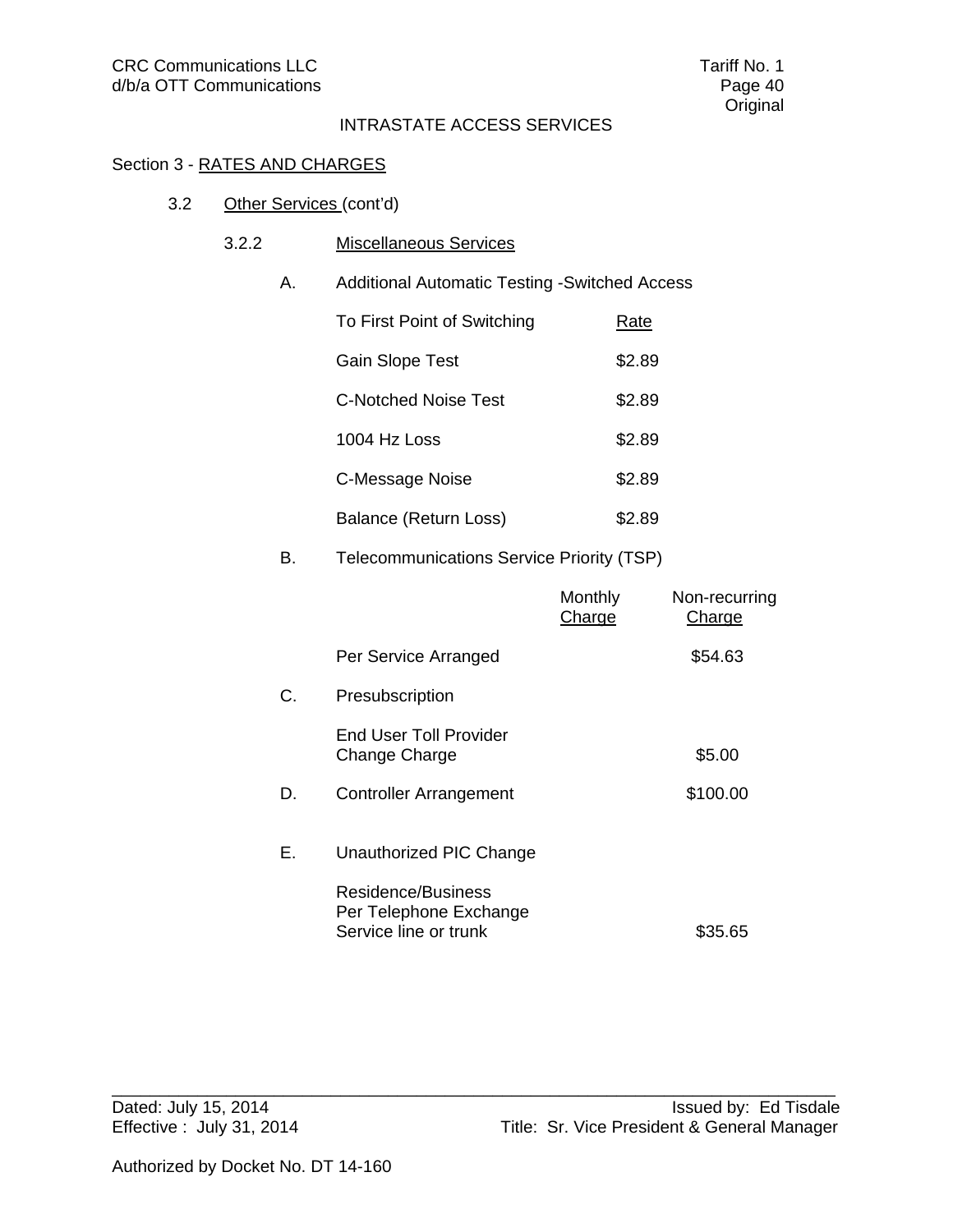# Section 3 - RATES AND CHARGES

3.2.3 Specialized Service or Arrangements Rate

| Specialized Service or Arrangements are |     |
|-----------------------------------------|-----|
| provided on an individual case basis.   | ICB |

Section 4 - Identification and Rating of VoIP-PSTN Traffic

\_\_\_\_\_\_\_\_\_\_\_\_\_\_\_\_\_\_\_\_\_\_\_\_\_\_\_\_\_\_\_\_\_\_\_\_\_\_\_\_\_\_\_\_\_\_\_\_\_\_\_\_\_\_\_\_\_\_\_\_\_\_\_\_\_\_\_\_\_\_\_\_\_\_\_\_

Authorized by Docket No. DT 14-160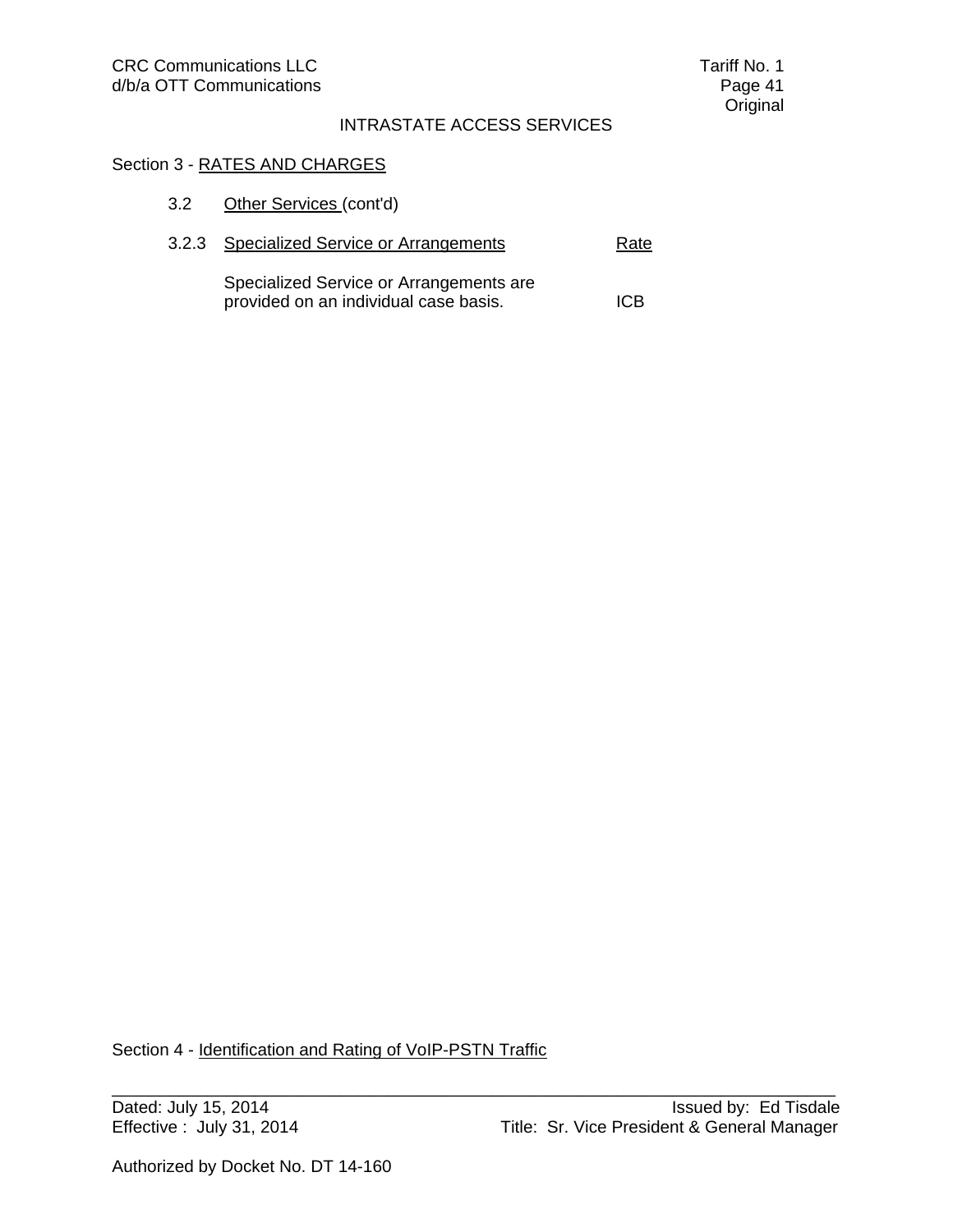The following provision applies to the treatment of Relevant VoIP-PSTN Traffic (as defined below) pursuant to the Federal Communications Commission's Part 41 Interconnection Rules and in compliance with the Federal Communications Commission's Report and Order and Further Notice of Proposed Rulemaking in CC Docket Nos. 96-45 and 01-92; GN Docket No. 09-51; WC Docket Nos. 03-109, 05-337, 07-135 and 10-90; and WT Docket No. 10-208, adopted October 27, 2011 and released November 18, 2011 (FCC 11-161) and Second Order on Reconsideration, adopted April 24, 2012 and released April 25, 2012. In the absence of an interconnection agreement between the Telephone Company and the customer specifying the treatment of Relevant VoIP-PSTN Traffic, the Telephone Company will bill the customer the applicable interstate switched access rates and charges (including Interstate Transport structure) specified the Company's FCC Tariff No. 1 on all jurisdictionally Intrastate voice traffic identified as Relevant VoIP-PSTN Traffic under the terms of this Tariff.

- 4.1 Scope
	- (1) "Relevant VoIP-PSTN Traffic" is defined as terminating traffic received by the Telephone Company end user from the customer that originates and/or terminates in Internet protocol ("IP") format. This section governs the identification of Relevant VoIP-PSTN Traffic to be compensated at interstate access rates as required by the Federal Communications Commission in its Report and Order in WC Docket Nos. 10-90, etc., FCC Release No. 11-161 (Nov. 18, 2011) ("FCC Order"), and Second Order on Reconsideration, adopted April 24, 2012 and released April 25, 2012. Subsection (2) below establishes the method for the billing of Intrastate VoIP-PSTN Traffic terminated by a customer that is a local exchange carrier.
	- (2) Billing of Terminating Traffic. This subsection will be applied to the billing of Intrastate VoIP-PSTN traffic using switched access as specified in (1) above to a customer that is a carrier that: (a) terminates traffic to the Telephone Company, either directly or through a transit arrangement with another carrier, that is determined to be interexchange non-local traffic based on calling and called number or (b) terminates traffic to the Telephone Company pursuant to a negotiated agreement regarding the percentage of Intrastate VoIP-PSTN traffic when the traffic is commingled with local non-access traffic.

Section 4 - Identification and Rating of VoIP-PSTN Traffic (cont'd)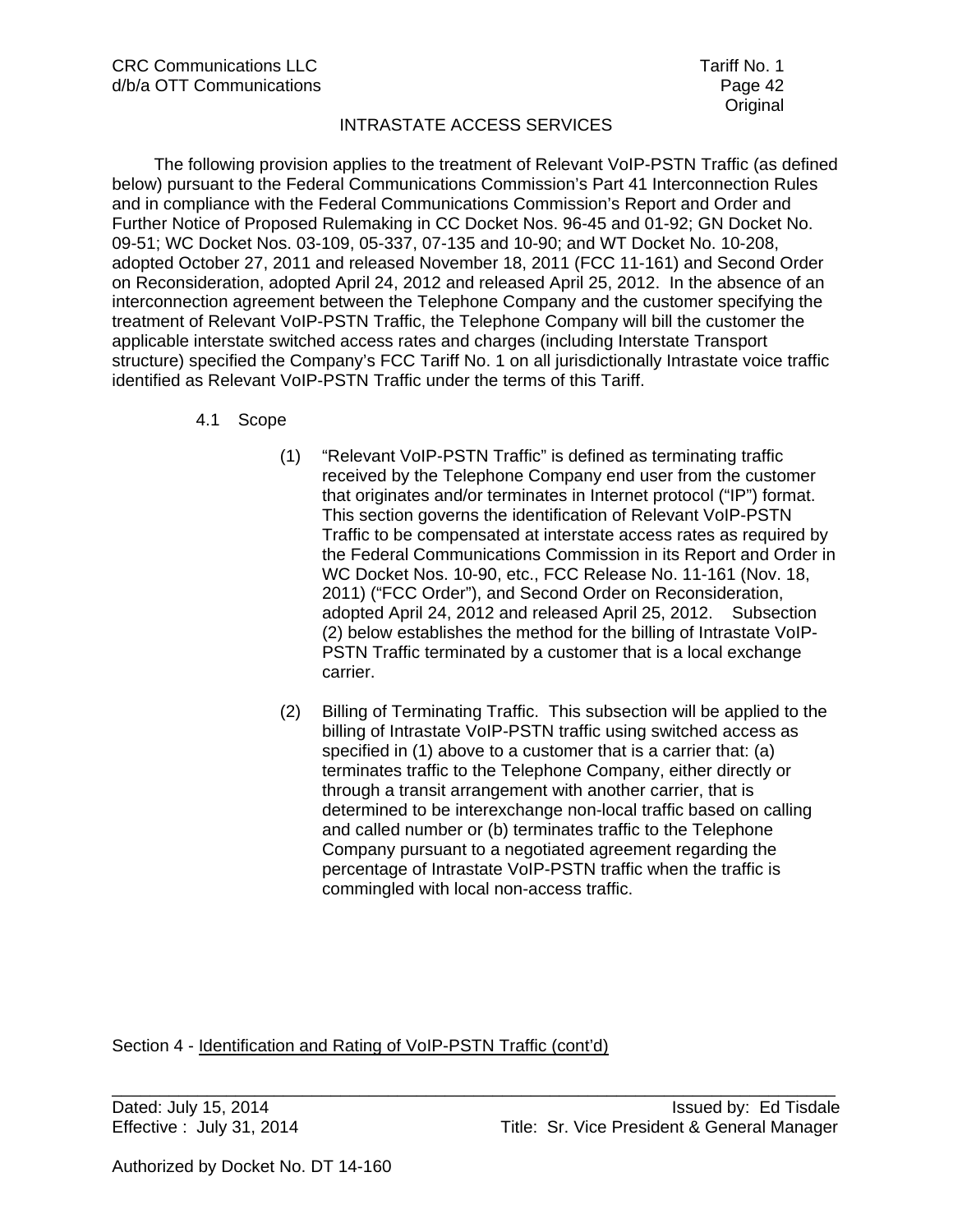- 4.1 Scope (cont'd)
	- (3) Billing of Originating Traffic. For the period from December 29, 2011 through July 12, 2012 and for the period beginning on or after July 1, 2014, Intrastate originating non-local traffic using switched access as specified in (1) above will be included in the application of PVU factors and the rating of Relevant VoIP-PSTN traffic at the interstate rate as defined in this subsection. During the period of July 13, 2012 through June 30, 2014 all Intrastate originating nonlocal traffic using switched access services will be subject to Intrastate Access Rates.
- 4.2 Rating of VoIP-PSTN Traffic

The Relevant VoIP-PSTN Traffic identified in accordance with this tariff section will be billed at rates equal to the Telephone Company's applicable tariffed interstate switched access rates as specified in the applicable provisions the Company's FCC Tariff No. 1.

4.3 Calculation and Application of Percent-VoIP-Usage Factor

The Telephone Company will determine the number of Relevant VoIP-PSTN Traffic minutes of use ("MOU") to which interstate rates will be applied under subsection (B), above, by applying a Percent VoIP Usage ("PVU") factor to the total intrastate access MOU received by the Telephone Company end user and the customer. The PVU will be derived and applied as follows:

(1) The customer will calculate and furnish to the Telephone Company a factor (the "PVU") representing the percentage of the total intrastate access MOU that the customer delivers to the Telephone Company in the State, that is sent to the Telephone Company and that originated in IP format. The customer's PVU shall be based on information such as the number of the customer's retail VoIP subscriptions in the State (e.g., as reported on F.C.C. Form 477), traffic studies, actual call details, or other relevant and verifiable information which will be provided to the Telephone Company upon request.

Section 4 - Identification and Rating of VoIP-PSTN Traffic (cont'd)

4.3 Calculation and Application of Percent-VoIP-Usage Factor (cont'd)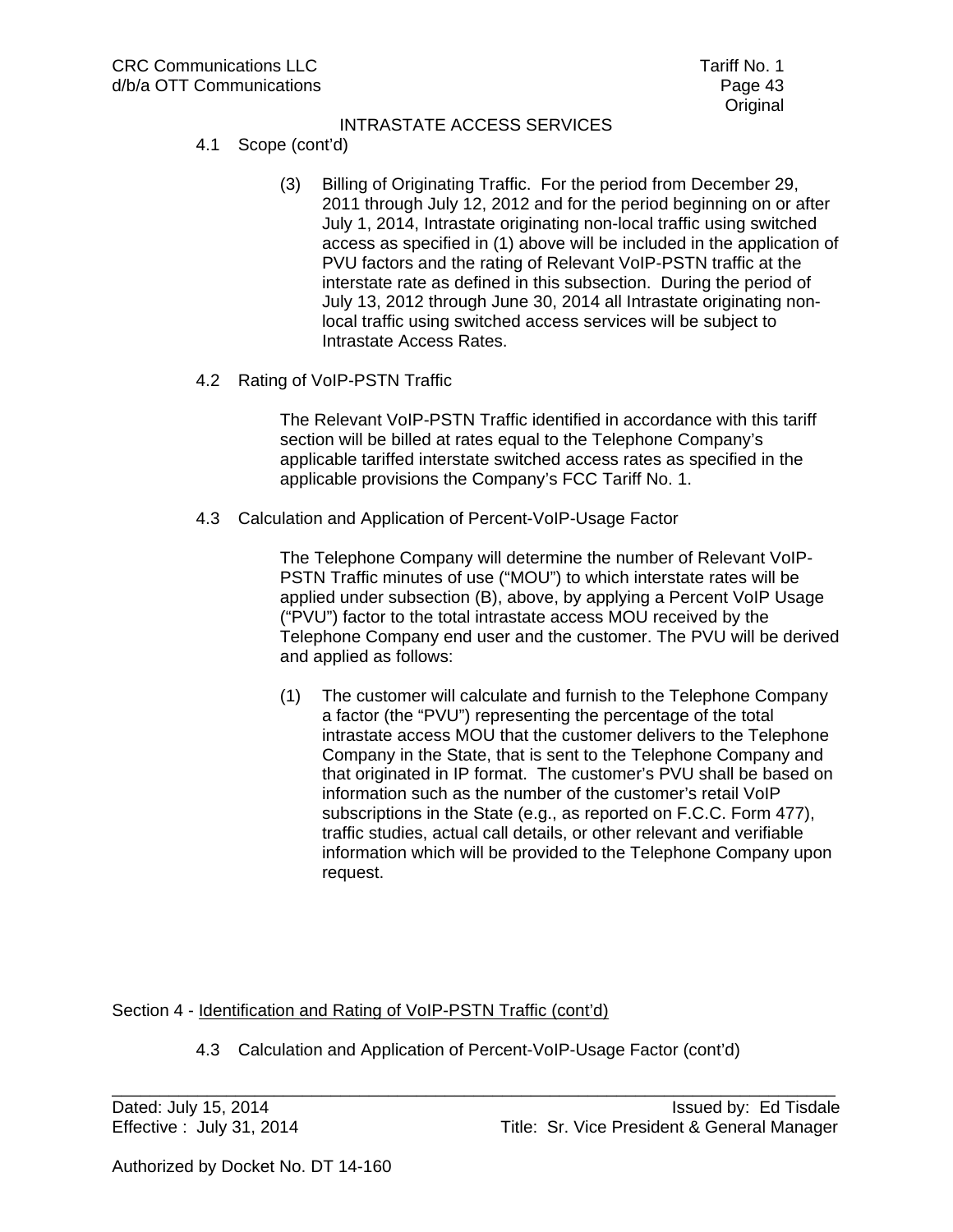- (2) The customer shall not modify its reported PIU factor to account for Relevant VoIP-PSTN Traffic.
- (3) The customer shall retain the call detail, work papers, and information used to develop the PVU factor(s) for a minimum of one year.
- (4) The Telephone Company will apply the PVU factor to the total terminating intrastate access MOU received from the customer to determine the number of Relevant VoIP-PSTN Traffic MOUs.
- (5) If the customer does not furnish the Telephone Company with a PVU pursuant to the preceding paragraph 1, the Telephone Company will utilize a PVU equal to zero.

### 4.4 Initial PVU Factor

- (1) If the PVU factor is not available and/or cannot be implemented in the Telephone Company's billing systems by January 1, 2012, once the factor is available and can be implemented, the Telephone Company will adjust the customer's bills to reflect the PVU retroactively to January 1, 2012. This retroactive adjustment will be made to January 1, 2012, provided that the customer provides the factor to the Telephone Company no later than April 15, 2012; otherwise, it will set the initial PVU equal to zero, as specified in subsection (C)(5), above.
- (2) The Telephone Company may choose to provide credits based on the reported PVU factor on a Quarterly basis until such time as a billing system modification can be implemented

Section 4 - Identification and Rating of VoIP-PSTN Traffic (cont'd)

\_\_\_\_\_\_\_\_\_\_\_\_\_\_\_\_\_\_\_\_\_\_\_\_\_\_\_\_\_\_\_\_\_\_\_\_\_\_\_\_\_\_\_\_\_\_\_\_\_\_\_\_\_\_\_\_\_\_\_\_\_\_\_\_\_\_\_\_\_\_\_\_\_\_\_\_

4.5 PVU Factor Updates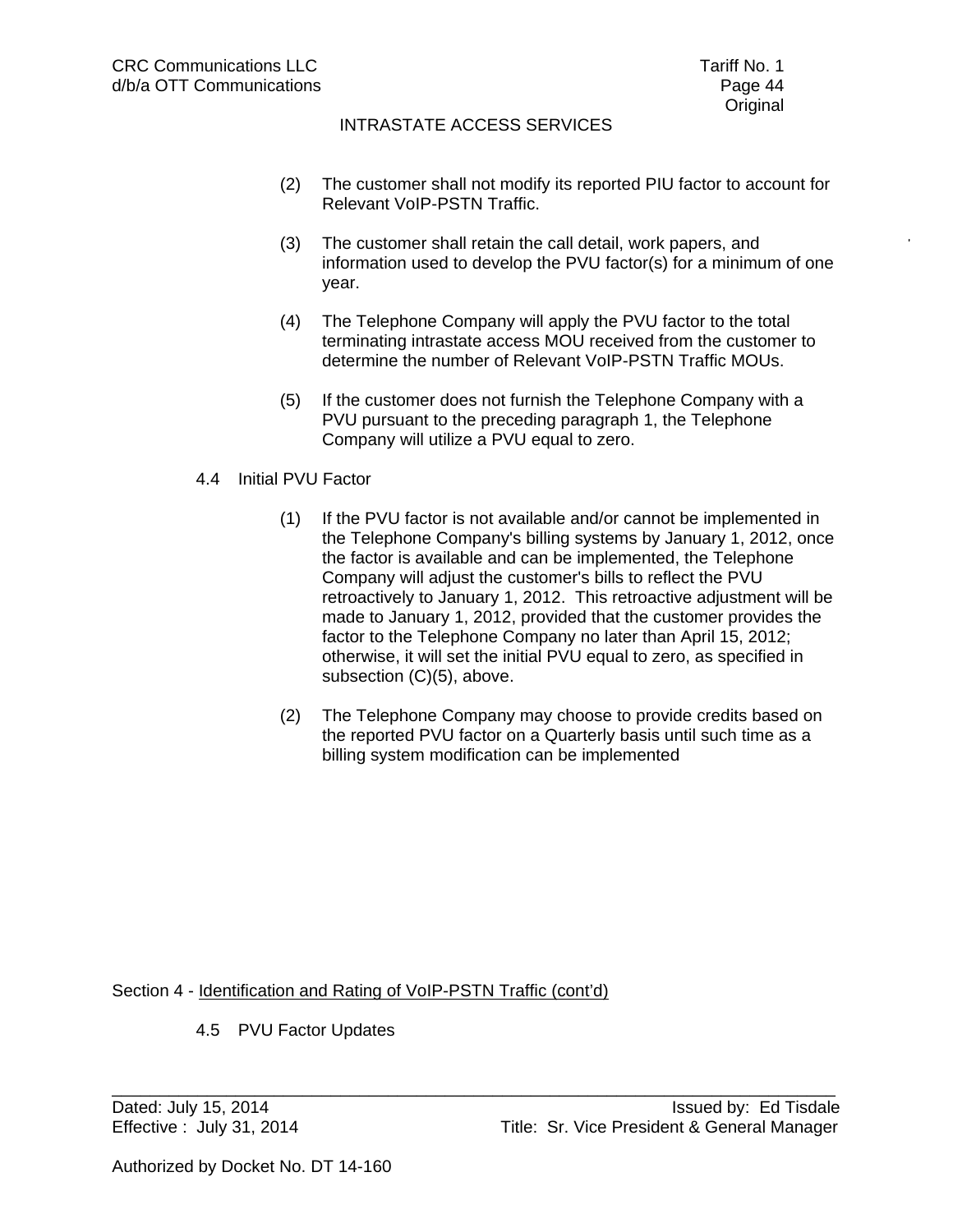The customer may update the PVU factor quarterly using the method set forth in subsection (C)(1), above. If the customer chooses to submit such updates, it shall forward to the Telephone Company, no later than 15 days after the first day of January, April, July and/or October of each year, a revised PVU factor based on data for the prior three months, ending the last day of December, March, June and September, respectively. The revised PVU factor will apply prospectively and serve as the basis for billing until superseded by a new PVU factor. No prorating or back billing will be done based on an updated PVU factor.

- 4.6 PVU Factor Verification
	- (1) Not more than four times in any year, the Telephone Company may request from the customer an overview of the process used to determine the PVU factor, the call detail records, description of the method for determining how the end user originates and terminates calls in IP format, and other information used to determine the customer's PVU factor furnished to the Company in order to validate the PVU factor supplied. The customer shall comply, and shall reasonably supply the requested data and information within 15 days of the Telephone Company's request.
	- (2) The Telephone Company may dispute the Customer's PVU factor based upon:
		- (i) A review of the requested data and information provided by the customer;
		- (ii) The Telephone Company's reasonable review of other market information, F.C.C. reports on VoIP lines, such as F.C.C. Form 477 or state level results based on the F.C.C. Local Competition Report or other relevant data;
		- (iii) A change in the reported PVU factor by more than five percentage points from the preceding quarter.

\_\_\_\_\_\_\_\_\_\_\_\_\_\_\_\_\_\_\_\_\_\_\_\_\_\_\_\_\_\_\_\_\_\_\_\_\_\_\_\_\_\_\_\_\_\_\_\_\_\_\_\_\_\_\_\_\_\_\_\_\_\_\_\_\_\_\_\_\_\_\_\_\_\_\_\_

Section 4 - Identification and Rating of VoIP-PSTN Traffic (cont'd)

4.6 PVU Factor Verification (cont'd)